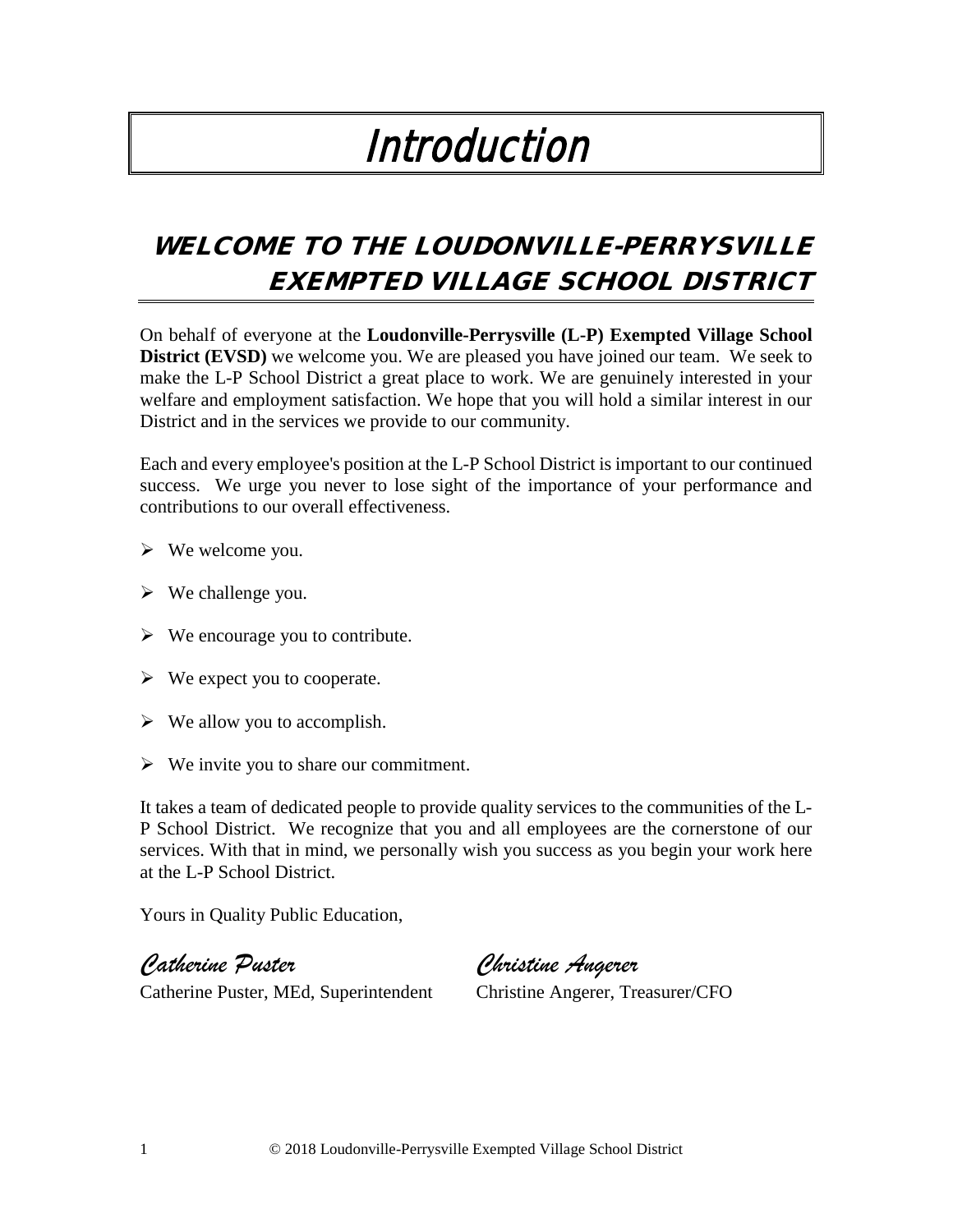The L-P School District, in partnership with students, families and the community, will provide a safe and challenging educational environment where all students have the opportunity to reach their highest potential and become well-rounded citizens in a global society.

## LOUDONVILLE-PERRYSVILLE EVSD

The L-P School District encompasses 119 square miles in North Central Ohio, the heart of Mohican Country and the gateway to Amish Country. The District serves students residing in portions of Ashland, Holmes, Knox, and Richland Counties.

The residents of the L-P School District are justifiably proud of the longstanding tradition of providing outstanding academic and athletic opportunities to the community's young people. The accomplishments of our students, both in the classroom and on the playing field, are reflections of their hard work and the support they receive from the community.

Along with the employment and benefits we offer go certain responsibilities and obligations that you are expected to meet. Your most important responsibility is to help fulfill our mission.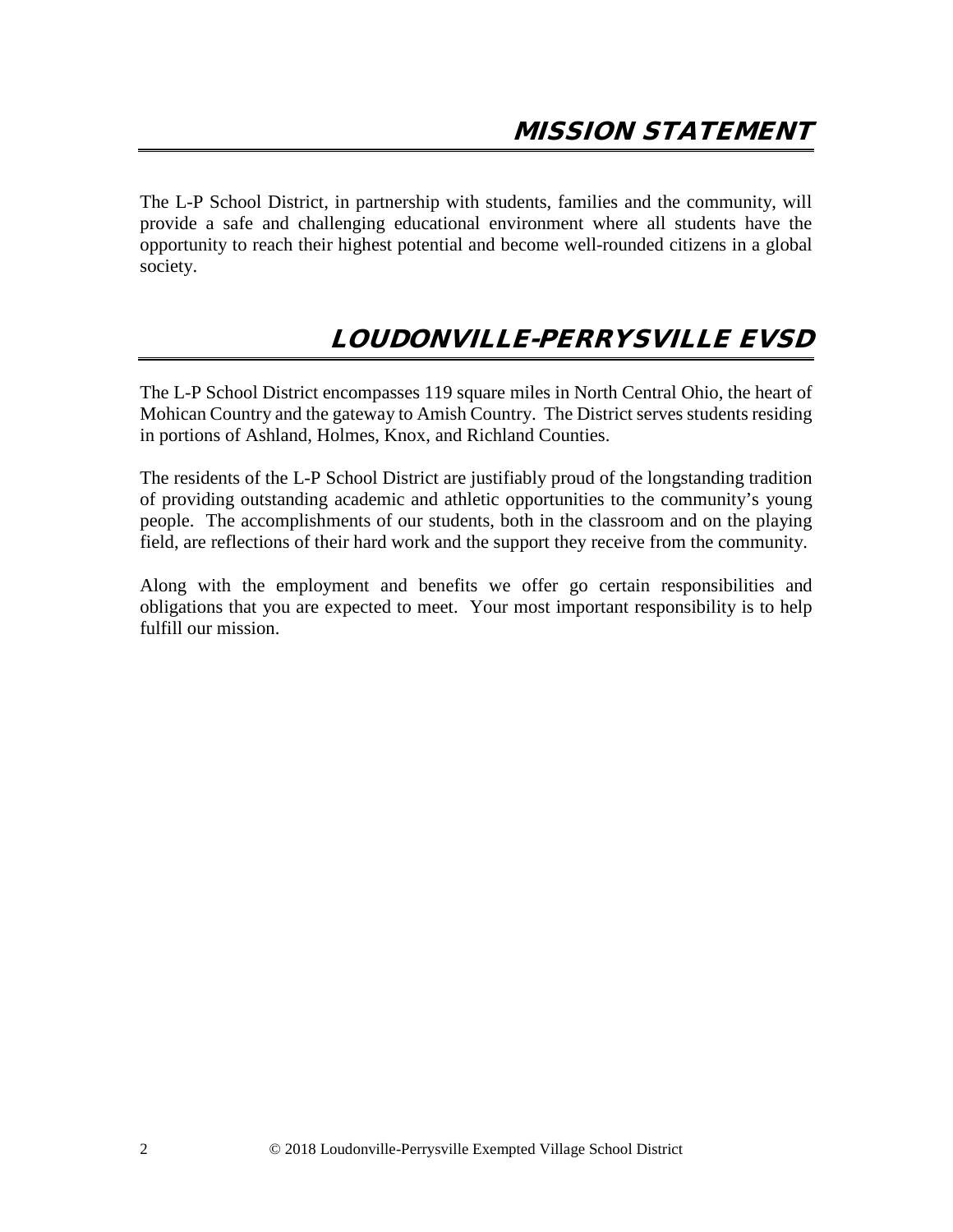# Administrative Policies

# MANAGEMENT PREROGATIVE

This handbook is designed to answer some of your questions and provide you with information you will need on the job at the L-P School District. From time to time, the District may alter, suspend or cancel some of the practices or policies contained in this handbook. We will make every effort to notify you of those changes as they occur.

It is the purpose of this handbook to acquaint our employees in a general fashion with the policies and philosophies of the District. By no means is the handbook to be considered as all-inclusive of the District's policies, rules and procedures, all of which may from time to time be changed or revised as the District deems appropriate. The provisions of this handbook do not establish a definite term or contractual period of employment, but, instead, all employees shall retain the status of employees at will unless this arrangement is altered by a separate, written agreement.

**It is possible that a conflict may arise between a statement in this handbook and an applicable employment contract or Board policy. If such a conflict arises, the terms and conditions in those contracts and/or Board policies will govern without nullifying any other policies in the employee handbook.** 

Note on Grammar:

Words, whether in the masculine or feminine genders, shall be construed to include all people. By the use of the masculine or feminine genders it is understood that the use is for convenience purposes only and it is not intended to be discriminatory.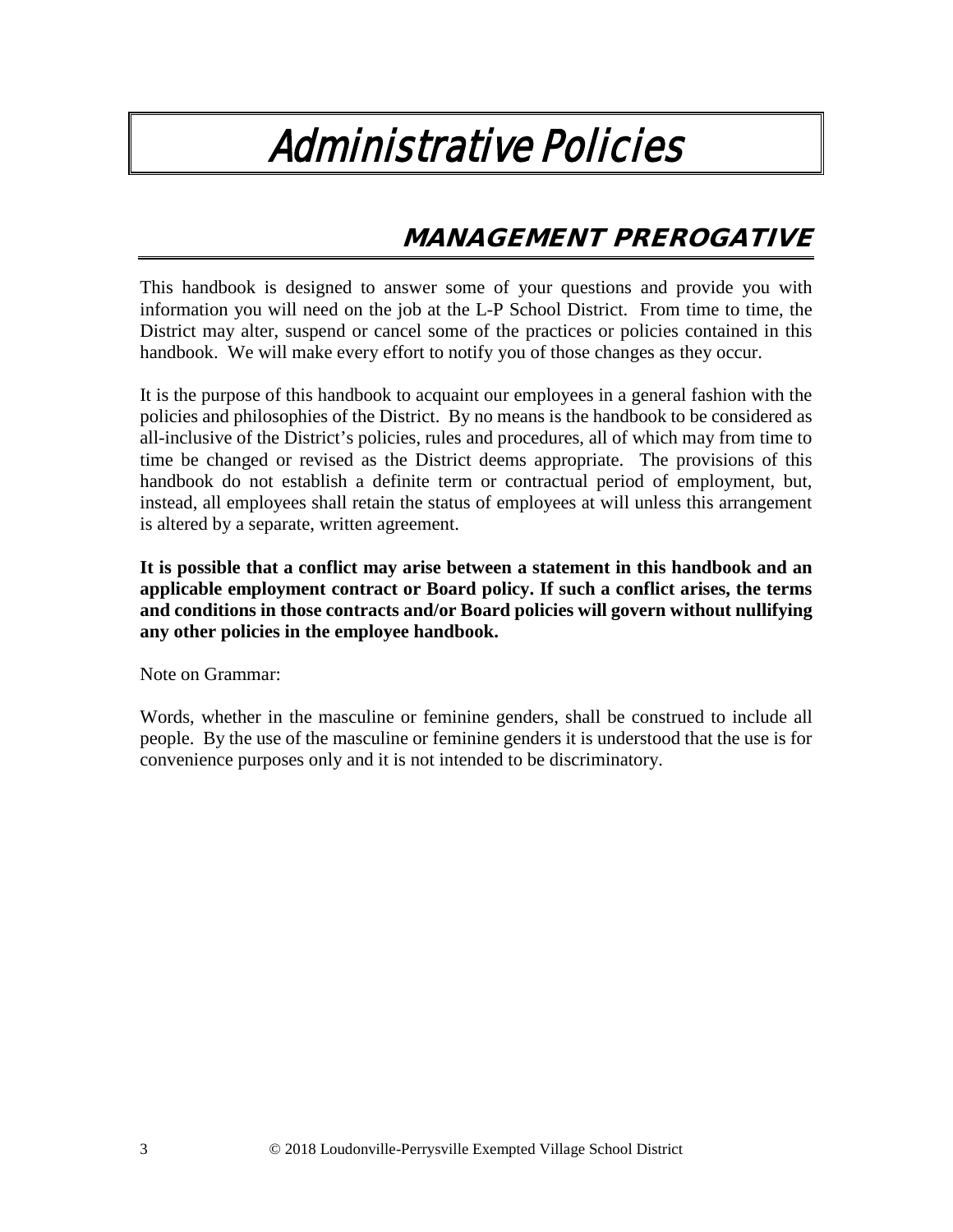# EQUAL OPPORTUNITY AND EMPLOYMENT

The L-P School District provides equal opportunity for employment and advancement regardless of race, color, national origin, sex (including sexual orientation or transgender identity), disability, age (except where authorized by law), religion, military status, ancestry or genetic information and maintains a long-established policy of nondiscrimination toward all employees and applicants for employment. All aspects of employment with us will be governed on the basis of competence and qualifications and will not be influenced in any manner by race, color, religion, sex, age, national origin, disability, or status as a Vietnam-era or special disabled veteran in accordance with applicable federal, state and local laws governing nondiscrimination in employment.

This policy applies to all terms and conditions of employment, including but not limited to, hiring, placement, promotion, termination, layoff, recall, transfer, leaves of absence, compensation, and training.

# ACCOMMODATION OF INDIVIDUALS WITH DISABILITIES

The L-P School District complies with the Americans with Disabilities Act and applicable state and local laws providing for nondiscrimination in employment against qualified individuals with disabilities. The District also provides reasonable accommodation for such individuals in accordance with these laws. Without limitation, it is the District's policy to ensure that qualified individuals with disabilities are treated in a nondiscriminatory manner during their pre-employment process and that employees with disabilities are treated in a nondiscriminatory manner throughout their term of employment.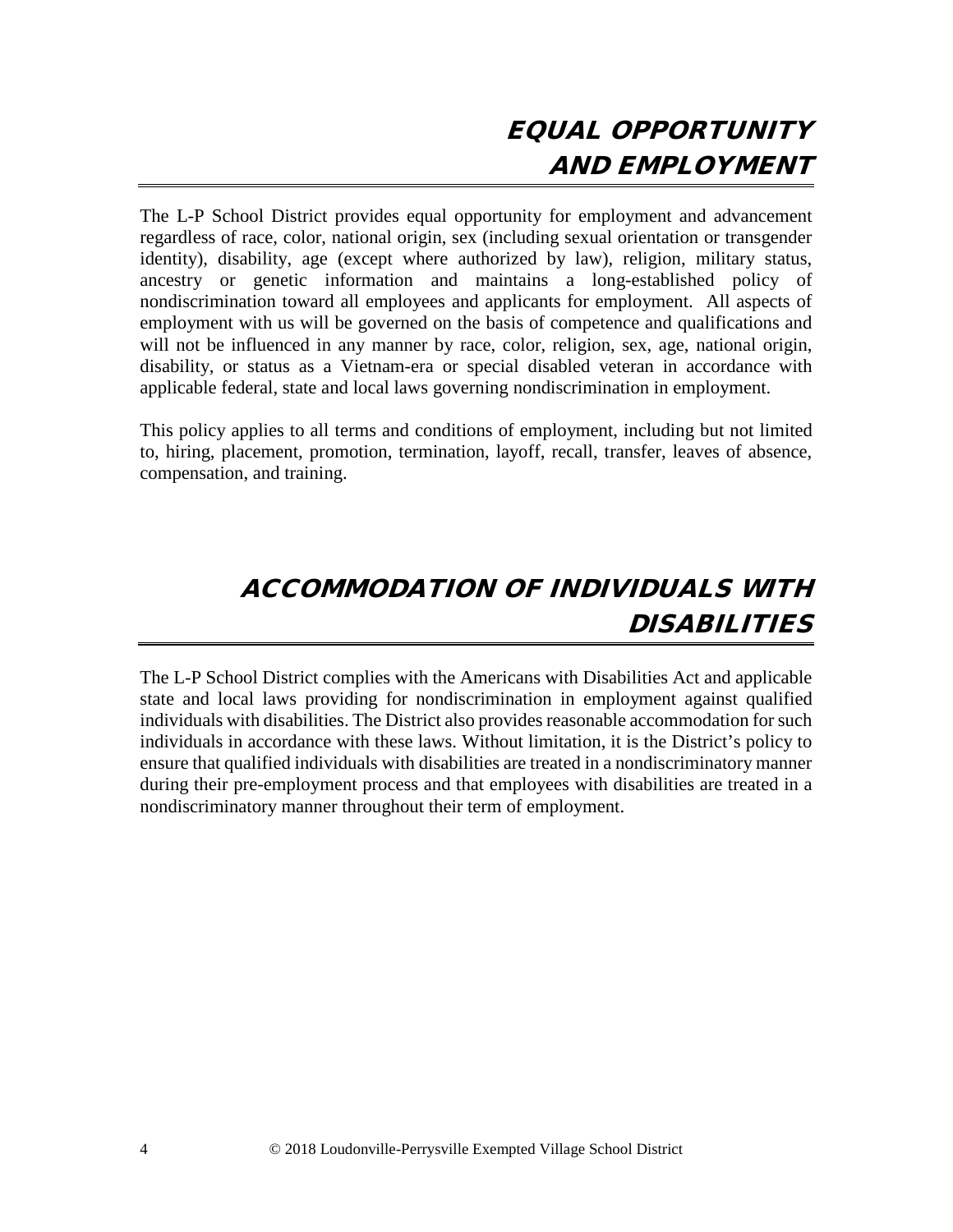The L-P School District utilizes a selective application procedure to ensure that the most qualified candidates are hired. All positions will be selected in accordance with the provisions of the District. All positions will be posted when an opening arises.

### **Criminal Record Check**

The District shall require a criminal record check of candidates pursuant to Board Policy, including Board Policy 3121, 4121, and related Administrative Guidelines.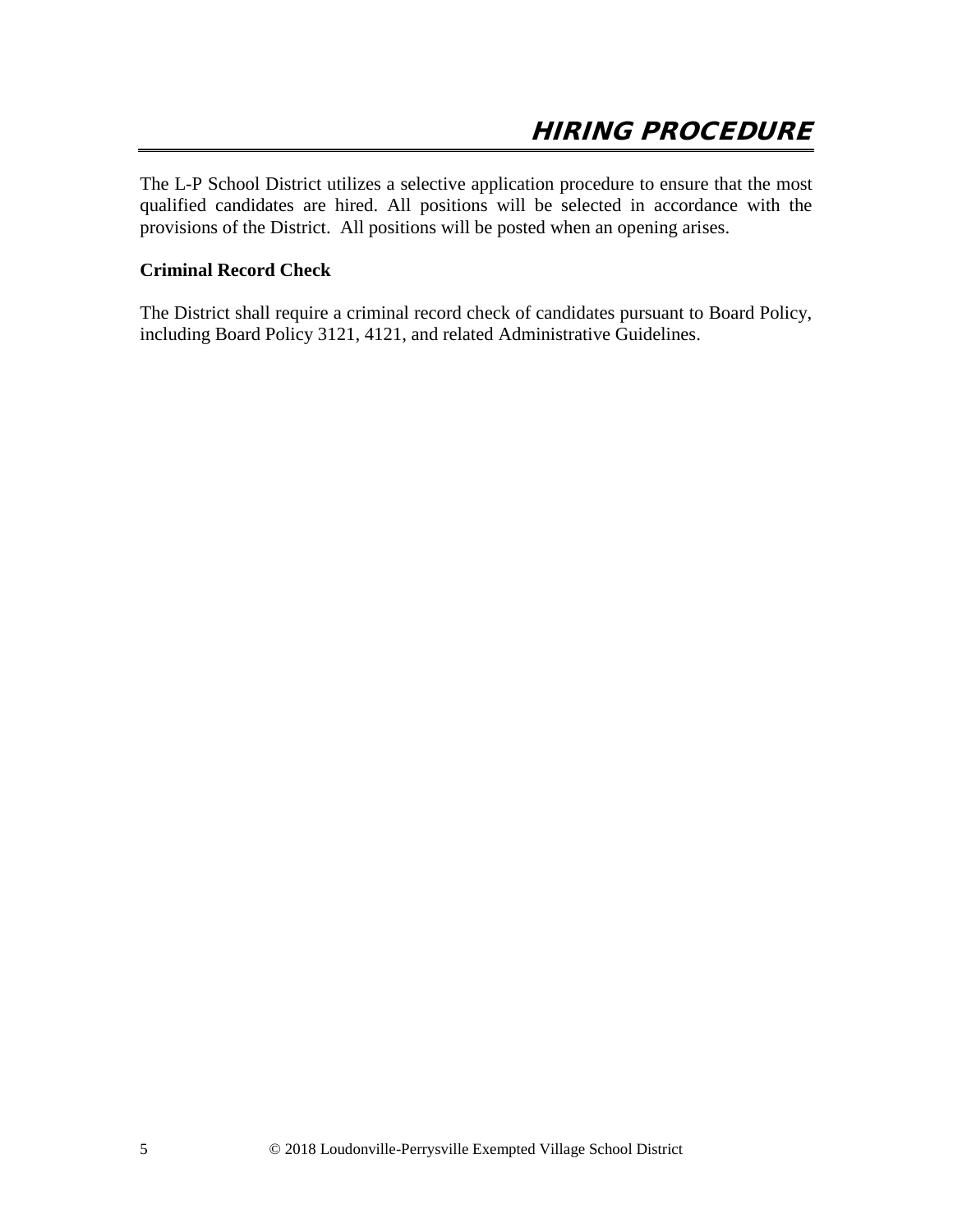The following employee classifications are used for wage administration and eligibility for overtime payments and benefits.

**Full time employees** are those who work a full-time, forty (40) hour minimum workweek on a regular basis.

**Part-time employees** are those who work less than forty (40) hours per week on a regular basis.

For the purposes of this handbook, employees are classified as follows:

### **Classification 1** will consist of:

- Principals
- Assistant Principals
- Assistant Principal & Athletic Director
- Director of Pupil Personnel Services
- Director of Curriculum, Instruction and Assessment

Classification 1 employees are exempt from overtime, in accordance with applicable federal wage and hour laws.

### **Classification 2** will consist of:

- Food Service Supervisor
- **Transportation Supervisor**
- Assistant Transportation Supervisor
- Buildings and Grounds Supervisor
- Assistant Buildings and Grounds Supervisor

Classification 2 employees are exempt from overtime, in accordance with applicable federal wage and hour laws.

### **Classification 3**

- Assistants to the Treasurer/CFO
- Secretary to the Superintendent/CEO
- **Education Management Information System Coordinator**

Classification 3 employees are not exempt from overtime, in accordance with applicable federal wage and hour laws.

Please direct any questions regarding your employment classification status to the Treasurer/CFO.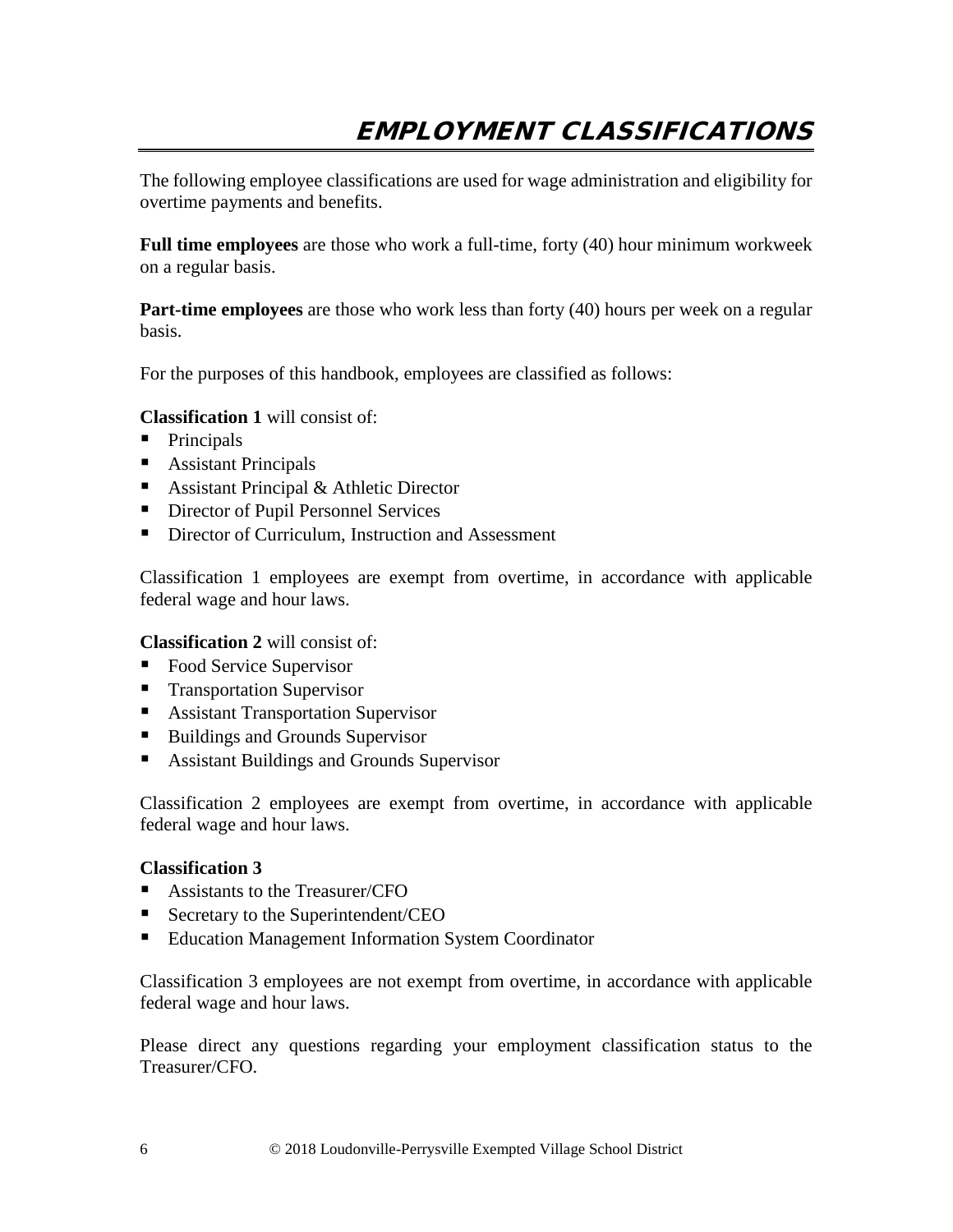Your relationship with us is an extremely important one. The best way to develop a lasting relationship is to be honest, open and frank.

It is important that any problems be discussed openly so that a fair solution can be reached. Most problems can be solved, but if they are not discussed when they first occur, they usually become more serious. Informal discussion between an employee and management is recognized as the most effective means of preventing and solving problems.

It is everyone's responsibility to help maintain good working relationships by discussing their problems and cooperating to resolve the issues.

If there is anything you do not understand, you are responsible for seeking clarification.

We have an open door policy which allows you to discuss any questions, problems, complaints or suggestions which may arise as a result of your job. We encourage you to look at ways of improving our operations. Any ideas will be carefully considered.

### **We welcome your suggestions and ideas.**

The first step in handling an issue is to discuss it with your immediate supervisor. If the issue is not resolved, then you are instructed to follow the chain of command described below. The decision reached by the Board of Education is final.

### **Classification 1 and 2 Chain of Command**

First – Superintendent/CEO Second – Personnel Committee of the Board of Education Third – The Board of Education

#### **Chain of Command for Assistants to Treasurer**

First – Treasurer/CFO Second – Personnel Committee of the Board of Education Third – The Board of Education

### **Chain of Command for Secretary to the Superintendent**

First – Superintendent/CEO Second – Personnel Committee of the Board of Education Third – The Board of Education

#### **Chain of Command for Education Management Information System Coordinator**

First – Treasurer/CFO Second – Superintendent/CEO Third – Personnel Committee of the Board of Education Fourth – The Board of Education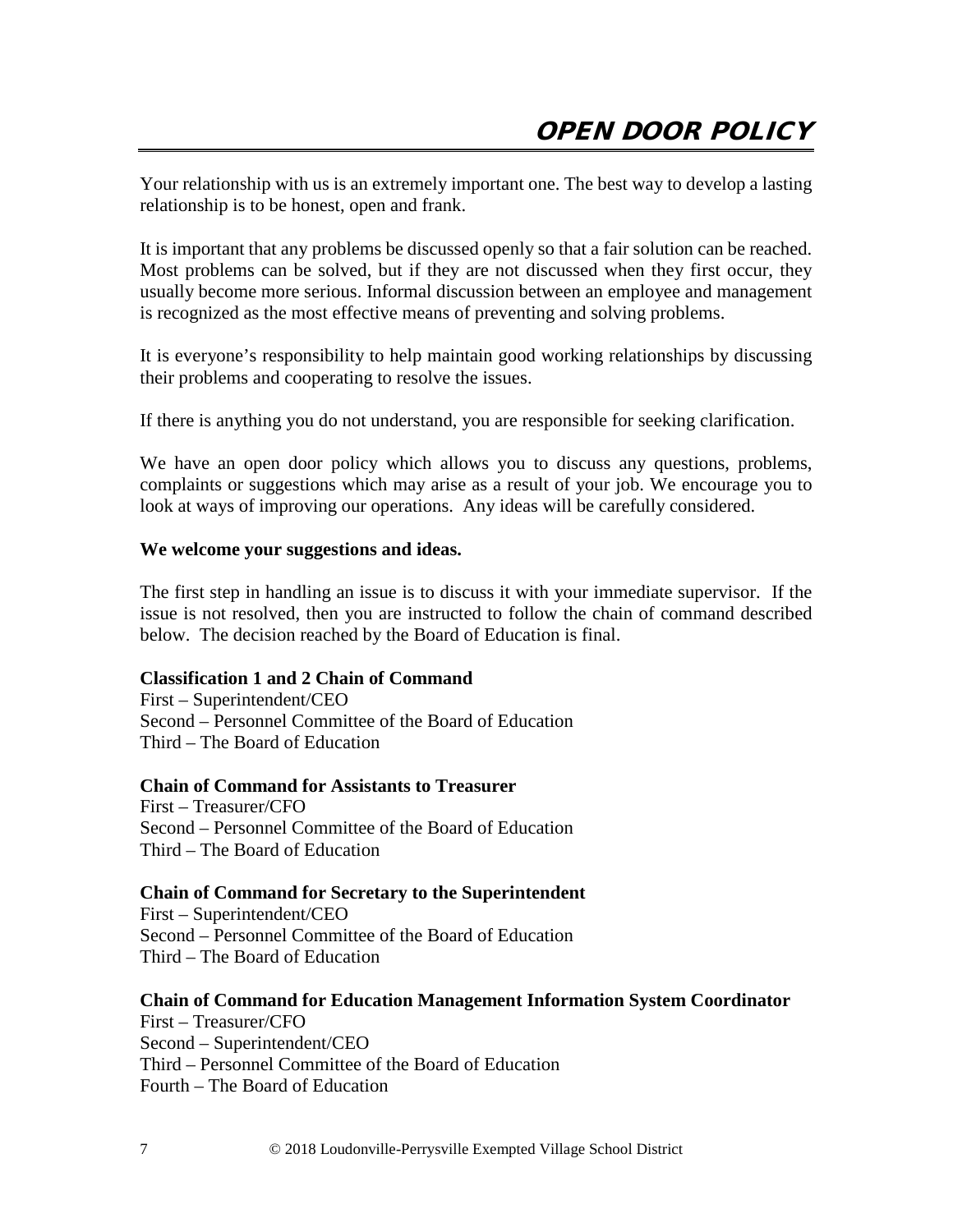The District will maintain a personnel file on each employee. From time to time, information will be added to this personnel file regarding an individual's employment status with the District. Personnel files are the property of the L-P School District and will be treated the same as any other confidential information.

The following provisions apply with respect to the District's standards for establishing, maintaining, and handling employee personnel files:

- $\triangleright$  All official records concerning an employee will be kept as up to date as possible. All employees shall promptly report all pertinent personal information and data changes to their respective office. Such information changes would include: address, telephone number, marital status, number of dependents, and emergency contact information.
- Employees will be permitted to review their personnel file under appropriate supervision. Employees may make copies of the information in their personnel file. Employees are not permitted to take their personnel files with them.
- $\triangleright$  Information regarding the medical condition or history of an employee will be kept in a separate file with restricted access.

The following information, if applicable, will be kept in your personnel file:

- 1. Original resume and employment application and release statement
- 2. Employment Eligibility Verification (Form I-9)
- 3. Performance evaluation reports
- 4. Disciplinary action notices
- 5. Special commendation information
- 6. Educational achievement records
- 7. Status changes affecting employee's work and salary history
- 8. Signed copy of the Acknowledgement of Receipt of Employee Handbook
- 9. Results of Criminal Background Checks (BCI/FBI)
- 10. Other relevant documents

Personnel files of former employees are maintained in accordance with applicable state and federal laws.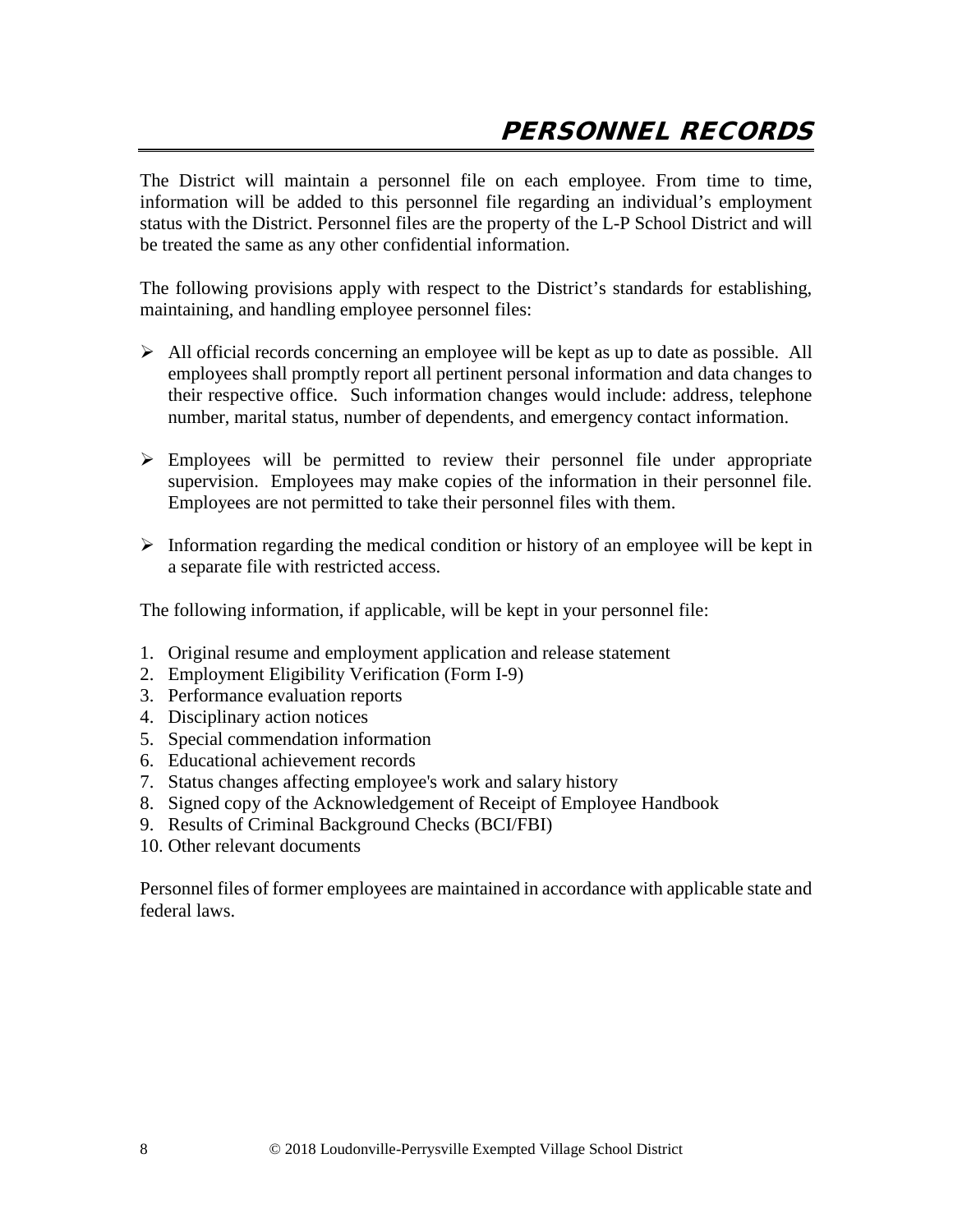The work hours for all employees are determined by the following:

- 1) District needs,
- 2) Department priorities,
- 3) Responsibility level of the employee.

From time to time, it may be necessary for you to perform overtime work. All non-exempt employees will receive 1 ½ hours of compensatory time for every hour worked in excess of forty (40) hours per week. When it is necessary to work overtime, you are expected to cooperate as a condition of employment. *All overtime must be approved by your supervisor before it is worked*.

Non-exempt employees are provided and expected to take a one-half hour or a one hour lunch period every day**.**

### EMPLOYEE EVALUATION

### **Classification 1 Evaluations**

The Board of Education and the administrative staff recognize the importance of a regular, objective and positive evaluation procedure. The evaluation shall be considered by the Board in deciding whether to renew the contract of employment of an Administrator. In accordance with O.R.C. 3319.02 (D), building principals and assistant principals shall be evaluated based on principles comparable to those of teacher evaluation.

The evaluation shall be a written process including discussion of the evaluation between the Administrator and the evaluator, consistent with Board Policy 1530 – Evaluation of Administrators, as may be amended from time to time by the Board. A copy of each evaluation shall be placed in the Administrator's personnel file.

In years in which the Administrator's contract expires, there shall be at least two written evaluations. The Administrator shall receive a written copy of his/her preliminary evaluation at least 60 days prior to any action by the Board on that Administrator's contract of employment. A final written evaluation shall be given to the Administrator at least five (5) days prior to any action by the Board on that Administrator's contract of employment. This final evaluation must include the Superintendent's intended recommendation on the renewal or non-renewal of the Administrator's contract.

 The establishment of this evaluation procedure shall not create a legal expectancy of continued employment or a property interest in continued employment, and shall not be deemed a part of any individual's administrator's contract or otherwise create a contractual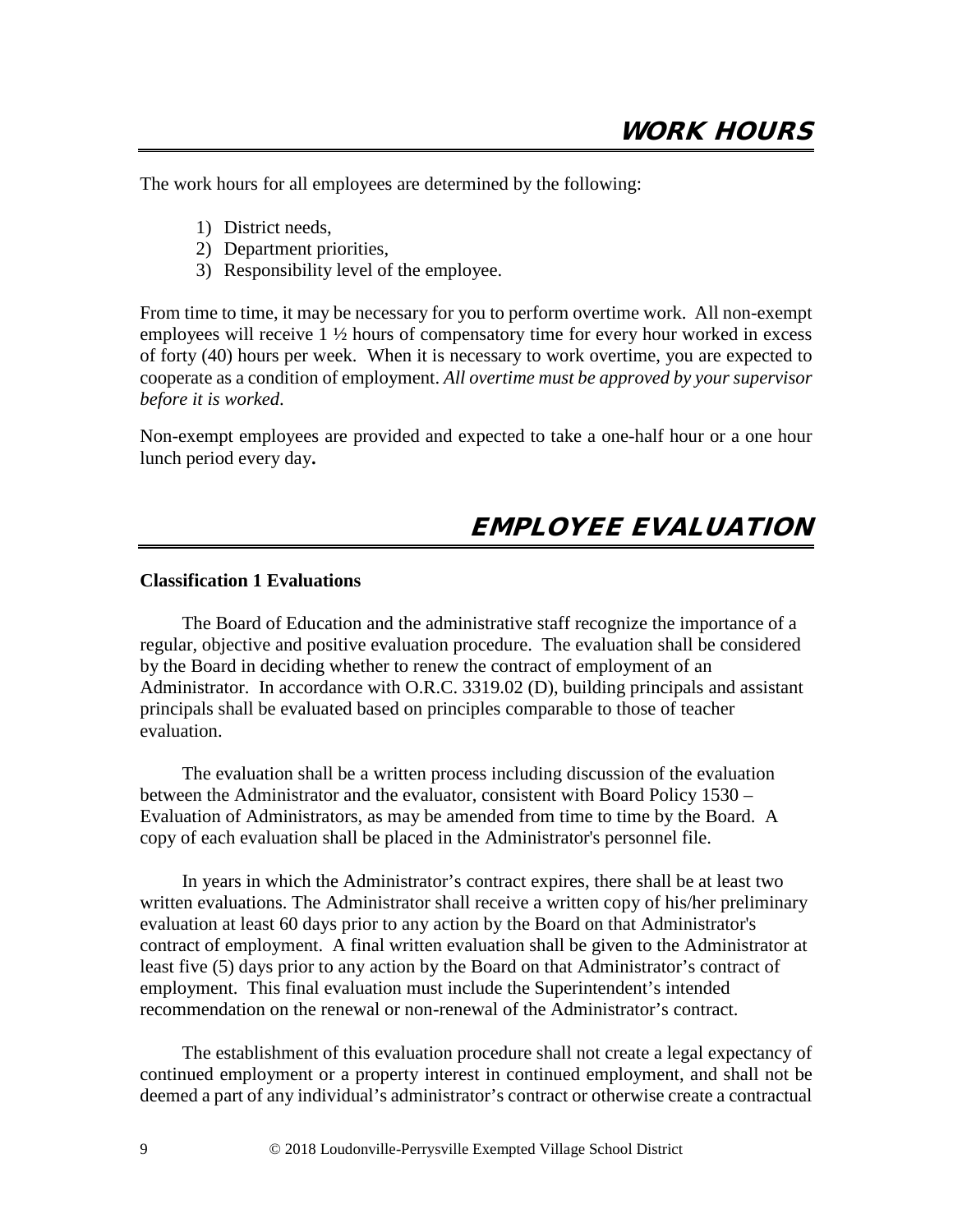obligation of the Board. The Board makes the final determination regarding the renewal or non-renewal of the contract of any Administrator. To the extent that any of the procedures contained herein exceed the requirements of Ohio law, such procedures shall not be construed as a pre-condition to contract non-renewal and shall not prevent the Board from proceeding with a contract non-renewal which otherwise satisfies the minimum requirements of Ohio law.

The evaluation process shall be conducted by the Superintendent or designee.

### **Classifications 2 and 3 Evaluations**

Each employee shall be annually evaluated by his/her immediate supervisor. The evaluation shall be completed by June 30 of each year.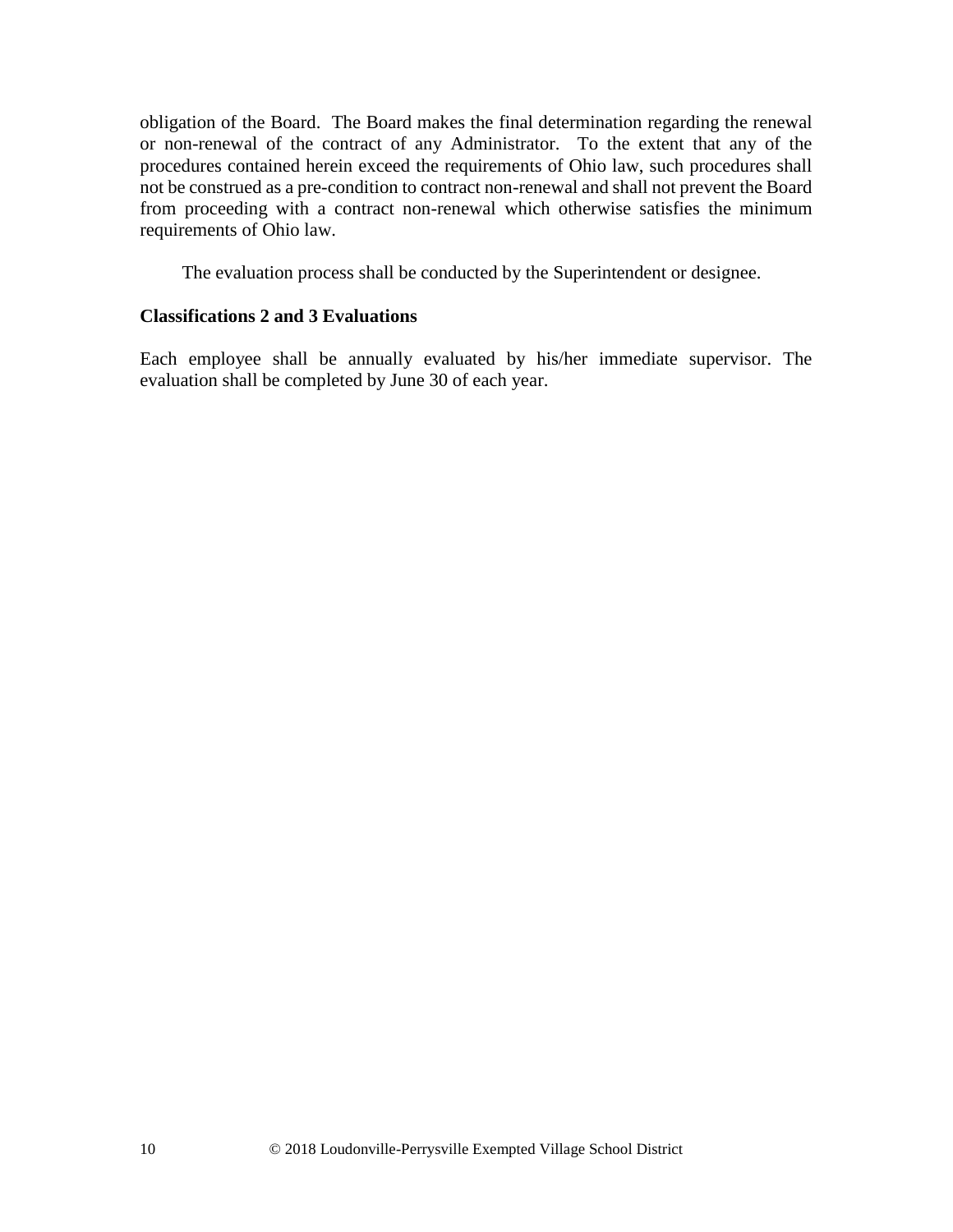All employees will be paid over twenty-six (26) equal pays per year. Salaries are normally paid on a bi-weekly basis, every other Friday.

Salary payment shall be made by means of direct deposit. Confirmation of direct deposit shall be made by e-mail.

Every seven (7) years or so, an every other Friday payment system will require having one (1) three-week pay period.

### PAYROLL DEDUCTIONS

The paycheck you receive does not reflect 100% of your earnings because certain deductions must be taken out. Required deductions will be withheld automatically from your paycheck. Some of these include:

- $\checkmark$  STRS/SERS
- $\checkmark$  Federal Income Withholding Tax
- $\checkmark$  State Income Withholding Tax
- $\checkmark$  Local Income Withholding Tax
- $\checkmark$  Court Ordered Garnishment
- $\checkmark$  Ohio School District Income Tax (District Residents)

Authorized voluntary deductions for programs offered through the District may include:

- $\checkmark$  Insurance Premiums
- $\checkmark$  Individual Disability Insurance Premium
- $\checkmark$  403(b) and 457 Contributions
- $\checkmark$  Others, as appropriate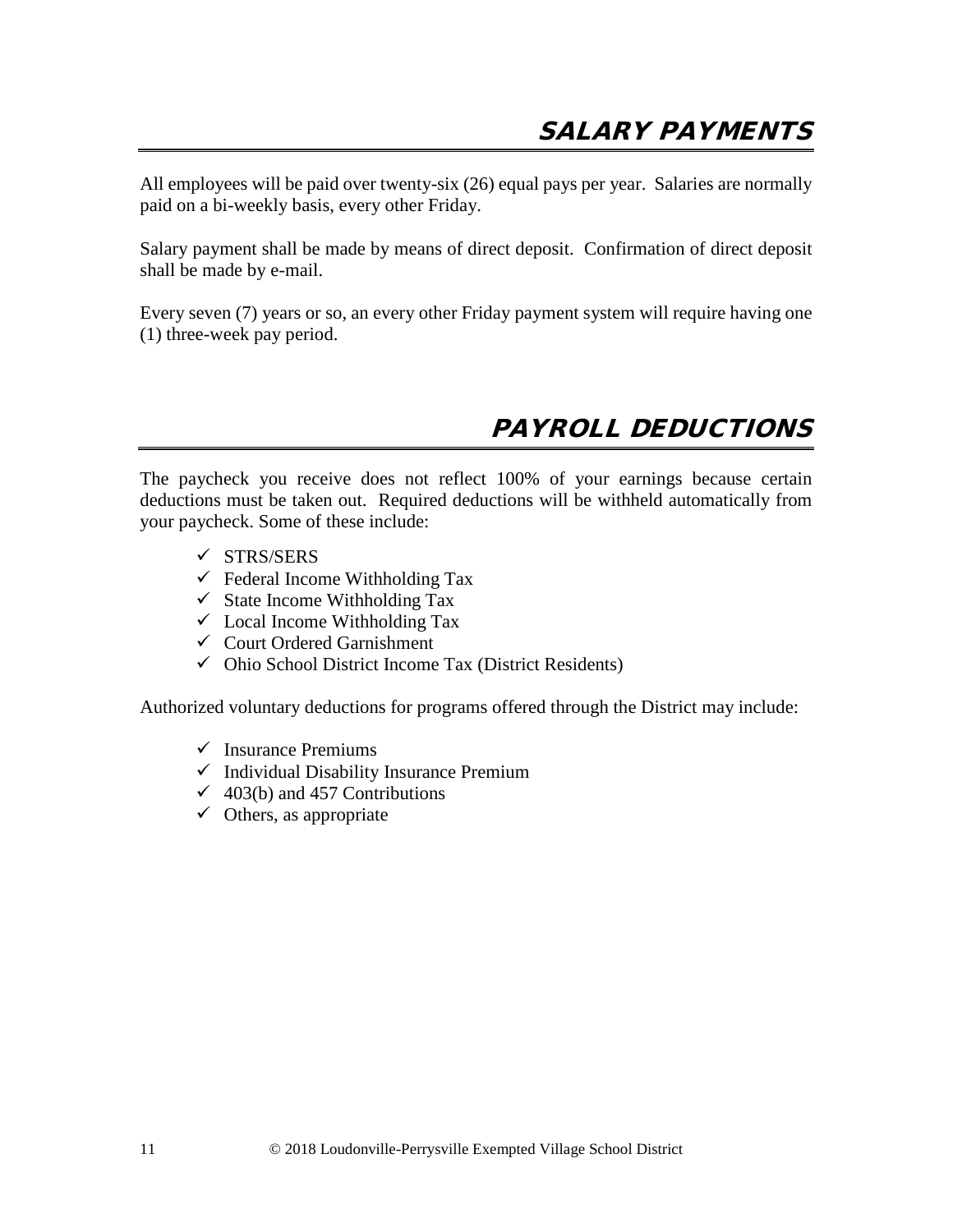The District will pay to employees who are eligible for retirement payments under the STRS or SERS, who are retiring directly from employment in the L-P School District, severance pay based on the employee's rate of pay (includes extended time and supplemental contracts) at the time of retirement, not to exceed one-fourth (1/4) of his/her accrued, but unused, sick leave, and not to exceed a maximum of 65 days. Such payment shall be made only once to any employee. Payment for sick leave, on this basis, shall be considered to eliminate all sick leave accrued by the employee at that time. Payment shall be made within 30 days after the effective date of retirement.

An employee who has at least ten (10) years of public service with the District, another board of education in Ohio, or as an employee of the state or any of its political subdivisions shall be paid in cash for one-fourth, to a maximum of 65 days, the value of his/her accrued, but unused sick leave. This payment is to be made upon evidence of approval of retirement benefits by the STRS or SERS system and verification from the employee that the first check has been received. Payment will not, however, be made at the time of an employee's resignation from the District prior to retirement.

The above payments shall be exempt from deductions, except as provided by law.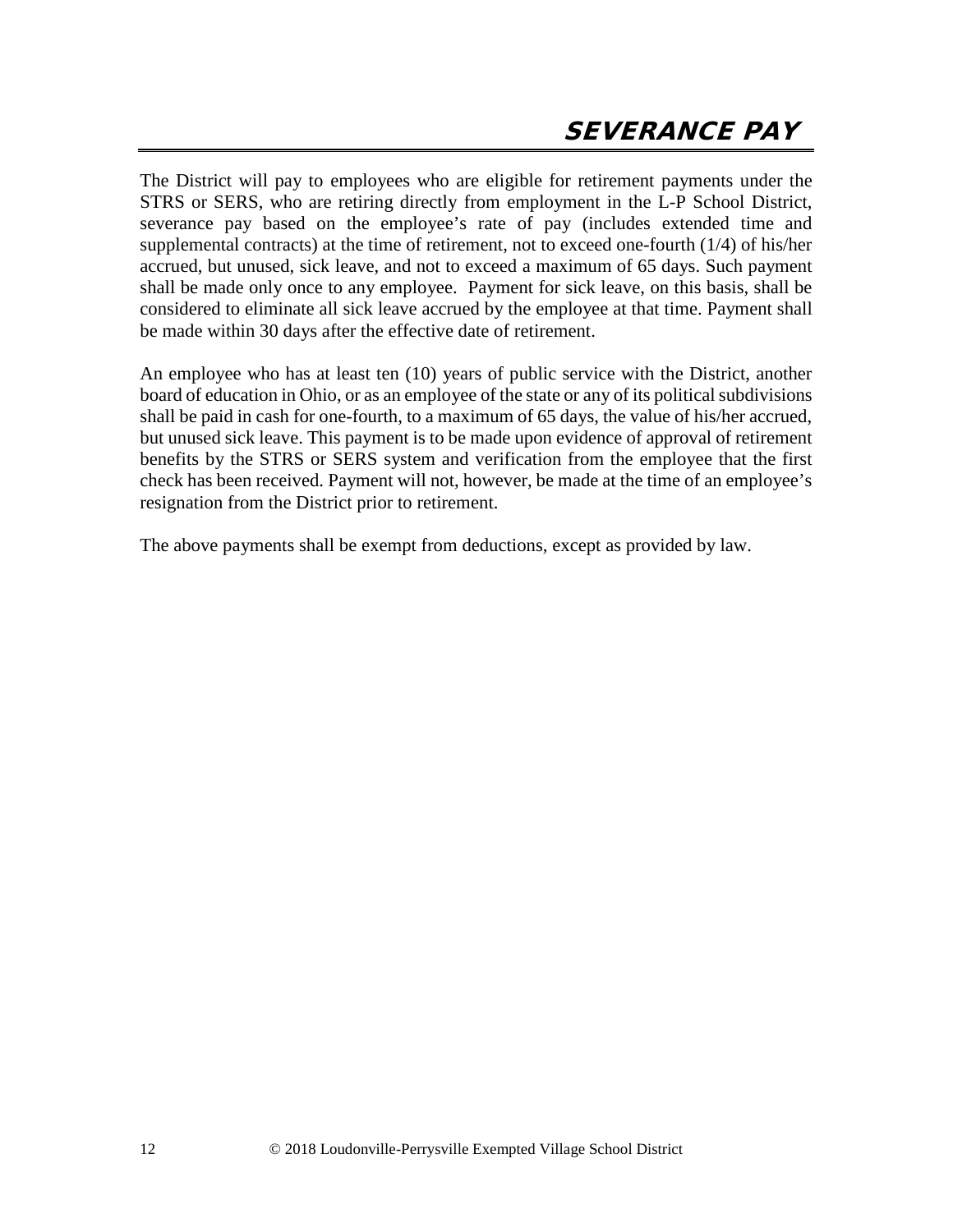## TRAVEL EXPENSE REIMBURSEMENT

Employees who are required to travel during business hours shall be reimbursed for such travel at the rate established by the IRS. Travel to or from school at the beginning or end of the day shall not be reimbursed. Requests for travel expense reimbursement must be approved by the Superintendent.

### PROFESSIONAL MEETINGS AND TRIPS

Professional meetings are defined as meetings, workshops, or conferences designed to improve the competence and performance of the participant in his/her field.

- 1. Request for attendance at professional meetings within the state and for no longer than three (3) days, shall be submitted on the appropriate form to the immediate supervisor, who will approve or disapprove and forward the request to the Superintendent of Schools. The Superintendent will then approve or disapprove the request on the relative merits, potential worth to the District, and the availability of funds.
- 2. Request for out-of-state conferences and professional meetings lasting longer than three (3) days will be submitted on the appropriate form one month prior to the date requested.
- 3. Reasonable reimbursement shall be made upon completion of the proper form requesting same, and the submission of receipts.
- 4. General Conditions
	- a. Meetings must be applicable to employee's area of current assignment.
- 5. Reimbursement Allocations

When professional leave is approved the following reimbursements shall apply:

- a. Lodging: A maximum of \$175.00 per night
- b. Meals: \$30.00 per day maximum
- c. Mileage: at the IRS rate up to a radius of 750 miles (1) May substitute receipted air or surface transportation bills within limit. (2) Parking reimbursed at the daily actual cost.
- d. Registration fee (receipt required)
- e. Miscellaneous expenses (receipts where possible)
- f. Reimbursement cut-off will be five (5) workdays after return.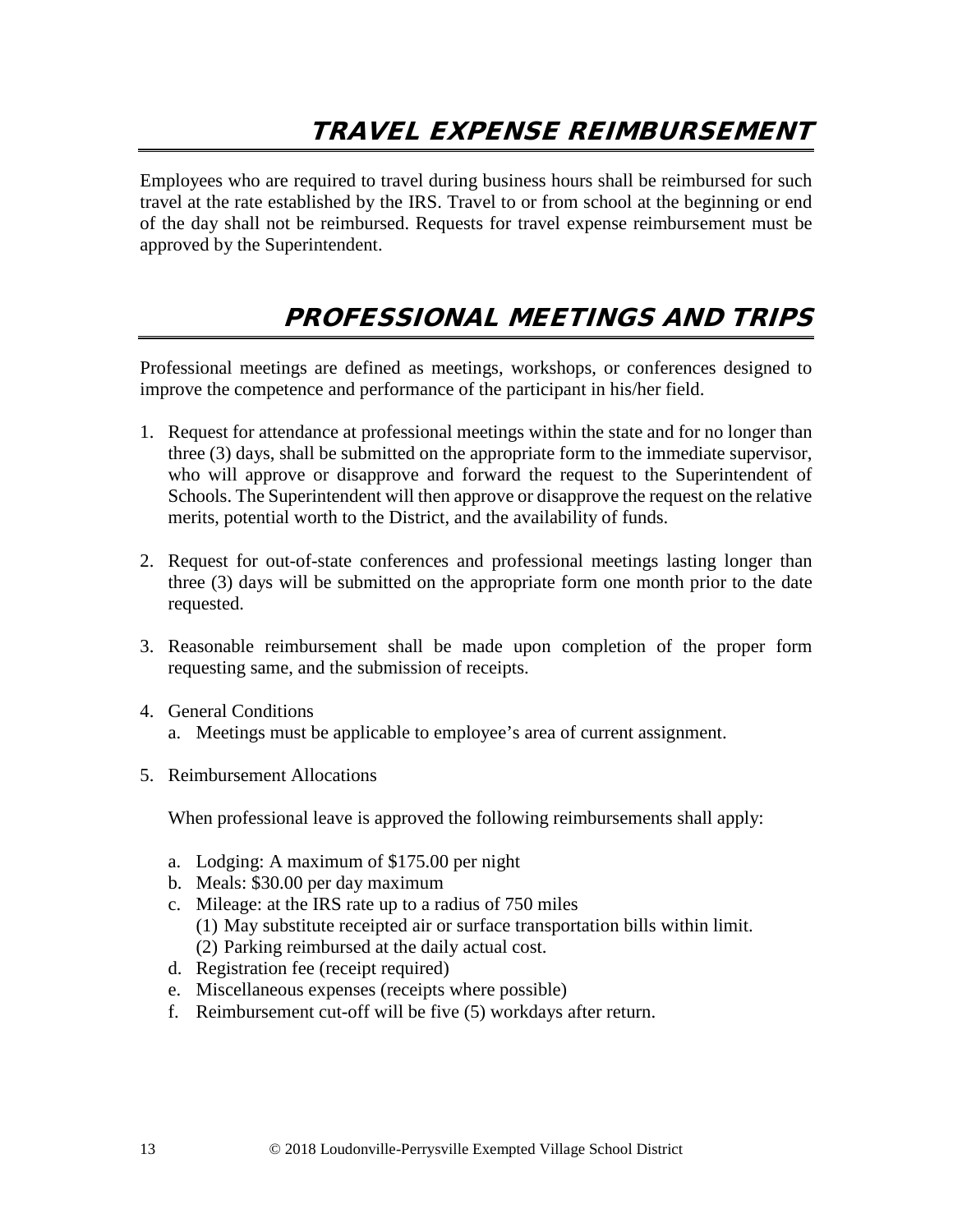The L-P School District is committed to establishing and maintaining a healthy and safe workplace. In this regard, management, L-PEA and OAPSE will work cooperatively to resolve issues of workplace safety and health. Issues related to workplace safety and health on the part of non-union employees shall be raised to the Superintendent.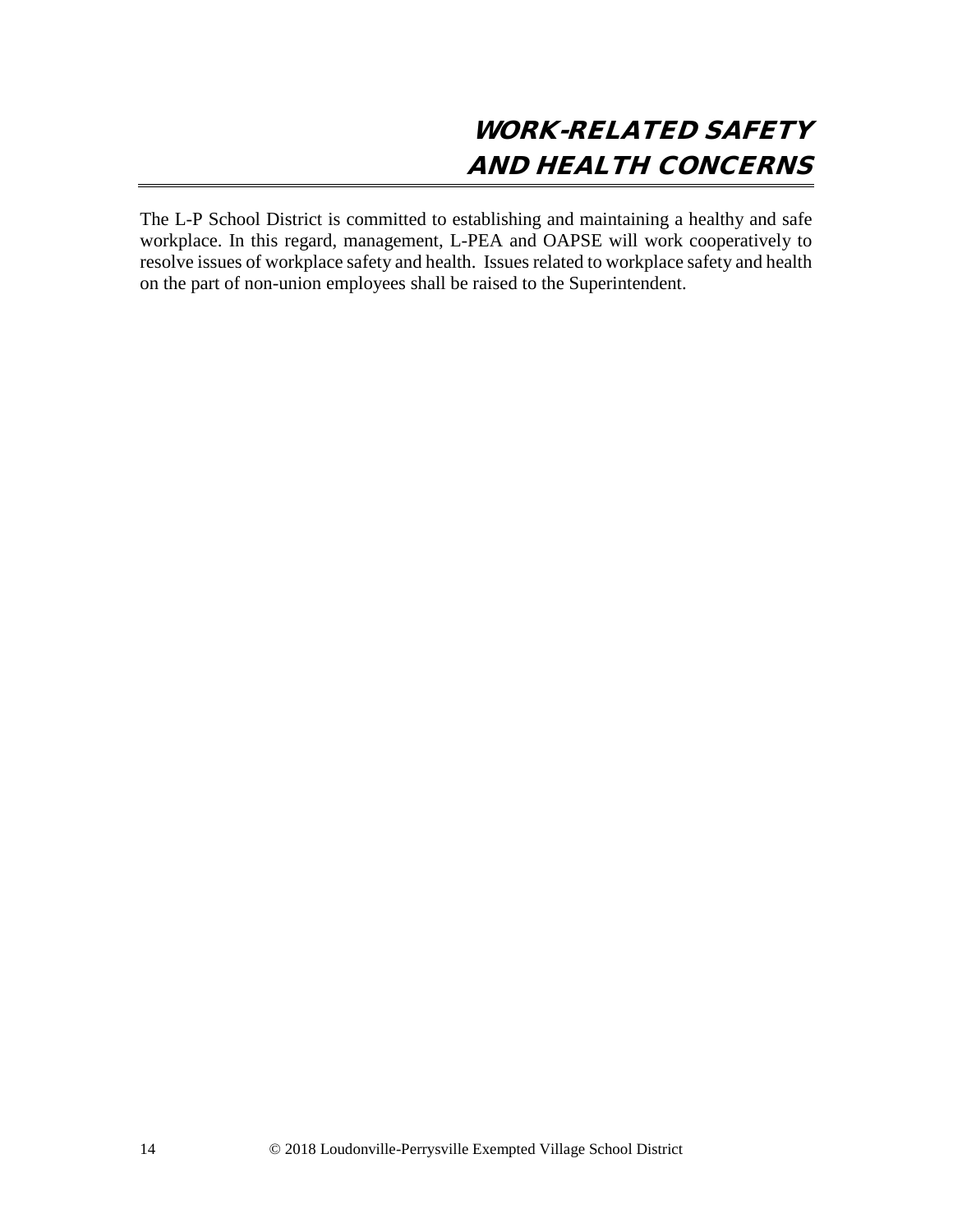Although we wish that all relationships with employees would be long term and mutually rewarding, we recognize that some employees will leave.

Below are examples of some of the most common circumstances under which employment is terminated:

- 1. Resignation Voluntary employment termination initiated by the employee, with a two (2) week advance notice.
- 2. Discharge Involuntary employment termination initiated by the District.
- 3. Layoff Involuntary employment termination initiated by the District for nondisciplinary reasons.
- 4. Retirement Voluntary employment termination initiated by the employee meeting age, length of service and other criteria for retirement from the organization.

All separations of employment will be conducted pursuant to the statutes of the Ohio Revised Code.

Employees desiring to terminate their employment relationship with the District are urged to notify the District at least two weeks in advance of their intended termination. Notice should be given in writing to your supervisor or the Superintendent.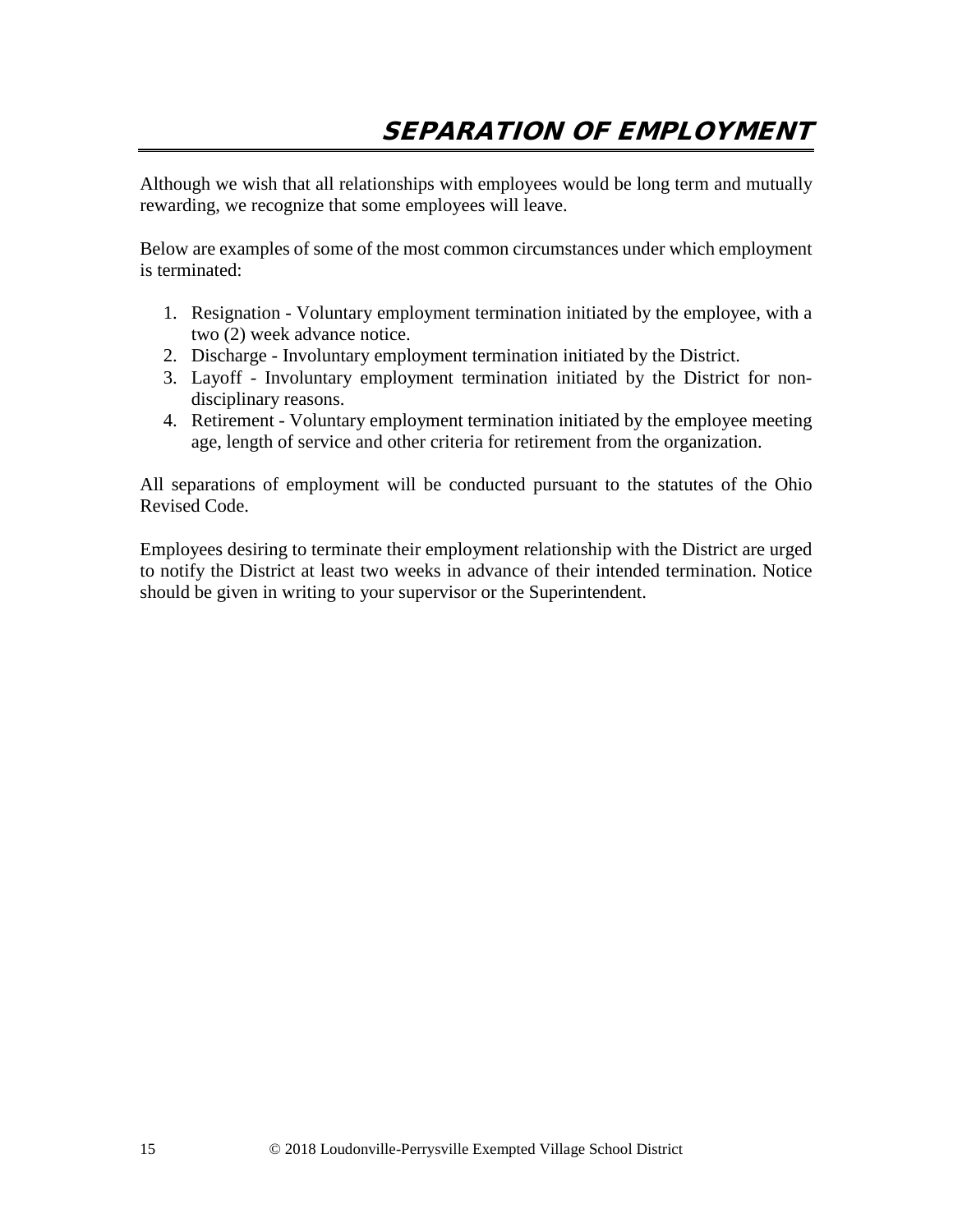# Employee Benefits & Time Off

# SUMMARY OF EMPLOYEE BENEFIT PROGRAMS

These benefits are designed to assist you and your eligible dependents in meeting the financial burdens that can result from illness and death, and to help you plan for retirement, deal with job-related or personal problems, and enhance your job-related skills.

The benefits listed here are detailed more fully in the summary plan descriptions provided by the insurance carriers. Although the District pays the cost of most benefit programs, the employee contributes to some of them.

### **Benefit programs and time off work include:**

- **Holidays**
- **Vacations**
- **Medical Insurance**
- **Section 125 Plan**
- **Life Insurance**
- **Dental Insurance**
- **Sick Leave**
- **Maternity/Paternity Leave**
- **Personal Leave**
- **Military Leave**
- **Assault Leave**
- **Leave without Pay**
- **Retirement Plan**
- **Annuities and Deferred Compensation Plan**
- **Professional Dues**
- **Tuition Reimbursement**
- **Criminal Background Check Reimbursement**

**Government benefits contributed by the L-P School District include**:

- **STRS/SERS**
- **Workers Compensation**
- **State Disability Insurance**
- **Unemployment Insurance**

**The District's contribution for all benefit programs constitutes a silent but significant addition to each employee's paycheck.** We urge participating employees to read their summary plan descriptions and familiarize themselves with these benefits.

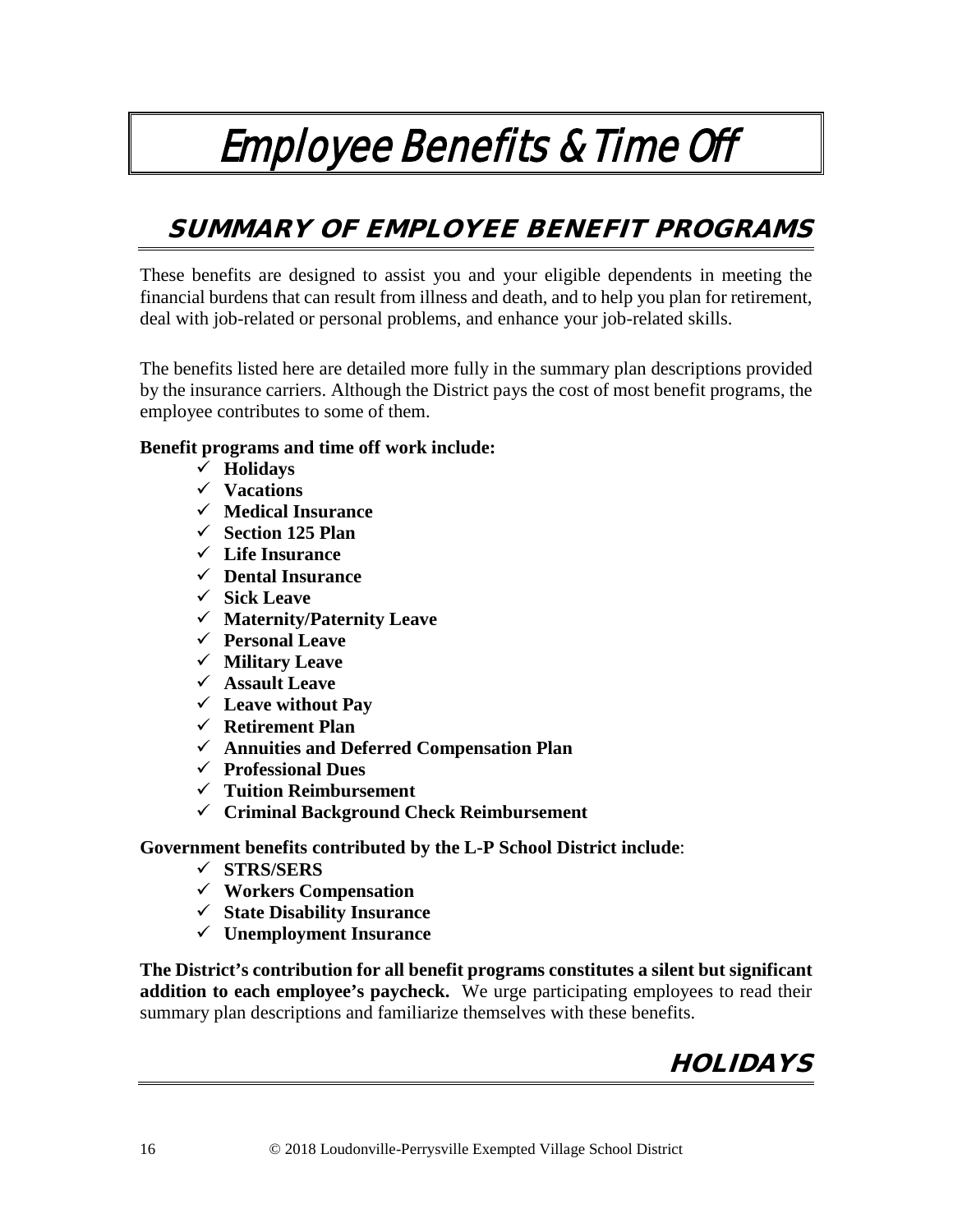Eleven (11) and twelve (12) month employees receive the following paid holidays.

- Independence Day
- **Labor Day**
- **Thanksgiving Day and the Friday after Thanksgiving Day**
- Christmas Day
- New Year's Day
- **Martin Luther King Day or President's Day**
- Good Friday
- **Memorial Day**

To receive holiday pay, employees must accrue earnings on the next preceding and next following scheduled work days before and after such holiday, or be properly excused from attendance at work on either or both of those days.

If any holiday falls on a Saturday or a Sunday, the employee shall be given either the previous Friday or the following Monday off at the discretion of the District.

If a non-exempt employee (Classification 3) is required to work on any holiday, he/she shall either be paid at the rate of one-and-a-half (1½) times his/her hourly equivalent, or be granted compensatory time off at the rate of one-and-a-half (1½) times his/her regular hours, at the discretion of the Superintendent. Such time shall be in addition to the holiday pay.

Holidays shall be counted as workdays for employees in considering overtime. The employee shall be credited with the regular number of hours he/she would have worked had there been no holiday.

Twelve-month employees will be given one-half  $(\frac{1}{2})$  day off before Christmas and onehalf (½) day off before New Year's Day.

Personnel required to work when school is not in session may use one-half  $\frac{1}{2}$  day personal leave the day prior to Christmas Day and New Year's Day or work four (4) nine hour work days prior to Christmas Day and New Year's Day or work one (1) full day on Christmas Eve or New Year's Eve to get one of the full days off.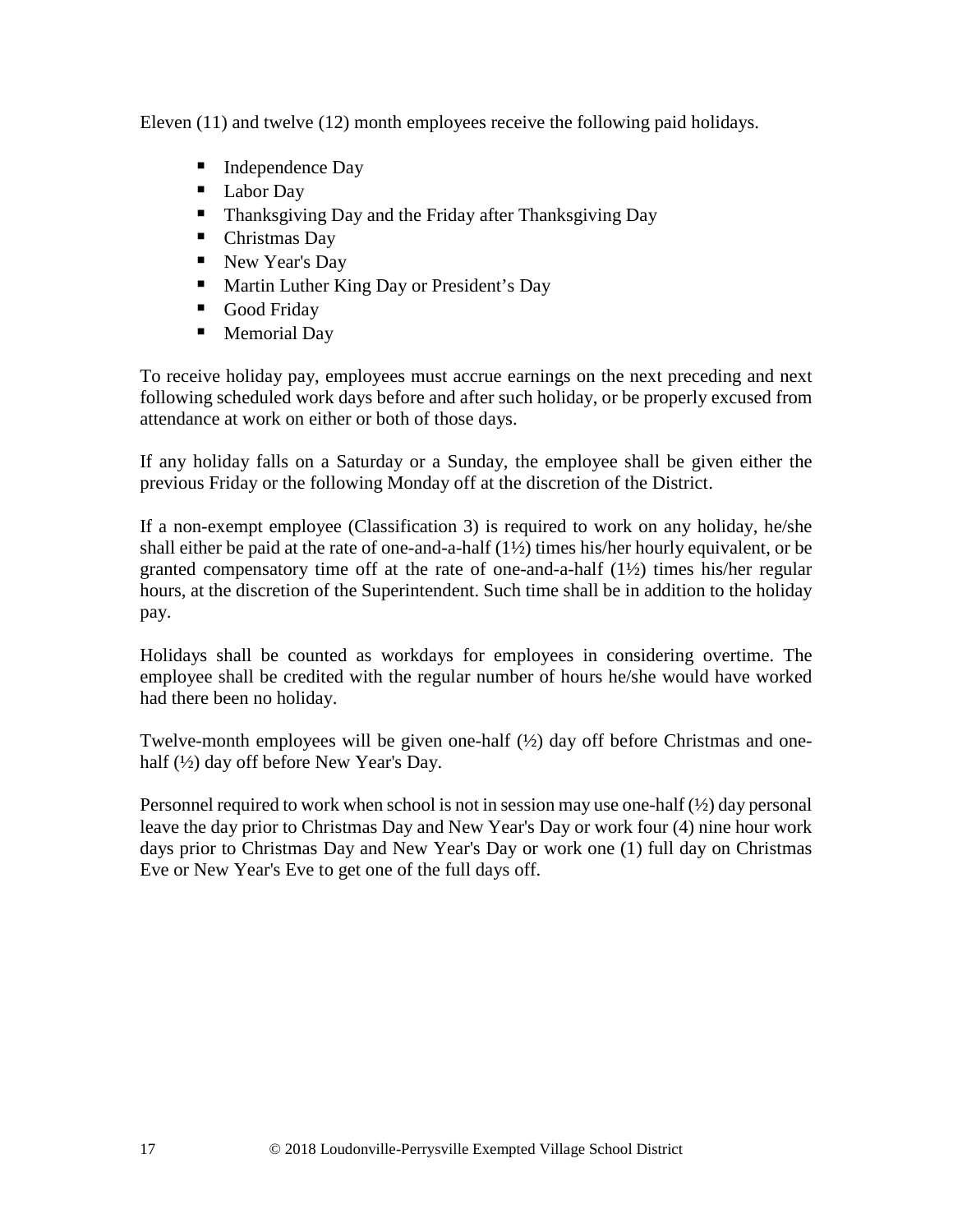### **Classification 1**

Does not apply

### **Classification 2 & 3**

Vacation time off with pay is available to employees who work at least eleven months a year in order to provide opportunities for rest, relaxation, and personal pursuits.

All vacations must have the approval of the immediate supervisor and the Superintendent.

Employees may accumulate vacation time to the extent of no more than four weeks of continuous vacation in any given year. Only one week of vacation may be carried over.

Vacation allowance is determined at the discretion of the Board and the Superintendent.

Vacation Allowance:

Classification #2

| $\triangleright$ Food Service Supervisor                    | 0 Days  |
|-------------------------------------------------------------|---------|
| $\triangleright$ Transportation Supervisor                  | 15 Days |
| $\triangleright$ Assistant Transportation Supervisor        | 15 Days |
| $\triangleright$ Buildings and Grounds Supervisor           | 15 Days |
| $\triangleright$ Assistant Buildings and Grounds Supervisor | 15 Days |

Classification #3

| $\triangleright$ Assistants to Treasurer/CFO                                 | 17 Days |
|------------------------------------------------------------------------------|---------|
| $\triangleright$ Secretary to Superintendent/CEO                             | 17 Days |
| $\triangleright$ Education Management Information System Coordinator 15 Days |         |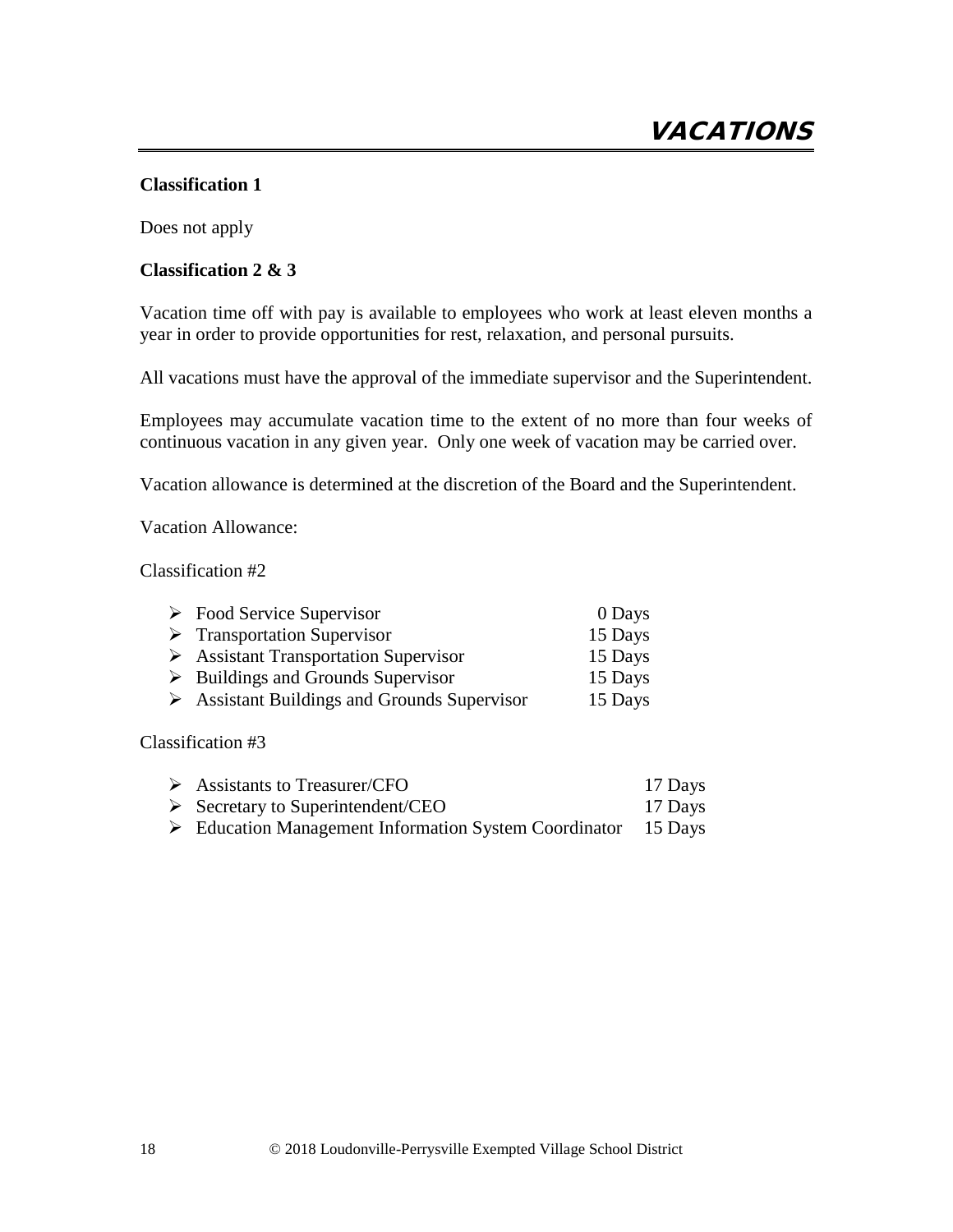The District offers two health insurance plans (including medical, prescription drug, dental, and vision):

| Teacher Plan:      | Effective October-November 1, 20152018, the employee<br>share of medical, prescription drug, dental, and vision<br>insurance premiums will be $1415\%$ . for the 2015-2016<br>school year. Effective October 1, 2016, the employee share<br>of medical, prescription drug, dental, and vision insurance<br>premiums will be 14.5% for the 2016-2017 and 2017-2018<br>school years.                                                                                                                                           |
|--------------------|------------------------------------------------------------------------------------------------------------------------------------------------------------------------------------------------------------------------------------------------------------------------------------------------------------------------------------------------------------------------------------------------------------------------------------------------------------------------------------------------------------------------------|
|                    | Employees shall have the option of not enrolling in the<br>medical insurance plan (including medical, prescription<br>drug, dental, and vision). Employees who opt not to enroll in<br>all parts of the medical insurance plan will receive an annual<br>payment of \$1,500. Employees must notify the Treasurer in<br>writing of his/her intention by October 1 each year.<br>Employees who choose to take this option will be paid in a<br>yearly one-lump sum by the second pay in October of the<br>following year.      |
| <b>OAPSE Plan:</b> | The employee share of medical, prescription drug, dental,<br>and vision insurance premiums is:                                                                                                                                                                                                                                                                                                                                                                                                                               |
|                    | 78.5% effective August 1, 20152018<br>89.0% effective August 1, 20162019<br>89.5% effective August 1, 20172020                                                                                                                                                                                                                                                                                                                                                                                                               |
|                    | Employees shall have the option of not enrolling in the<br>medical insurance plan (including medical, prescription<br>drug, dental, and vision). Employees who opt not to enroll<br>in all parts of the medical insurance plan will receive an<br>annual payment of \$1,500. Employees must notify the<br>Treasurer in writing of his/her intention by December 15 of<br>each year. Employees who choose to take this option will<br>be paid in a yearly one-lump sum by the second pay in<br>January of the following year. |

Your portion of the insurance premiums is subtracted from your gross earnings before taxes are deducted, thus lowering your taxable income.

See the Summary Plan Description (SPD) for more information.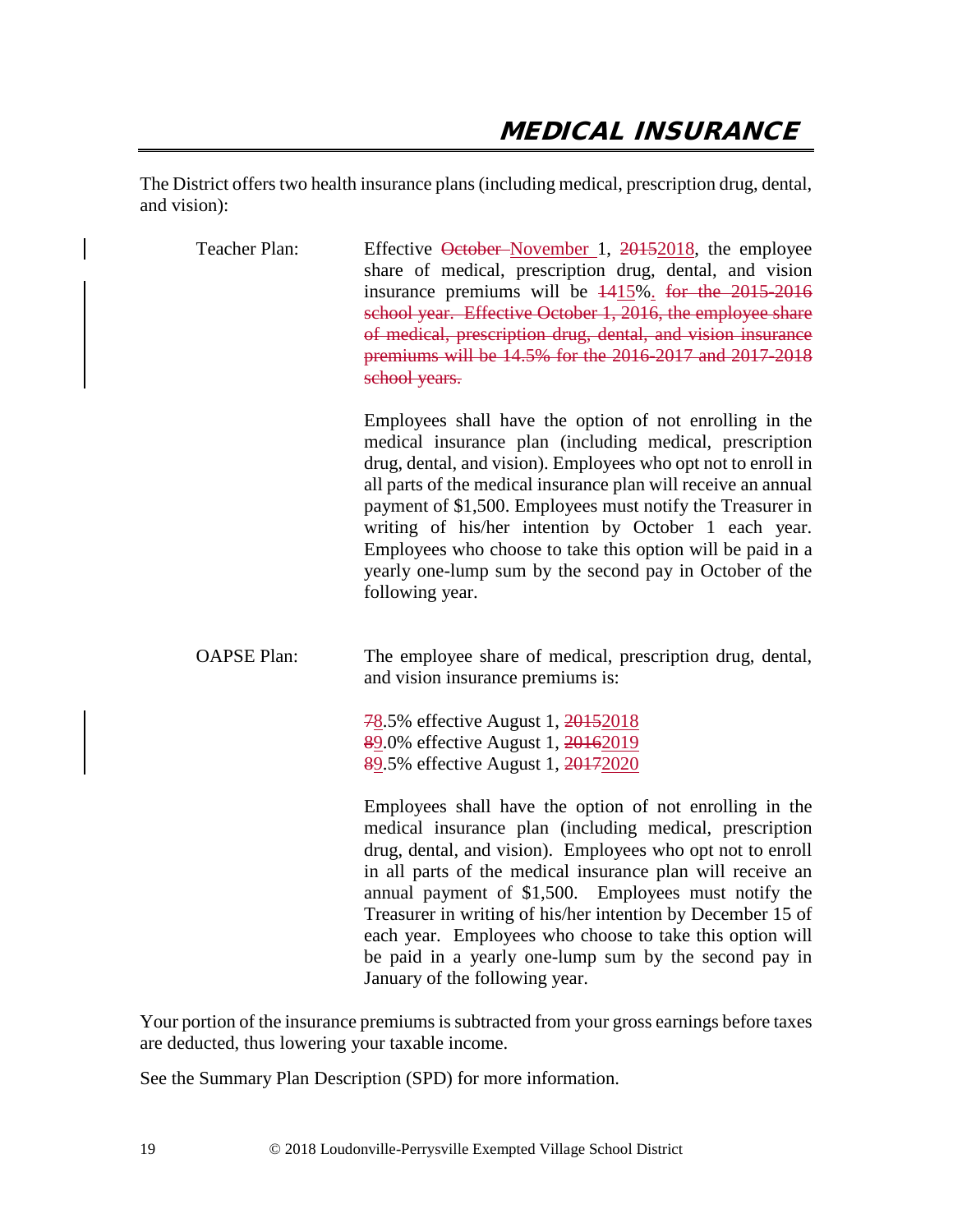Flexible Spending Accounts (FSAs) are offered by the Board of Education for all employees who opt to enroll in a medical insurance plan. The Board will seed each nonunion employee's account with \$350. The FSA plan shall meet all requirements of the Internal Revenue code and federal law.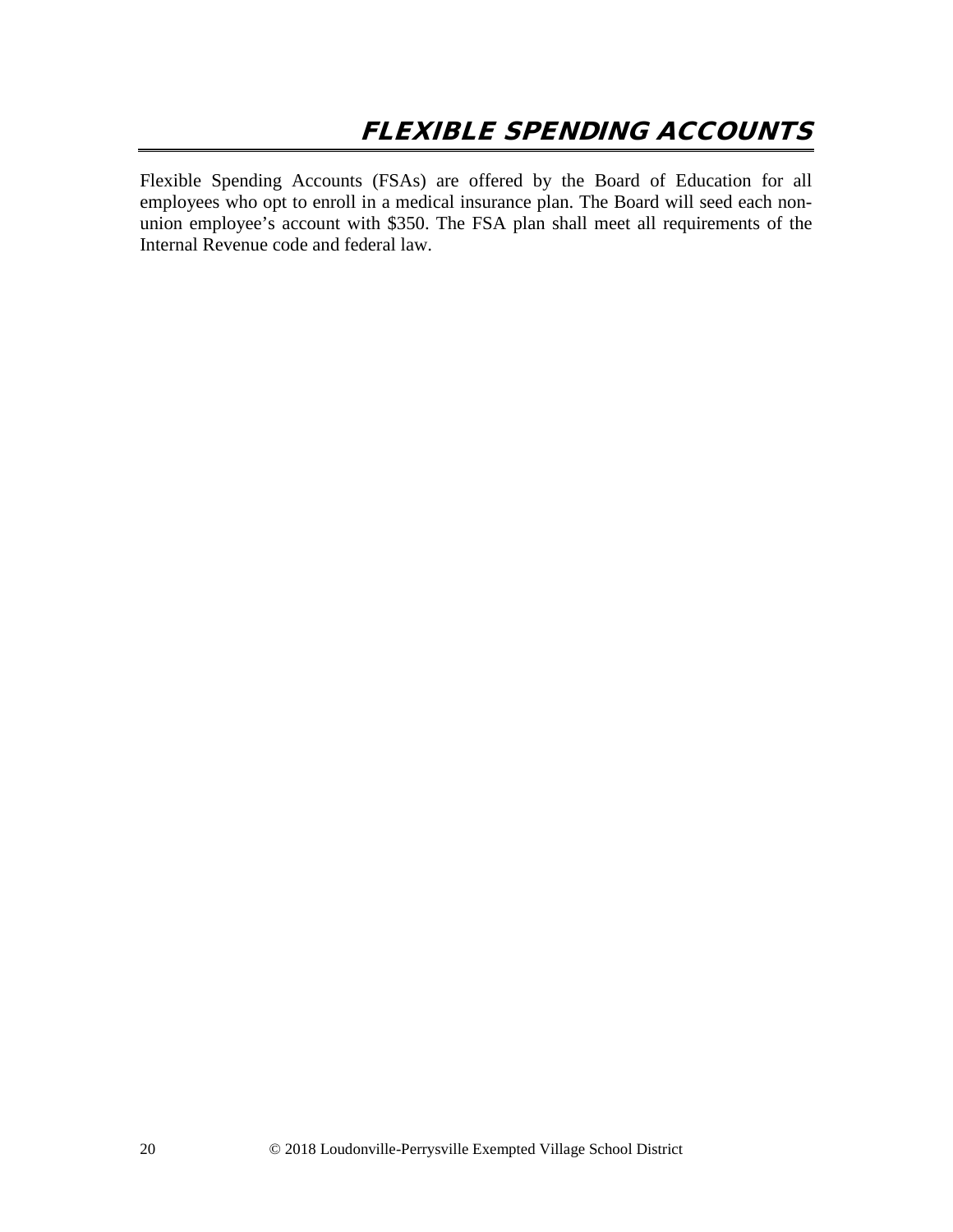The District will pay the premium on a term life insurance policy and include AD & D for each employee during his/her employment.

Employees may purchase additional life insurance coverage at the group rate through payroll deduction, provided the insurance company will permit additional purchases.

See your summary plan description for more information.

The face value of the life insurance policy is as follows.

### **Classification 1 and 2 Life Insurance Policy**

The face value amount is \$50,000.

### **Classification 3 Life Insurance Policy**

The face value amount is \$36,000.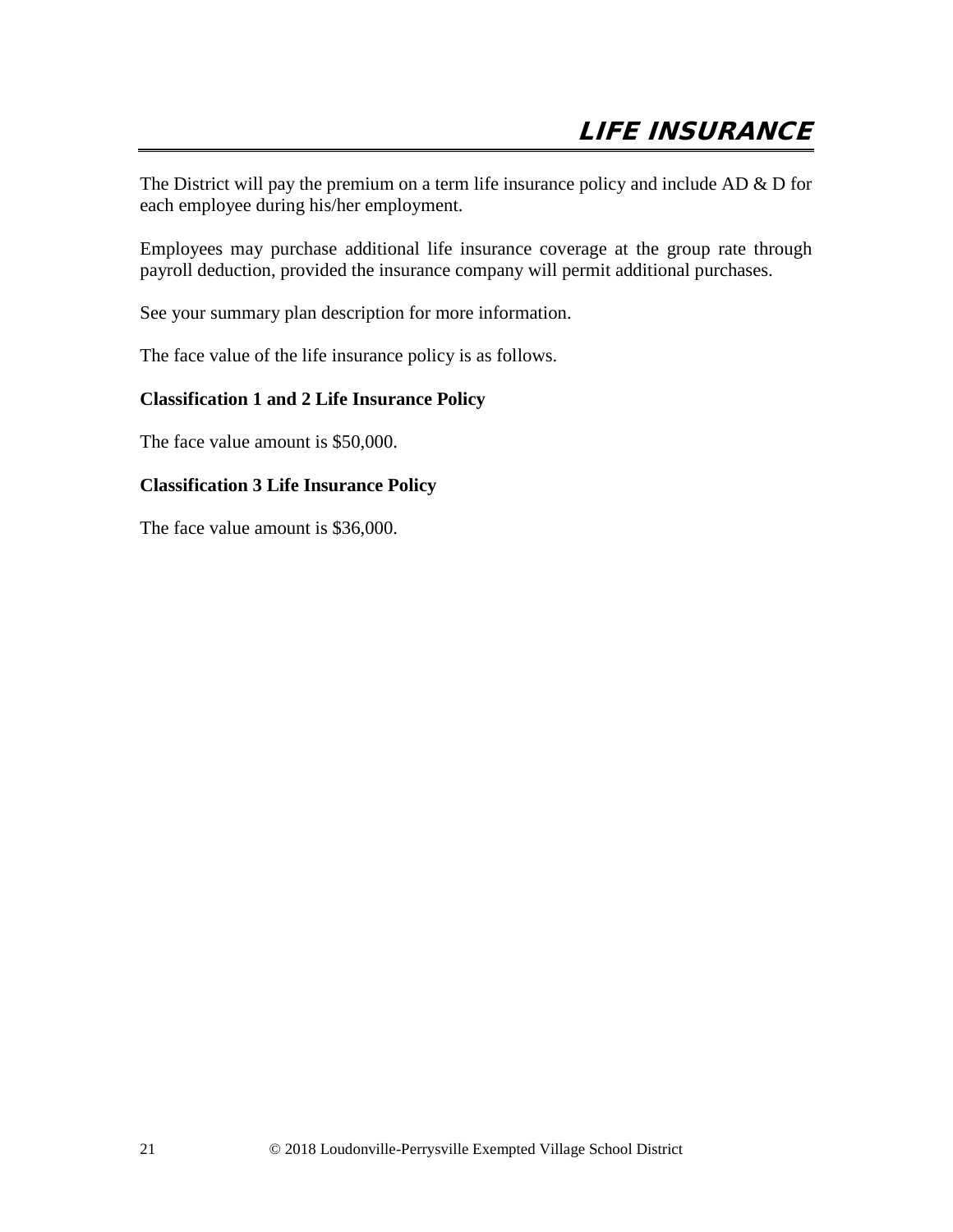To provide for payment of your medical expenses and for partial salary continuation in the event of a work-related accident or illness, we provide workers' compensation insurance.

The amount of benefits payable and the duration of payment depend on the nature of your injury or illness. In general, however, all medical expenses incurred in connection with an injury or illness are paid in full, after a waiting period or, immediately if the employee is hospitalized.

If you are injured or become ill on the job, contact your immediate supervisor and complete an application with the Bureau of Workers' Compensation/Managed Care Organization (BWCIMCO) within seven (7) working days.

### **Light Duty**

If time off the regularly scheduled assignment is necessary due to the allowed conditions(s) in the employee's claim, as certified by the treating physician, the following will take place to determine whether the employee qualifies for light duty:

- a. Before any employee is permitted to perform light duty work in any classification due to industrial injury, the employee will be required to undergo a physical examination by an occupational physician. In addition this occupational physician will evaluate all job descriptions to determine which classifications(s) would be appropriate for the injured employee.
- b. The employee and management will work cooperatively in this temporary reassignment and in finding a light duty position for which the employee is otherwise qualified. Before the light duty assignment becomes effective, the Superintendent will review the assignment. An employee may move from one temporary reassignment to another temporary reassignment as his/her medical condition improves, and he/she is able to perform other duties not previously approved, as certified by an occupational physician. This option may give the employee a more progressive venue for rehabilitation.
- c. The employee, once placed into the light duty job, will be expected to perform the job responsibilities as if it were his/her regular position. If the employee is unsuccessful in performing those responsibilities, the employee and management will continue to collaborate to find an appropriate light duty position for which the employee is qualified.
- d. The affected employee will be paid at his/her regular hourly rate while in the temporary assignment of another classification due to the reassignment for the purpose of light duty.

The Board's policy for Workers' Compensation is found at Board Policy 8442.01 and supersedes the information included in this Handbook, to the extent there may be a conflict.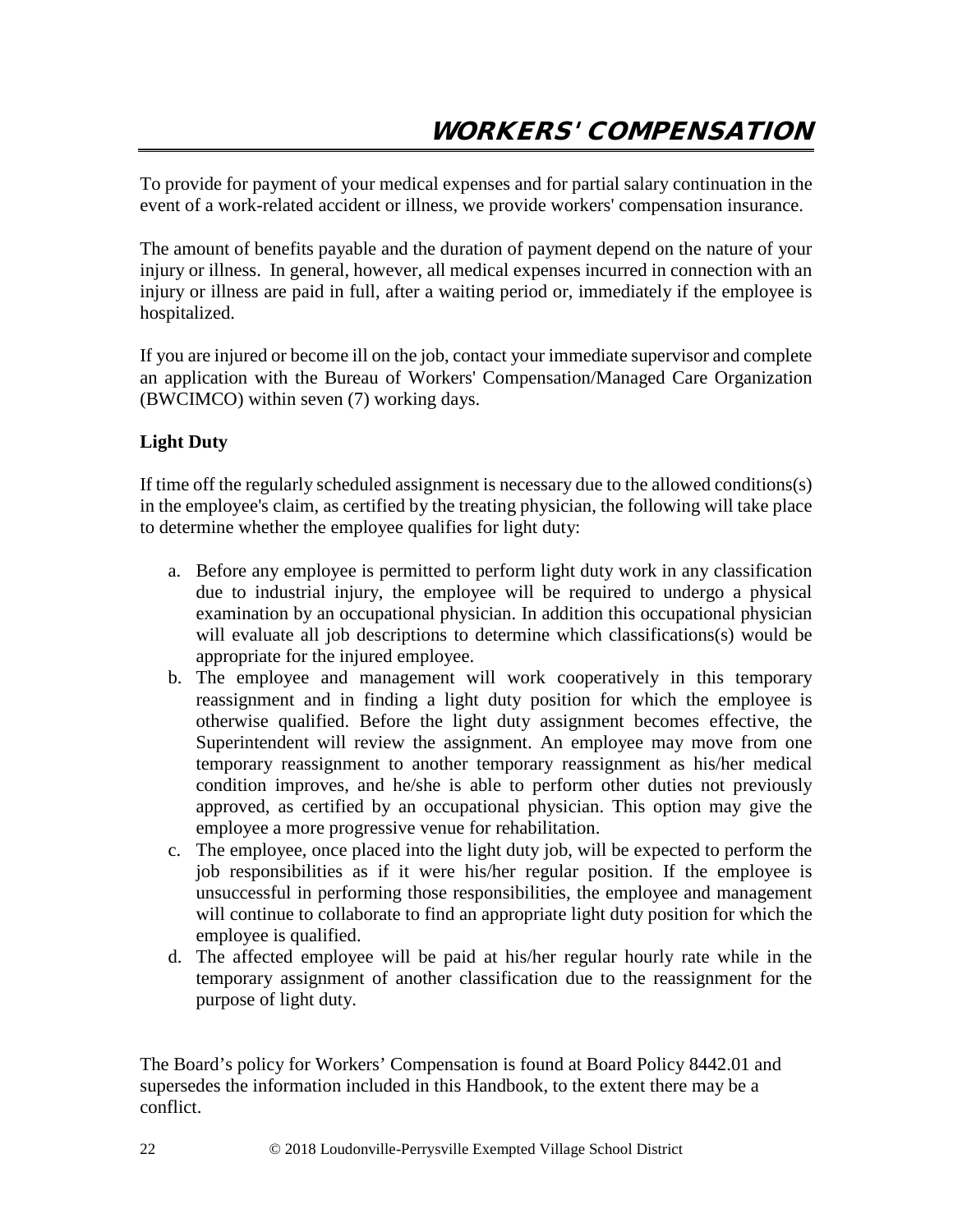Employees shall be entitled to fifteen (15) sick leave days with pay for each year, which shall be credited at the rate of one and one-fourth (1 1/4) days per month. Employees may use sick leave for absence due to illness, injury, pregnancy, adoption, exposure to contagious disease which could be communicated to other employees, illness, injury, or death in the immediate family, or death of a close relative.

Part-time, seasonal, and per diem employees shall be entitled to sick leave for the time actually worked at the same rate as that granted full-time employees herein.

Sick leave shall be cumulative to 260 workdays.

The term "immediate family" shall include: father, mother, stepparent, husband, wife, child, stepchild, sister, brother, grandchild, grandparent, parent-in-law, son/daughter-inlaw and any person living in the same household.

The term "close relative" shall include: brother-in-law, sister-in-law, aunt, uncle, niece and nephew.

Sick leave days may be taken as needed and shall be computed, for record keeping purposes, as follows:

| (7 HOUR)                          |  |                        | $(8 \text{ HOUR})$ |  |                                  |
|-----------------------------------|--|------------------------|--------------------|--|----------------------------------|
| $1 - 1\frac{3}{4}$ hrs. $1/4$ day |  |                        |                    |  | $1 - 2$ hrs. <sup>1</sup> /4 day |
| $1\frac{3}{4}$ - 3 $\frac{1}{2}$  |  | hrs. $1/2$ day         |                    |  | 2 – 4 hrs. $\frac{1}{2}$ day     |
| $3\frac{1}{2}$ - 5 $\frac{1}{4}$  |  | hrs. $\frac{3}{4}$ day |                    |  | $4-6$ hrs. $\frac{3}{4}$ day     |
| $5\frac{1}{4}$ - 7                |  | hrs. $1 \text{ day}$   |                    |  | $6-8$ hrs. 1 day                 |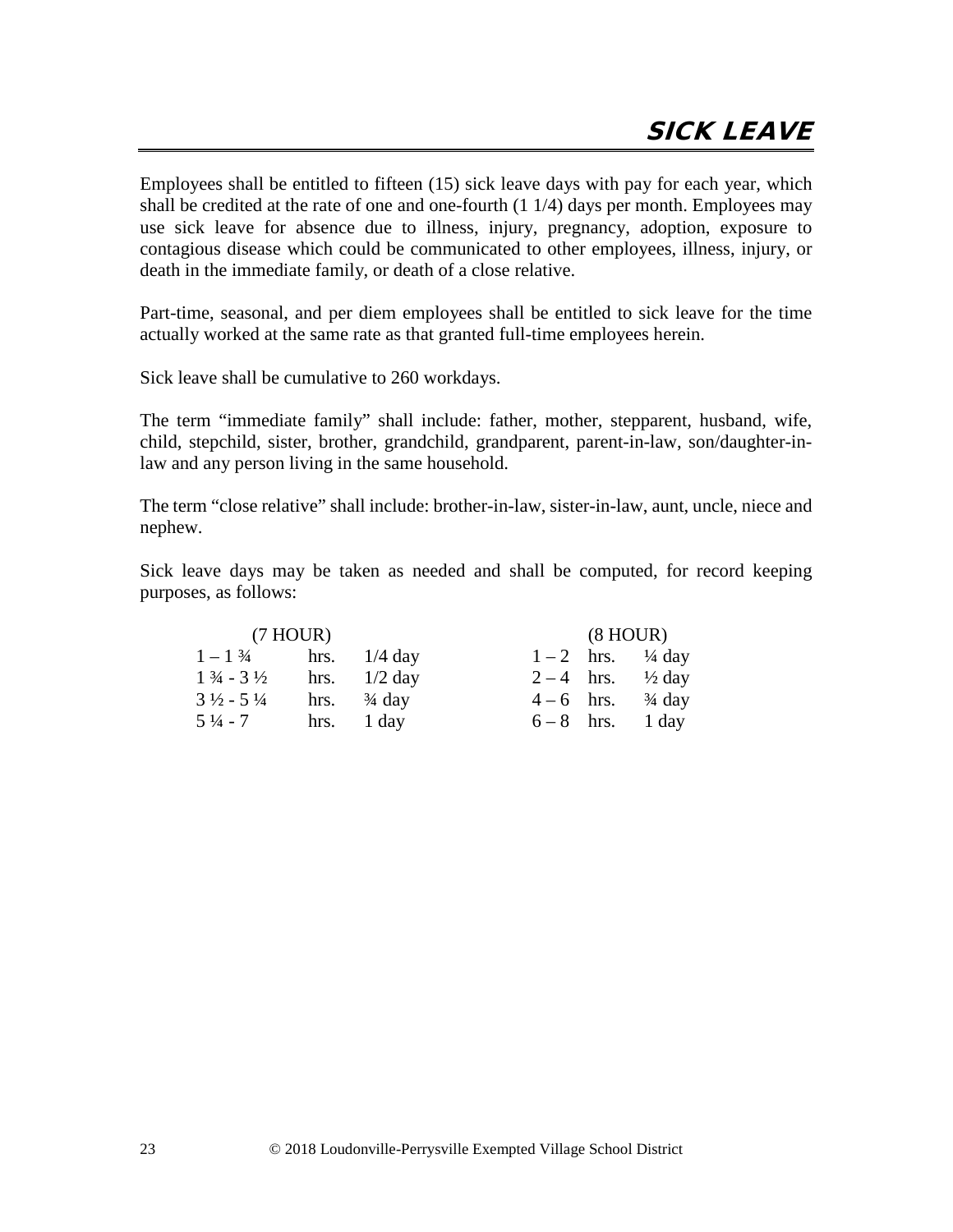If an employee is ill or disabled and has exhausted all accumulated sick leave and FMLA leave, and is not entitled to further advancement of sick leave under Board policy or Ohio law, the employee will be requested to furnish a statement from an attending physician stating the reason and the amount of time the employee will be absent from work because of illness or disability.

Upon receipt of a written request to be placed on a leave of absence, the Board of Education may approve a disability leave of absence or an unpaid leave of absence for a period of time identified by the Board, but not to exceed two (2) years. During such an unpaid leave of absence the employee shall be responsible for the full cost of medical and term life insurance.

Additionally, the District may advance sick leave to any employee who has exhausted his accumulated sick leave or is newly hired and has no accumulation. Such advancement shall be for a period of five (5) days and is charged against the employee's subsequent accumulation. If the employee leaves the employment of the District before earning sufficient sick leave to pay the District back, the credited leave will be deducted from the final pay of the employee, at his or her per diem rate.

The District may place an employee on leave involuntarily if the employee is ill or disabled and has exhausted his or her accumulated sick leave and FMLA leave.

## MATERNITY/PATERNITY LEAVE

A maternity leave of absence without pay shall be granted to an employee for the purpose of childbearing and/or child rearing as follows:

- 1. An employee shall be granted maternity leave of absence for the remainder of the school year when maternity leave begins in addition to the following school year, for the purpose of childbearing or child rearing, upon written request to the Superintendent. If the employee so elects, unpaid maternity/paternity leave may begin when sick leave expires or is terminated.
- 2. A male employee shall be entitled, upon written request to the Superintendent, to a leave of absence without pay between the time of the birth of a child to his wife and one (1) year thereafter.
- 3. An employee adopting a child shall be entitled, upon written request to the Superintendent, to a leave without pay to commence at any time during the first year after receiving de facto custody of said infant child (6 years of age or younger), or prior to receiving such custody if necessary in order to fulfill the requirements for adoption. The leave of absence is not to exceed a total of one (1) year.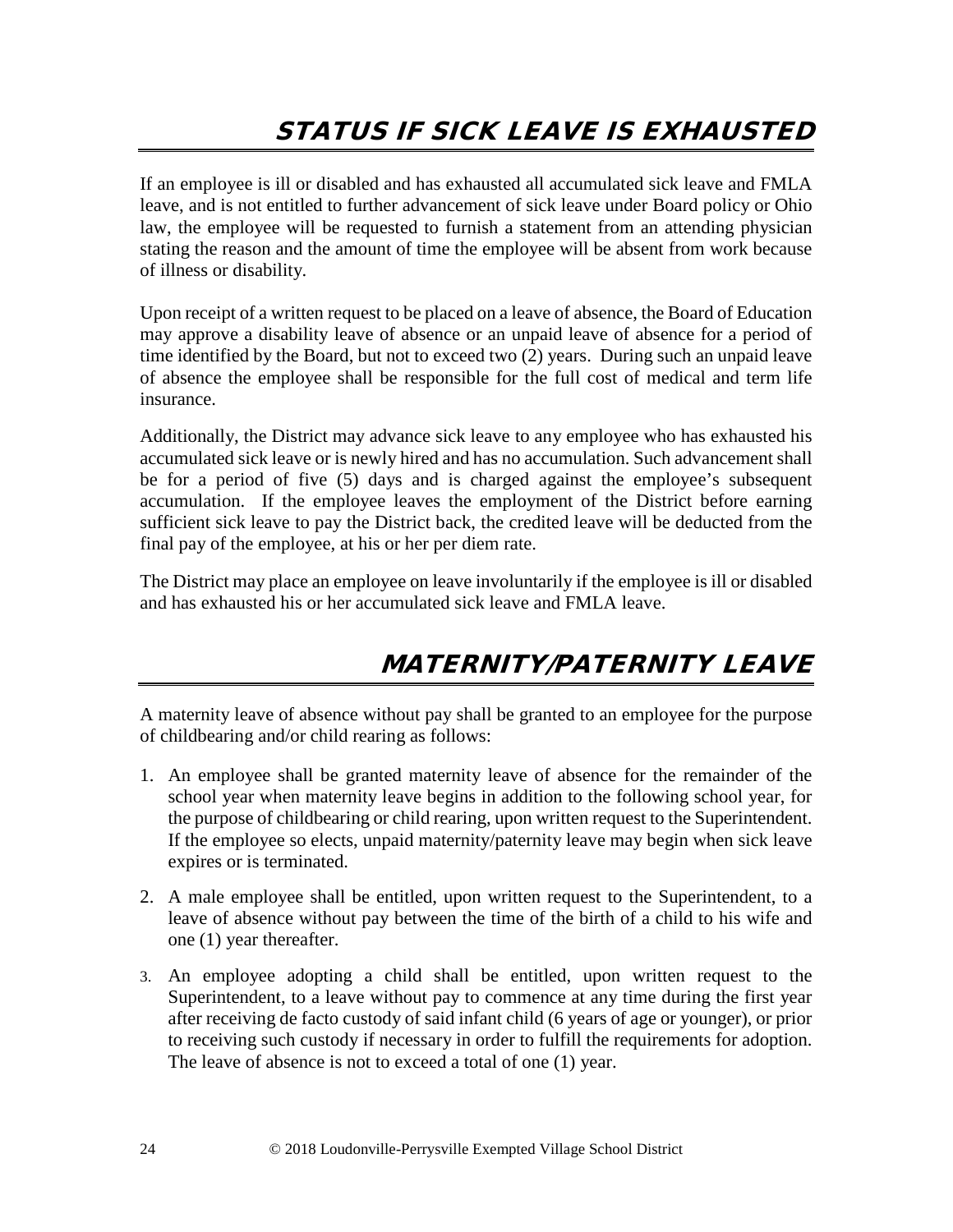### **Classification 1 and 2 Schedule**

An employee may be absent from duty without loss of pay for three (3) days during a school year. Except in emergencies, a written notice of intended absence shall be submitted to the immediate supervisor or Superintendent at least forty-eight (48) hours prior to the expected absence. No specific reason for such personal leave shall be required or solicited.

Except in emergencies, personal leave will not be granted on the day before or the day after a holiday, vacation, in-service day, or during the first week and last three (3) weeks of school.

### **Non-Use Incentive:**

In each school year that an employee does not use the three (3) available days of personal leave, the following incentive formula will be used:

- a. If none of the three (3) days are used, then the employee shall choose and receive either the equivalent of three (3) days of substitute teacher pay or one (1) day of substitute teacher pay and an additional day of severance pay to be added to the total derived from unused sick leave.
- b. If one (1) of the three (3) days are used, then the employee shall choose and receive either the equivalent of two (2) days of substitute teacher pay or an additional day of severance pay to be added to the total derived from unused sick leave.
- c. If two (2) of the three (3) days are used, then the employee shall receive the equivalent of one (1) day of substitute teacher pay.
- d. If all three (3) days are used, then the employee shall not be eligible for this nonuse incentive.

Payments made under this provision shall be included in the last regular pay in June of each school year.

### **Classification 3 Schedule**

An employee may be absent from duty without loss of pay for up to three (3) days during a contract year. Except in emergencies, a written notice of intended absence shall be submitted to the immediate supervisor or Superintendent at least forty-eight (48) hours prior to the expected absence. No specific reason for such personal leave shall be required or solicited.

Except in emergencies, personal leave will not be granted on the day before, or the day after a holiday, vacation, in-service day, or during the first week and last three (3) weeks of school or on an in-service day.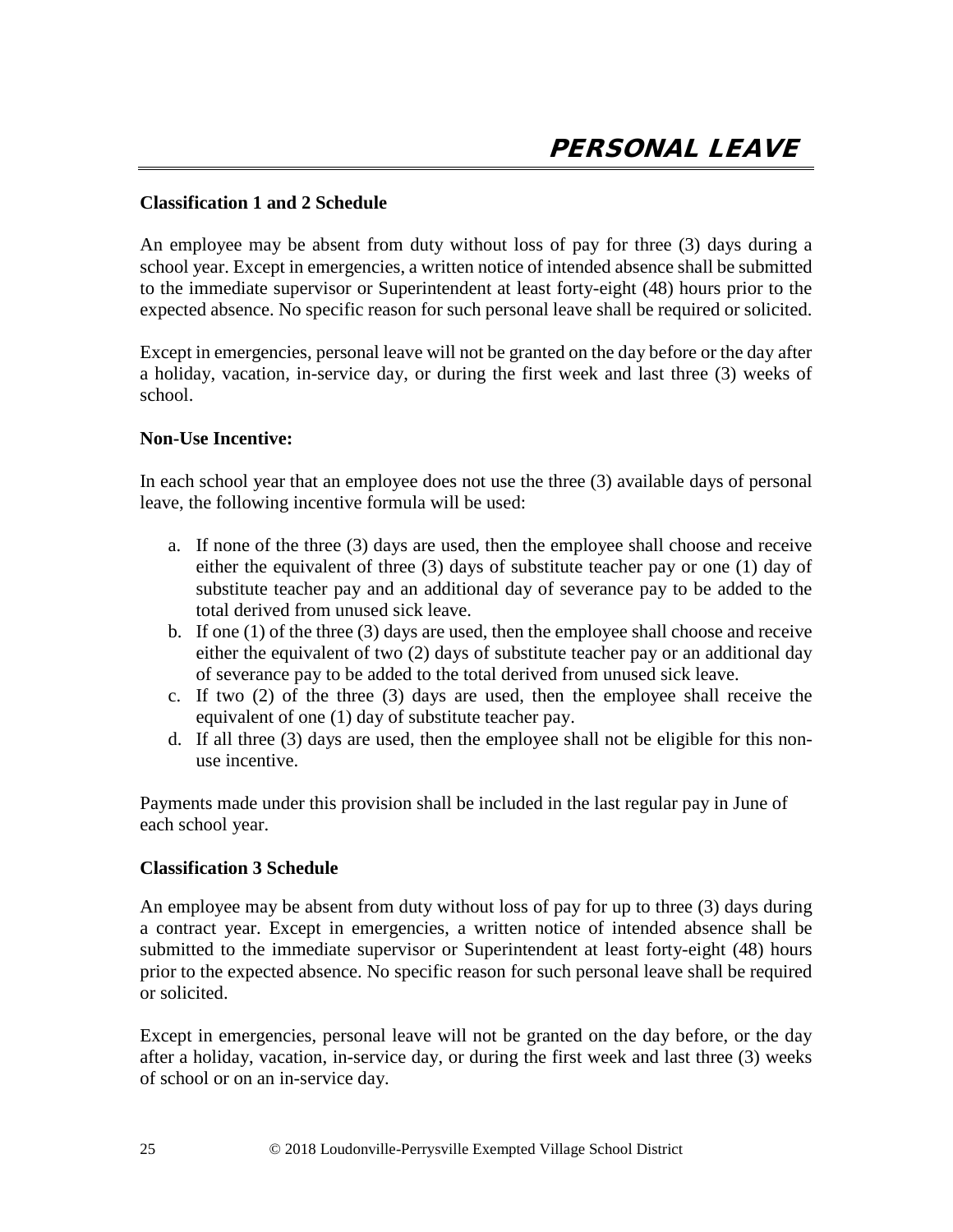### **Non-Use Incentive:**

If an employee does not use one (1) or two (2) of the three (3) days of personal leave, the one (1) or two (2) unused days shall be carried over for use the next year or the employee shall be paid the substitute hourly rate of their classification. The choice of carryover or payment is that of the employee. The maximum carryover or cash out is limited to two (2) days per year.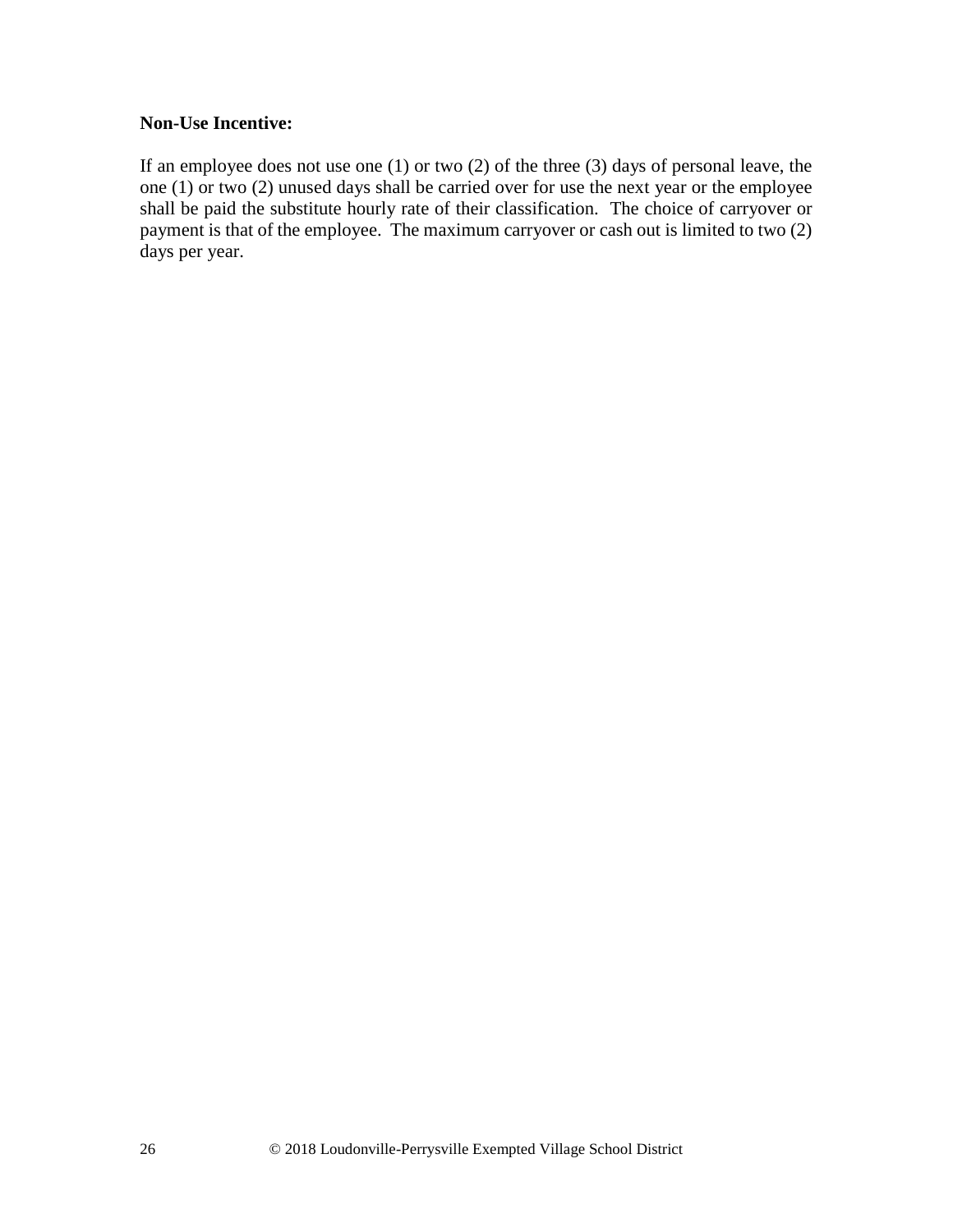# FAMILY MEDICAL LEAVE

An employee may take FMLA leave pursuant to the provisions of the Family Medical Leave Act of 1993 and its subsequent amendments ("FMLA"). In accordance with the FMLA, eligible staff members may take up to twelve (12) work weeks of job-protected unpaid leave. A staff member is "eligible" if they have worked for the Board for at least twelve (12) months and for at least 1,250 hours over the twelve (12) months prior to the leave request.

FMLA shall be without pay unless the employee is using accrued sick leave. The Board will require an employee to use accrued sick leave for the purposes of FMLA such that accrued sick leave will be used concurrently with leave under the FMLA.

### **Status if FMLA and Sick Leave are Exhausted**

If an employee is ill or disabled and has exhausted their FMLA and all accumulated sick leave and is not entitled to further advancement of sick leave under board policy, said employee will be requested to furnish a statement from an attending physician, stating the reason and the amount of time the employee will be absent from work because of illness, or disability.

Upon receipt of a written request to be placed on a leave of absence, the Board of Education may approve a disability leave of absence or an unpaid leave of absence for a period of time identified by the Board, but not to exceed two (2) years. During such an unpaid leave of absence, all applicable insurance benefits shall be administered through COBRA at the employee's expense.

Additionally, the Board shall advance sick leave to any employee who has exhausted his accumulated sick leave or is newly hired and has no accumulation. Such advancement shall be for a period of five days and is charged against the employee's subsequent accumulation.

The Board may place an employee on leave involuntarily, if the employee is ill or disabled and exhausted his accumulated sick leave. The employee is entitled to a hearing on the granting, or renewal, of involuntary leave in accordance with Section 3319.081 of the Ohio Revised Code.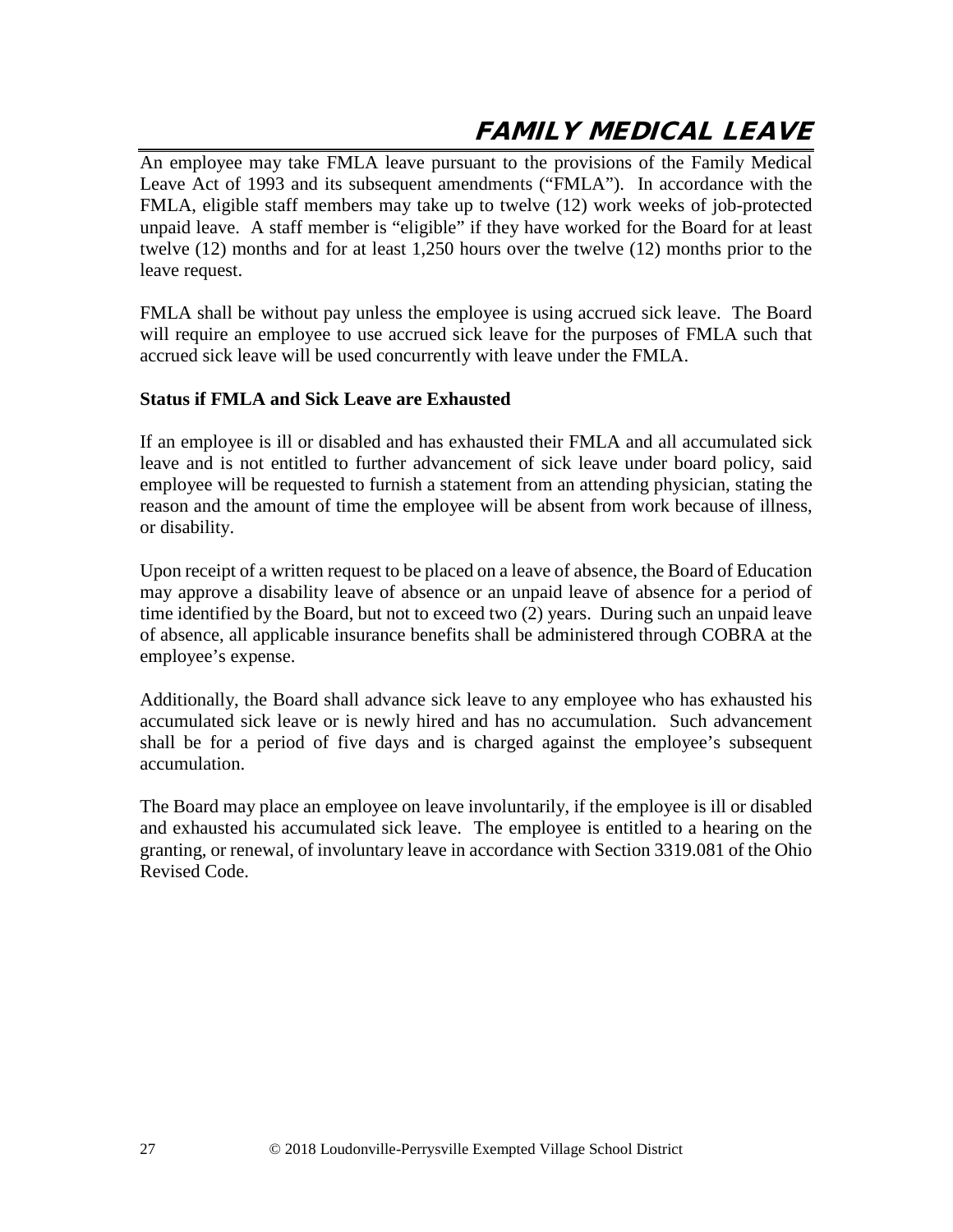Employees may be absent for jury duty. Notice shall be given to the Superintendent, or his designee in advance of such absence. The District shall pay an employee the difference between jury pay and the employee's regular salary.

### COURT LEAVE

Subject to the approval of the Superintendent, paid court leave of up to five (5) days may be granted when an employee is subpoenaed for a court of the United States, State of Ohio, or any other political subdivision. Court leave may be utilized by no more than three (3) classified personnel at any one particular time.

# MILITARY LEAVE

Military leave of absence shall be granted to any employee who shall be inducted or who shall enlist for military duty with any branch of the Armed Forces of the United States. Any employee whose service in the L-P School District has been interrupted by service in the Armed Forces shall be re-employed and given full credit on the salary schedule. Said employee shall be considered as if service had been performed during such time as served in the Armed Forces.

Any employee returning from a military leave of absence shall be returned to a position with status comparable to that held before leave. When the employee returns, he/she may be reassigned but has the right of a conference and reasons in writing as to why the reassignment is necessary.

An employee on military leave shall return to the teaching duties of the L-P School District at the beginning of a school year only, and written notice must be given by the returning employee at least thirty (30) days prior to beginning of said school year.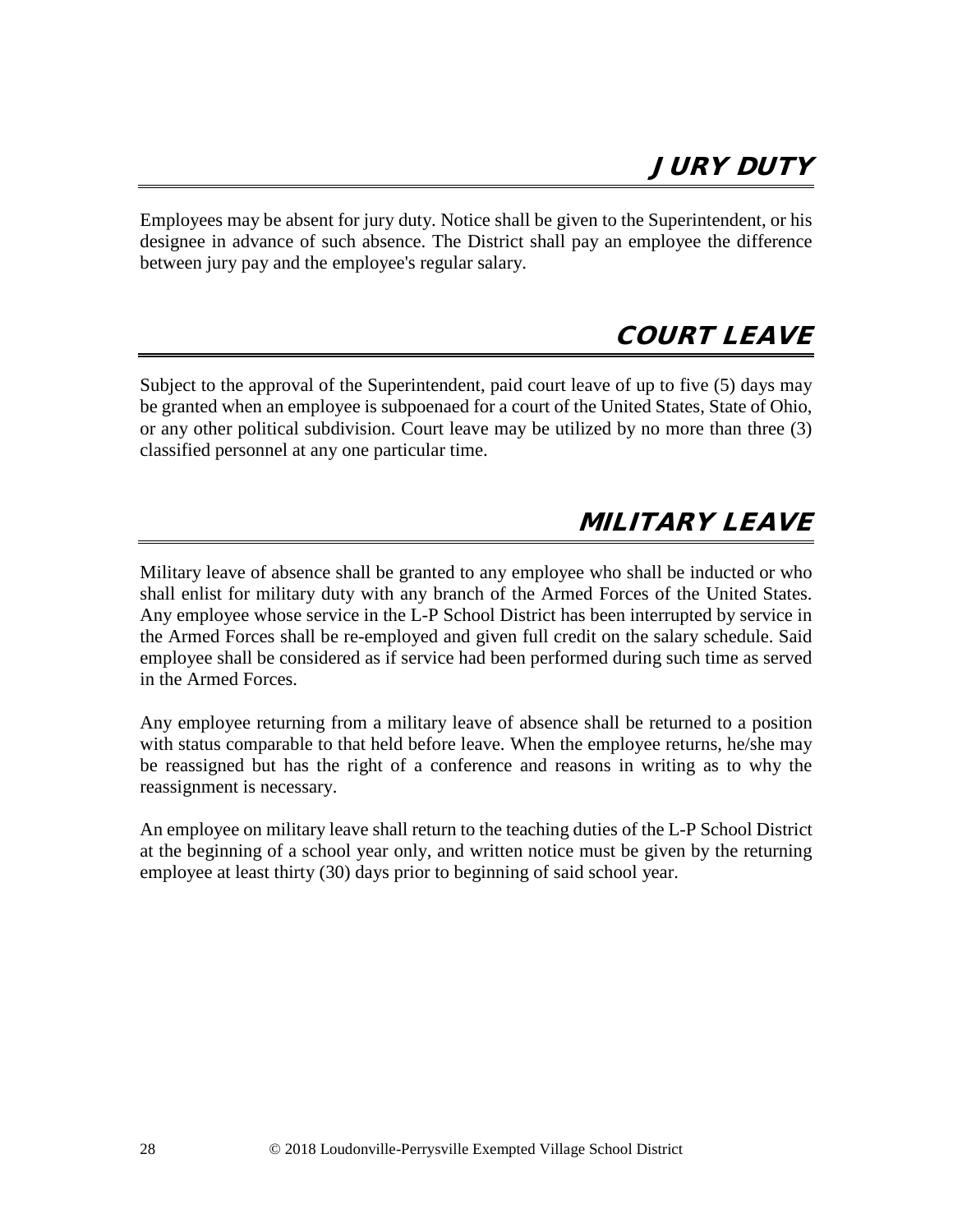An employee shall be granted assault leave by the Superintendent in the event that the employee is absent due to physical disability resulting from an assault which occurs in the course of District employment. In no event shall assault leave extend beyond one year.

Notification for the use of assault leave shall be on prescribed forms and shall be signed by the employee and, if applicable, the licensed physician of the employee.

Assault leave granted under this provision shall not be charged against sick leave earned, or leave granted under other leave provisions.

If an employee becomes permanently disabled due to an assault, he/she shall apply for disability retirement. If disability retirement is granted, assault leave benefits shall end on the effective date of the employee's retirement.

## LEAVE WITHOUT PAY

Employee requests for "leave without pay" will be granted in emergency situations only. Approval of the supervisor and the Superintendent is needed in these emergency situations.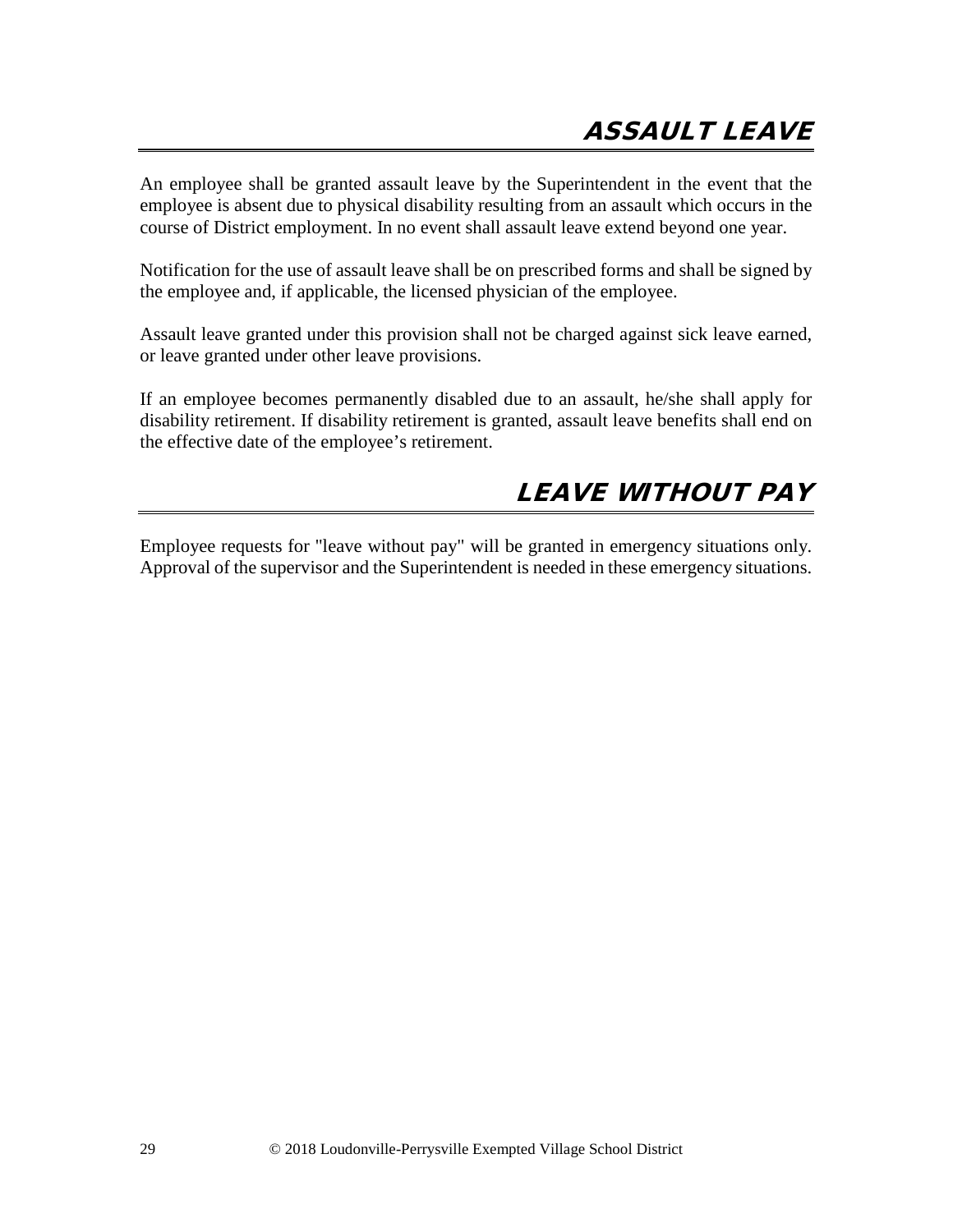### **Classification 1 - STRS PICK-UP**

The District picks-up (salary reduction-restatement method) contributions to the State Teachers Retirement System upon behalf of the employees on the following terms and conditions:

1. The amount to be picked up and paid on behalf of each employee shall be at the current statutory rate of the employee's compensation.

The employee's annual compensation shall be reduced by an amount equal to the amount picked up and paid by the District.

- 2. The pick-up percentage shall apply uniformly to all employees.
- 3. No employee covered by this provision shall have the option to elect a wage increase or other benefit in lieu of the employer pick-up.
- 4. The pick-up shall apply to all compensation including supplemental earnings.
- 5. For Internal Revenue Service purposes, the W-2 form for each individual shall reflect the actual amount as indicated on the negotiated salary schedule minus the STRS pick-up.
- 6. The negotiated salary schedule amount for each employee shall be utilized for all other calculations for the purpose of compensation such as, but not limited to, unemployment compensation, sick leave, workmen's compensation, and severance pay.

See your STRS Summary Plan Description for more information.

### **Classification 2 & 3 – SERS**

See your SERS Summary Plan Description for more information.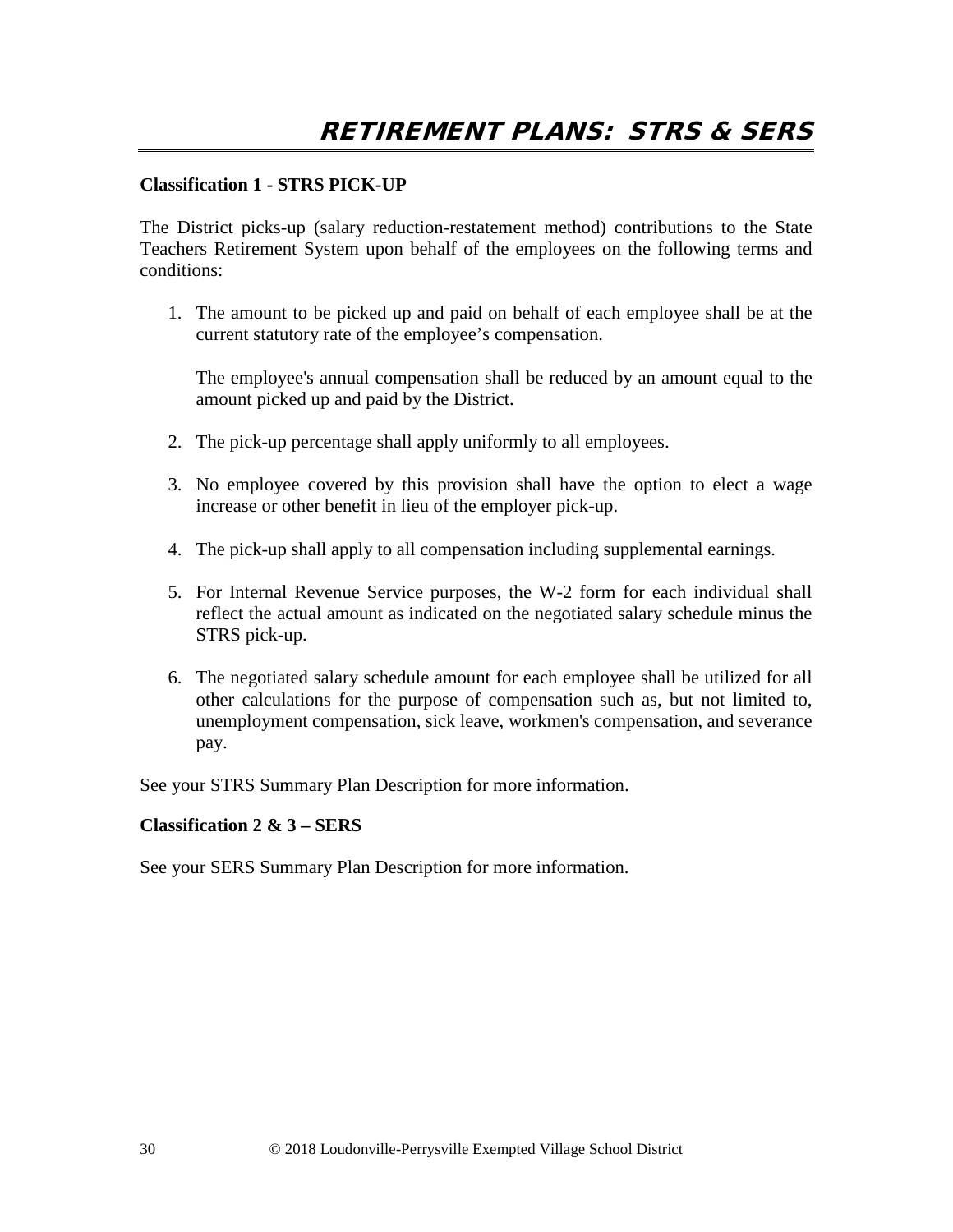# ANNUITIES AND DEFERRED COMPENSATION PLANS

The L-P School District will make provisions for employees to voluntarily participate in a tax-sheltered annuity and/or deferred compensation plan under the following guidelines, which were adopted solely for the operating convenience of the District and not for the purpose of establishing a plan or otherwise to grant employees' rights in addition to those provided under State or Federal Law.

Premiums or contributions will be limited to not less than five dollars (\$5.00) per pay period. Contributions over this amount shall be in even dollars per pay period.

- a. No partial contribution or premium payment will be made. If for any reason the contribution or premium payment is not available at salary reduction time to transmit to the company/custodian when due, the employee will be notified.
- b. The employee is personally responsible for any additional changes such as loan repayment and interest as a result of executing any contractual agreement.

An annuity change requires the completion of a salary reduction agreement. It is understood that an employee may enter into more than one salary reduction agreement with the employer each tax year, so long as such change conforms to Internal Revenue Code and all other applicable laws.

A salary reduction agreement may be made by written request once per quarter for a maximum of four times per year. This is no way prevents the employee from stopping their annuity at any point of time.

A salary reduction agreement may be discontinued by the employee provided that no less than 15 days' notice has been given to the employer. The employee may be permitted to enter into a new salary reduction agreement in the same year provided they meet the requirements.

The District may restrict or limit contribution on behalf of employees to the extent that the total contributions for an employee would exceed the applicable IRC 402, 403, 415 or 457 limits, any subsequent federal regulations or determination that would otherwise subject the salary reduction to income tax.

It is understood that employee contributions exceeding the IRC limits would be currently treated as income and may be subject to additional taxes, interest and penalties. It is the intent of the District to instruct employees to act in a prudent manner in all salary reduction agreements.

The District shall assume no liability in connection with the purchase or subsequent investment of any such contracts. The District does not endorse any one plan.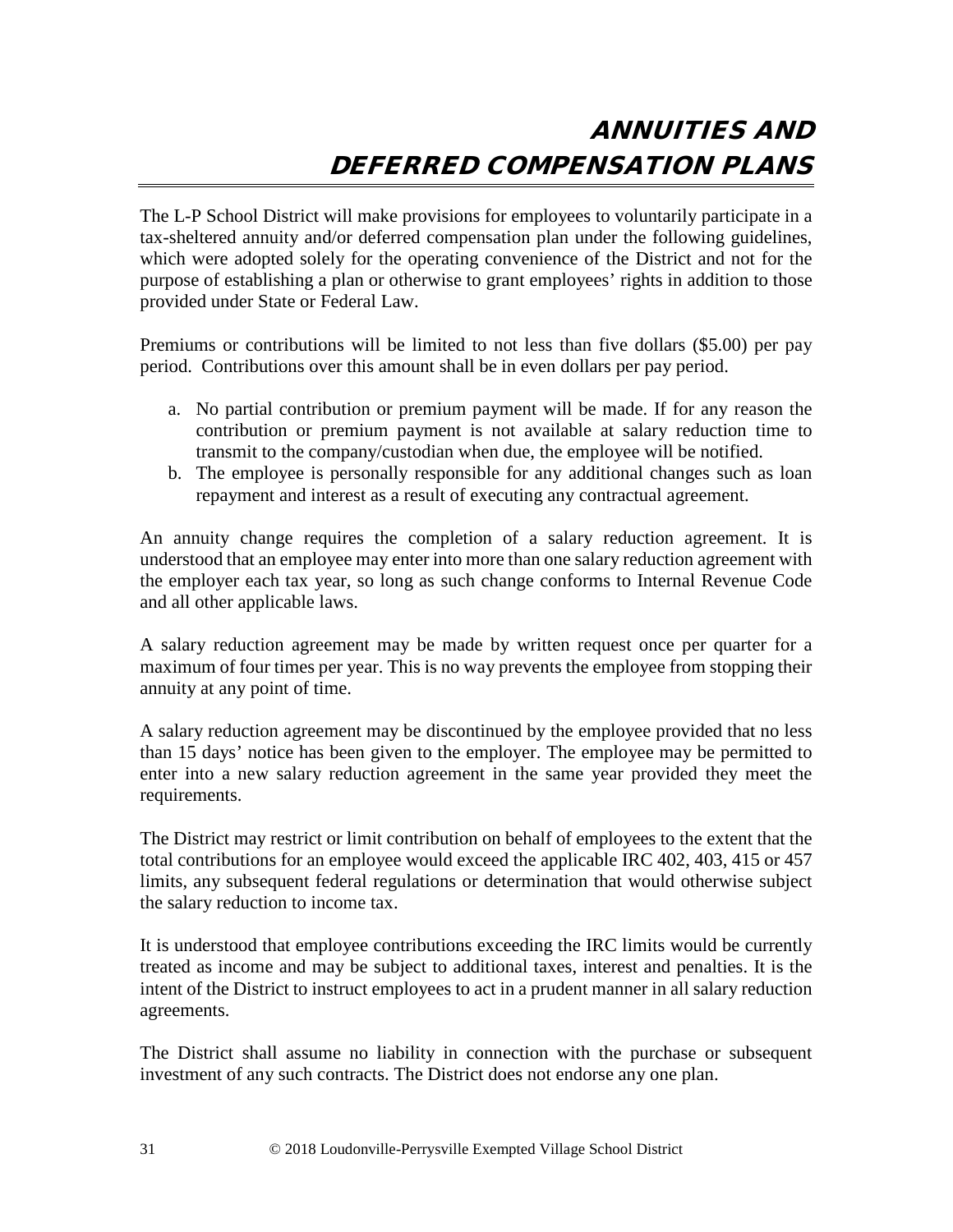### **Classification 1 & 2**

We want to encourage our employees to become involved in professional organizations and associations. To this end, we will pay 100% of the membership dues for one organization or association per year as approved by the Superintendent.

### TUITION REIMBURSEMENT

#### **Classification 1 & 2**

L-P School District is committed to lifelong learning. We will reimburse employees for 50% of the cost of continuing education courses provided that:

- The course and tuition costs are approved in advance by the Superintendent; and
- A grade of "B" or higher is attained. (If the class is graded on a pass/fail or satisfactory/unsatisfactory basis, then a pass or satisfactory must be attained.)

All reimbursements will be made upon successful completion of the course and submission of appropriate documentation, including a grade report.

*Procedure to apply for tuition reimbursement:*

Complete a summary detailing the course content, dates, costs, and submit it to the Superintendent for written approval.

# CRIMINAL BACKGROUND CHECK REIMBURSEMENT

### **Classification 1, 2 & 3**

The Board shall reimburse each employee for the total cost of a criminal background check (BCI/FBI) from a Board-approved provider. Prior to having the background check done, the employee must receive pre-approval using the appropriate form. This benefit does not apply to pre-employment situations.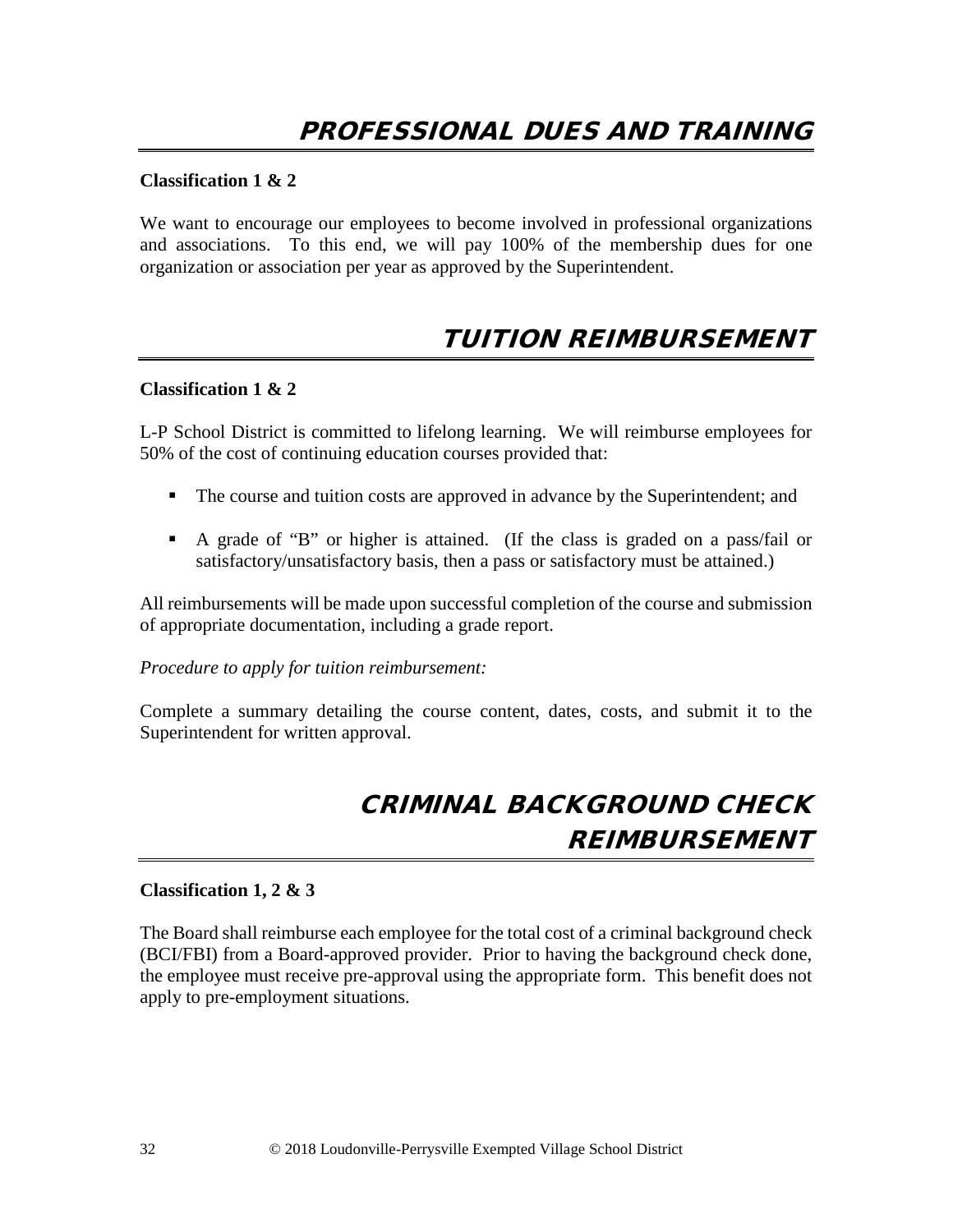A compensation increase of 3% shall be granted in each of the 2018-2019 and 2019-2020 school years as follows:

| Position                                                    | <b>Effective Date</b> |  |
|-------------------------------------------------------------|-----------------------|--|
| Assistants to the Treasurer                                 | July 1                |  |
| Secretary to the Superintendent                             | July 1                |  |
| <b>Education Management Information Systems Coordinator</b> | July 1                |  |
| <b>Transportation Supervisor</b>                            | July 1                |  |
| <b>Assistant Transportation Supervisor</b>                  | July 1                |  |
| <b>Buildings and Grounds Supervisor</b>                     | July 1                |  |
| <b>Assistant Buildings and Grounds Supervisor</b>           | July 1                |  |
| Principals                                                  | August 1              |  |
| <b>Assistant Principal</b>                                  | August 1              |  |
| Assistant Principal & Athletic Director                     | August 1              |  |
| Director of Pupil Personnel Services                        | August 1              |  |
| Director of Curriculum, Instruction and Assessment          | August 1              |  |
| Food Service Supervisor                                     | August 1              |  |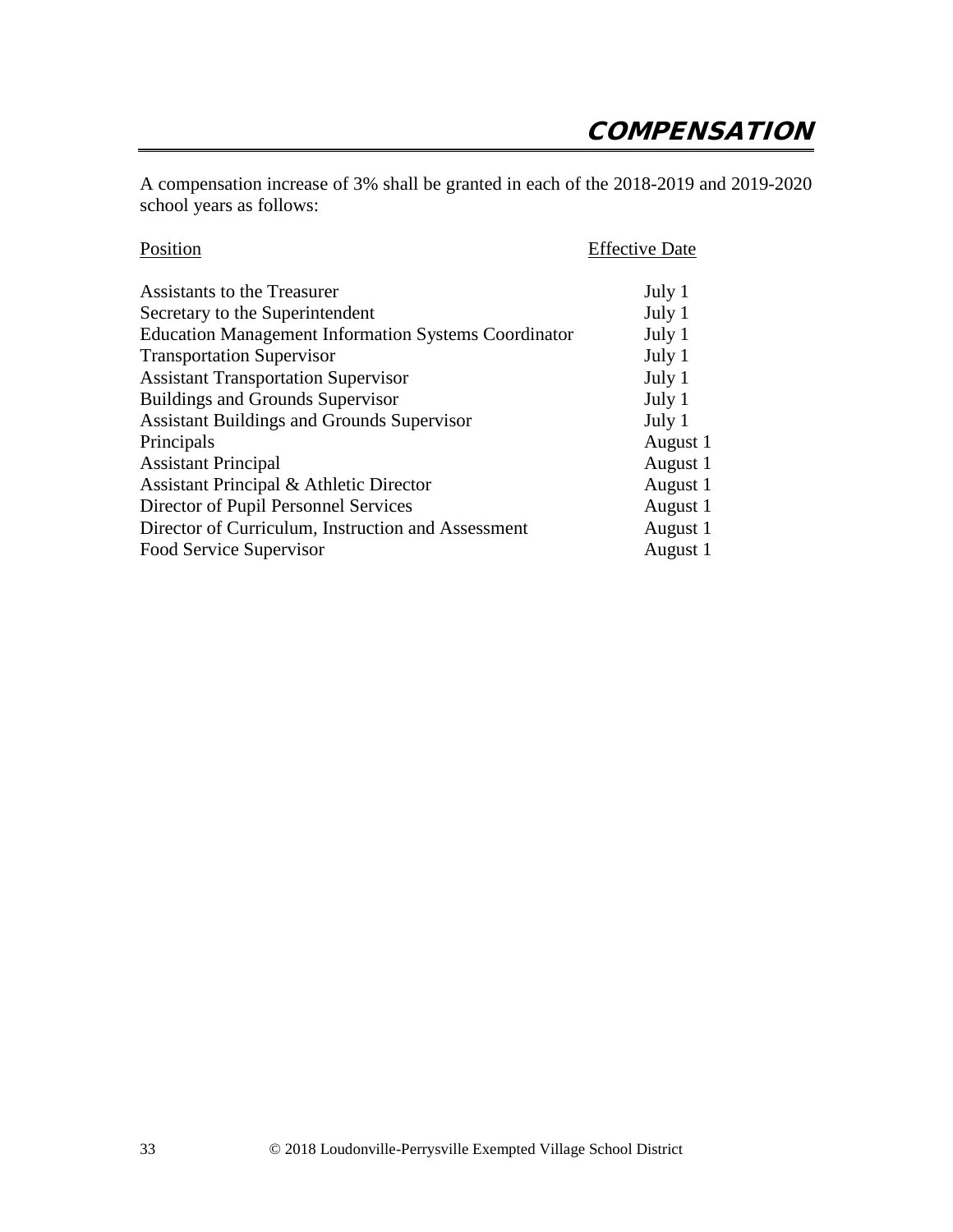# Employee Conduct

# **ATTENDANCE**

To maintain a productive workplace, we expect all employees to be reliable and to be punctual in reporting for scheduled work. Absenteeism and tardiness place a burden on other employees and the District.

In rare instances when you cannot avoid being late to work or are unable to work as scheduled, please notify your supervisor or the office as soon as possible.

You are responsible to cover your work assignments. If you need to request days off, submit your request in writing to your supervisor as soon as possible. **Depending upon staffing needs, requested time off is not guaranteed.**

### APPEARANCE & DEMEANOR

Professional appearance and demeanor are both essential to the efficient operation of our school District. The community will gauge the quality of our District by the attention we show to these details!

We ask that all communication and conduct be carried out in a reasonable manner. Profanity and vulgarity are not tolerated. All communications, whether verbal or written, including e-mails or other methods, should be conducted on a professional level.

During business hours and at District functions, employees of the District are required to dress in appropriate professional attire as determined by the setting and the requirements of their position. Appropriate attire is determined solely by management discretion. At no time is offensive clothing to be worn.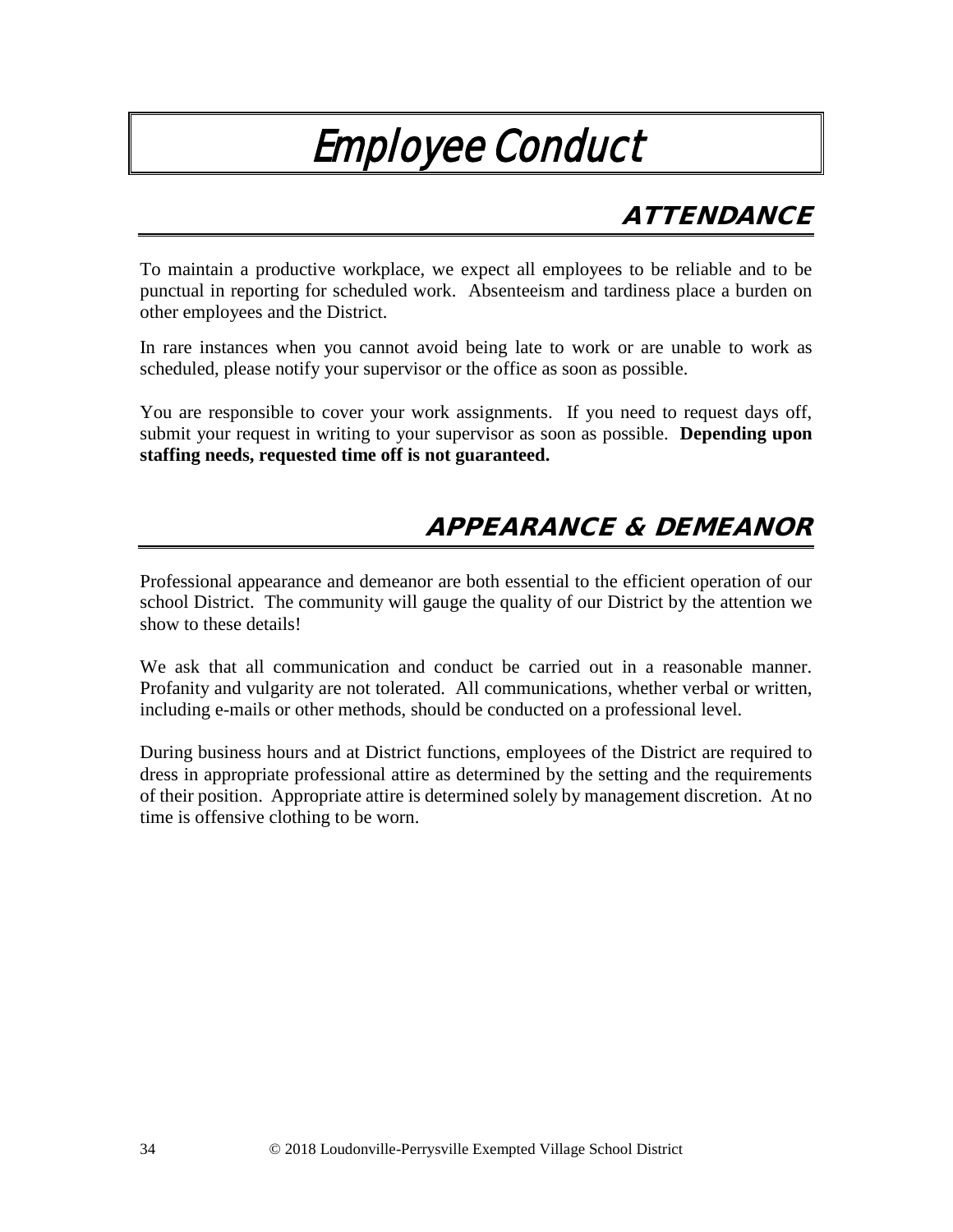It is the policy of the L-P School District to provide a consistent procedure for the use and maintenance of District-owned vehicles, equipment and buildings.

District-owned vehicles and equipment will not be used for personal convenience or for any other use or activity other than for the performance of the business of the District unless authorized by the Superintendent.

Unauthorized persons will not be allowed in District vehicles or equipment. This includes immediate family members unless employed by the District. Employees operating vehicles and equipment are responsible for keeping the vehicle or equipment clean and maintained properly (i.e., oil changes, tires, etc.)

Vehicles and equipment must be operated in a safe and lawful manner. Any employee abusing a vehicle or equipment will be held accountable.

Employees are responsible for keeping their work areas and District buildings clean and presentable.

Any violation of this policy will subject the employee to discipline, up to and including termination.

### PERSONAL PROPERTY

L-P School District does not assume any responsibility for the loss or theft of personal property.

## USE OF PERSONAL VEHICLE

At times, an employee may have to use his or her private vehicle for District-related work. In such instances, employees will be responsible for providing adequate insurance coverage for their vehicle. Proof of insurance coverage must be shown if requested by the Superintendent.

Employees are responsible for any and all damage or other liabilities arising out of the use of their personal vehicle while performing District work.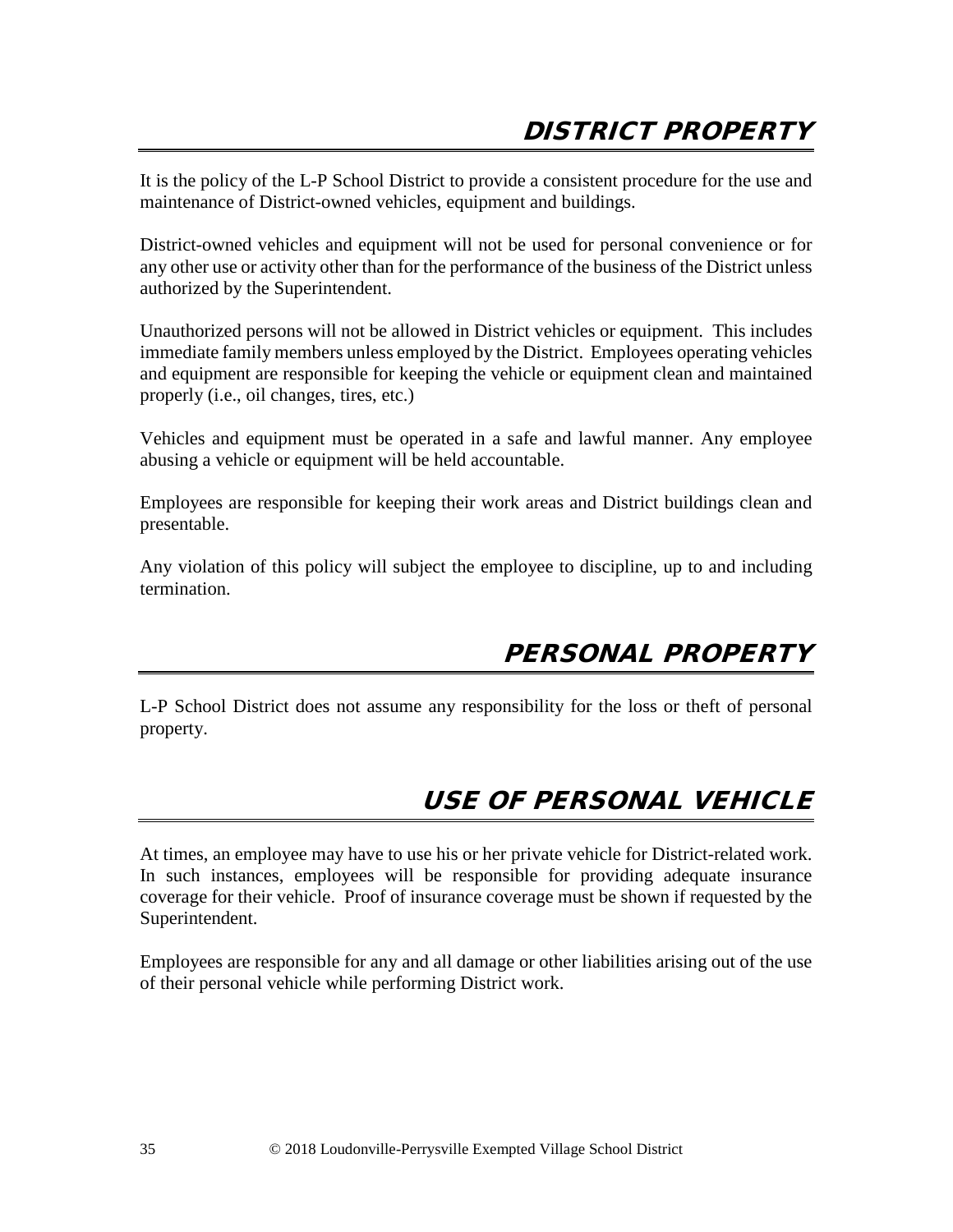No employee of the L-P School District engaged in work or while in the workplace shall unlawfully manufacture, distribute, dispense, possess or use any narcotic drug, hallucinogenic drug, amphetamine, barbiturate, marijuana or any other controlled substance as defined in federal and state law.

"Workplace" is defined to mean the site for the performance of work done in connection with a federal grant. The workplace includes any school building, school property, schoolowned vehicles, or school-approved vehicle used to transport students to and from school or school activities; off school property during any school-sponsored or school-related activity, event or function, such as a field trip or athletic event where students are under the jurisdiction of the District where work on a federal grant is performed.

As a condition of employment, each employee who is engaged in performance of a federal grant shall notify his supervisor of his conviction of any criminal drug statute for a violation occurring in the workplace as defined above, not later than five days after such conviction.

As a condition of employment, employees under reasonable suspicion will be asked to undergo alcohol and drug screenings when specified by the District. We will receive a confidential, full screening report from the examining physicians. All requested alcohol and drug screenings are paid in full by the District and will be kept confidential.

An employee who violates the terms of this policy shall satisfactorily participate in a drug abuse assistance or rehabilitation program approved by the District. If the employee fails to satisfactorily participate in such program, the employee shall be non-renewed or employment may be suspended or terminated, at the discretion of the District.

Sanctions against employees, including non-renewal, suspension and termination shall be in accordance with prescribed District administrative regulations and procedures.

Information provided to administrative personnel as to any problem related to alcohol and other drug abuse or chemical dependency shall be considered part of the employee's medical record, and shall be CONFIDENTIAL. Except as may be required by law, no person may discuss or otherwise divulge any information concerning such matters.

### *CHEMICALLY DEPENDENT EMPLOYEES ARE URGED TO SEEK HELP BEFORE THEIR DEPENDENCE CAUSES PROBLEMS WITH THEIR JOBS.*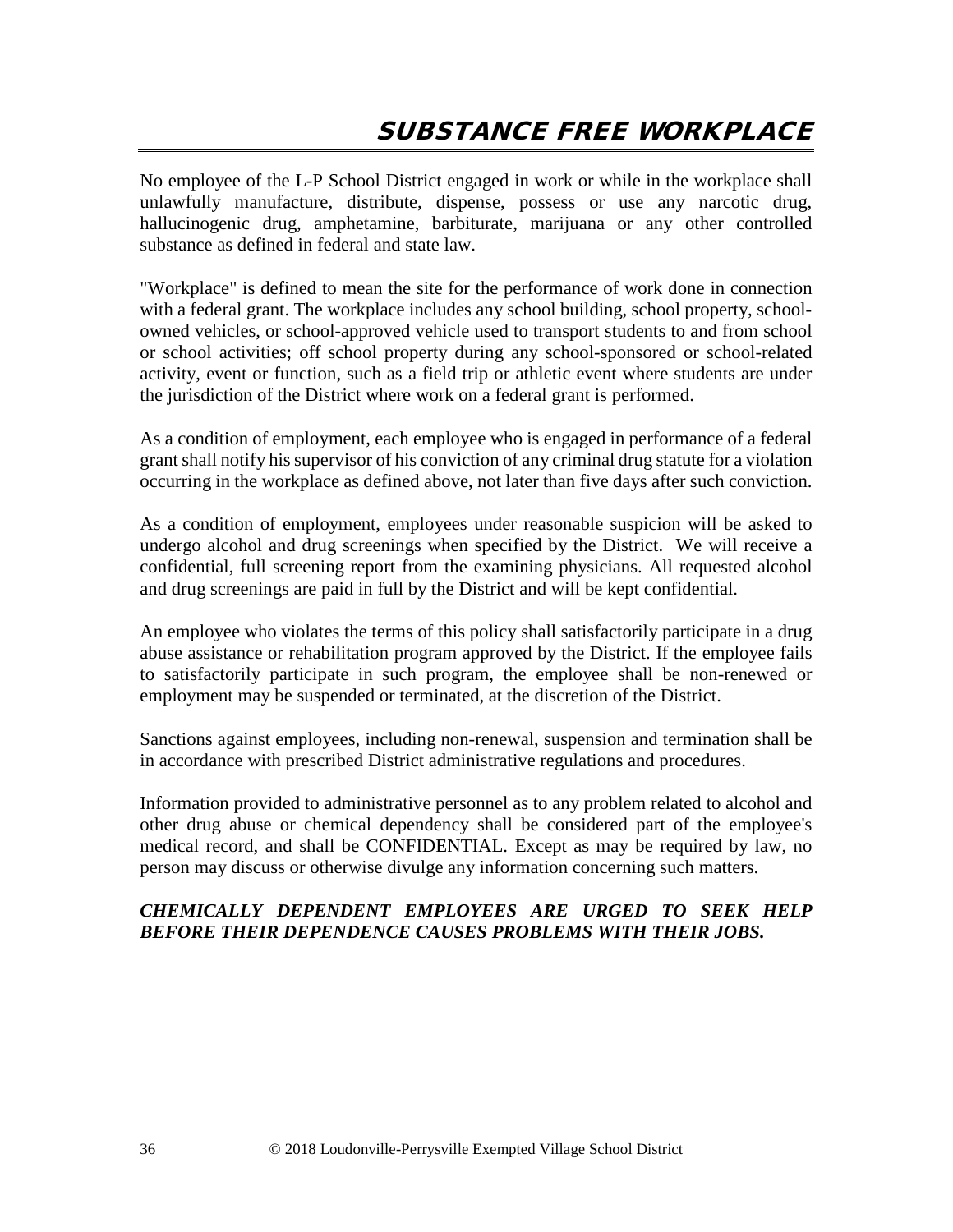The use of all tobacco products is prohibited on all school property.

## CONFIDENTIALITY OF INFORMATION

It is vital to our District to maintain the confidentiality of the operations, activities and affairs of L-P School District and our employees. If, during employment, you acquire confidential or proprietary information about our District, such information must be handled in strict confidence. Do not discuss any District affairs with outsiders. Remember that you are also responsible for the internal security of such information.

Some examples of confidential information include:

- 1. Employee information
- 2. Student or family information
- 3. Pending projects and proposals
- 4. Educational materials and processes

Employees will not seek to benefit personally nor permit others to benefit through the use of confidential information obtained as a result of their work assignment.

**If a violation occurs, the District may be held legally responsible. Violation of this policy may be subject to legal action or discipline, up to and including termination**.

### CONFLICT OF INTEREST

We expect our employees to exercise the utmost good faith in the performance of their duties.

Employees have an obligation to avoid any interest or relationship, financial or otherwise that might adversely affect or influence their judgment in the performance of any of our services or which might tend to impair confidence in our District.

Employees are personally responsible to avoid the improper use of District property and equipment which could result from questionable or illegal payments, gifts, or offers of anything of value.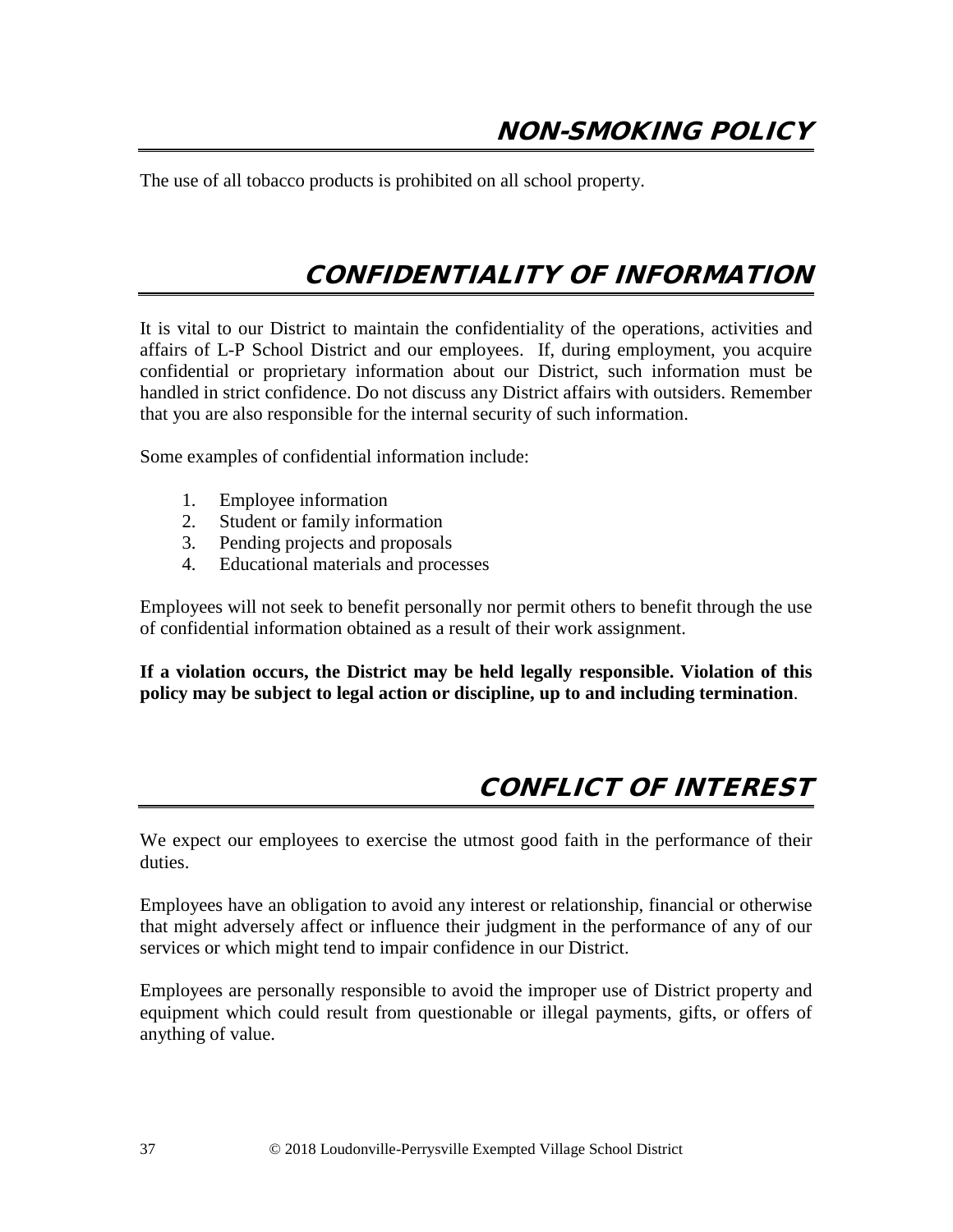# HEALTH INSURANCE PORTABILITY AND ACCOUNTABILITY (HIPAA)

The Health Insurance Portability and Accountability Act of 1996 (HIPAA) grants individuals the right to receive notice of the uses and disclosures of their protected health information that may be made by the District, and sets forth the individual's rights and the District's legal obligations with respect to protected health information. The purpose of this policy is to assist the District in complying with the HIPAA privacy standards, to ensure that individuals receive adequate notice of the District's practices with regard to the dissemination and use of protected health information, and to protect the confidentiality and integrity of protected health information.

### Confidentiality of Individually Identifiable Health Information

All officers, employees, and agents of the District must preserve the confidentiality and integrity of the individually identifiable health information pertaining to any individual. Individually identifiable health information is protected health information and shall be safeguarded to the extent possible in compliance with the requirements of the security and privacy rules and standards established by the HIPAA.

The District and its employees will not use or disclose an individual's protected health information for any purpose without the properly documented consent or authorization of the individual or his/her authorized representative unless required or authorized to do so under State or Federal law or this policy, unless an emergency exists or unless the information has been sufficiently de-identified that the recipient of the information would be unable to link the information to a specific individual.

All employees of the District are expected to comply with and cooperate fully with the administration of this policy. The District will not tolerate any violation of the HIPAA privacy or security standards or this policy. Any such violation constitutes grounds for disciplinary action, up to and including termination of employment.

Any employee of the District who believes that there has been a breach of these privacy and security policies and procedures or a breach in the integrity or confidentiality of any person's protected health information shall immediately report such breach to his/her immediate supervisor or the Board appointed privacy/security officer. The privacy/security officer shall conduct a thorough and confidential investigation of any reported breach and notify the complainant of the results of the investigation and any corrective action taken.

The District will not retaliate or permit reprisals against any employee who reports a breach to the integrity or confidentiality of protected health information. Any employee involved in retaliatory behavior or reprisals against another individual for reporting an infraction of this policy is subject to disciplinary actions, up to and including termination of employment.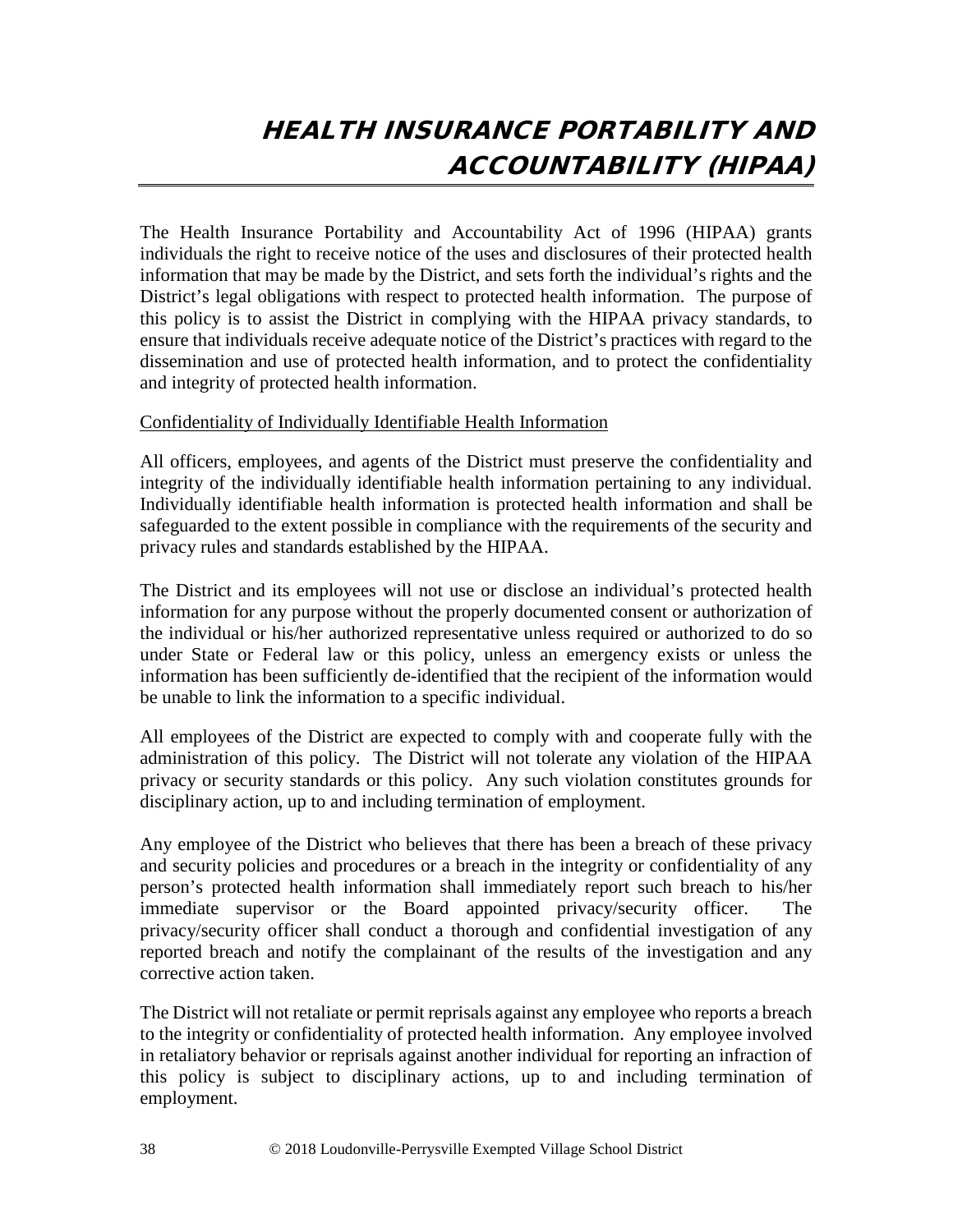Prior to releasing any protected health information for the purposes set forth above, the District representative disclosing the information shall verify the identity and authority of the individual to whom disclosure is made. The verification may include the examination of official documents, badges, driver's licenses, workplace identity cards, credentials or other relevant forms of identification or verification.

If the privacy/security officer determines that there has been a breach of this privacy policy or of the procedures of the District, he/she shall make a determination of the potentially harmful effects of the unauthorized use or disclosure and decide upon a course of action to minimize the harm. Any individual responsible for the unauthorized use or disclosure is referred to the Superintendent or his/her designee for appropriate disciplinary measures.

### Privacy/Security Officer

The Treasurer shall be the privacy/security officer for the District. The privacy/security officer is responsible for overseeing all ongoing activities related to the development, implementation, maintenance and adherence to the District's policies and procedures concerning the security and privacy of protected health information.

### Notice

The District shall distribute a Notice of Privacy Practices to individuals at the time of their enrollment in the health plan and within 60 days of any material revision. The notice shall also be posted in a clear and prominent location in each facility in the District and be printed in staff handbooks and the health plan booklet. The District will also notify individuals covered by the health plan of the availability of and how to obtain the notice at least once every three years.

### Training

All employees shall receive training regarding the District's privacy policies and procedures as necessary and appropriate to carry out their job duties. Training shall also be provided when there is a material change in the District's privacy practices or procedures.

### Documentation

Documentation shall be required in support of the policies and procedures of the District and all other parts of the HIPAA privacy regulation that directly require documentation, including, but not limited to, all authorizations and revocations of authorizations, complaints and disposition of complaints. All documentation is kept in written or electronic form for a period of six years from the date of creation or from the date when it was last in effect, whichever is later.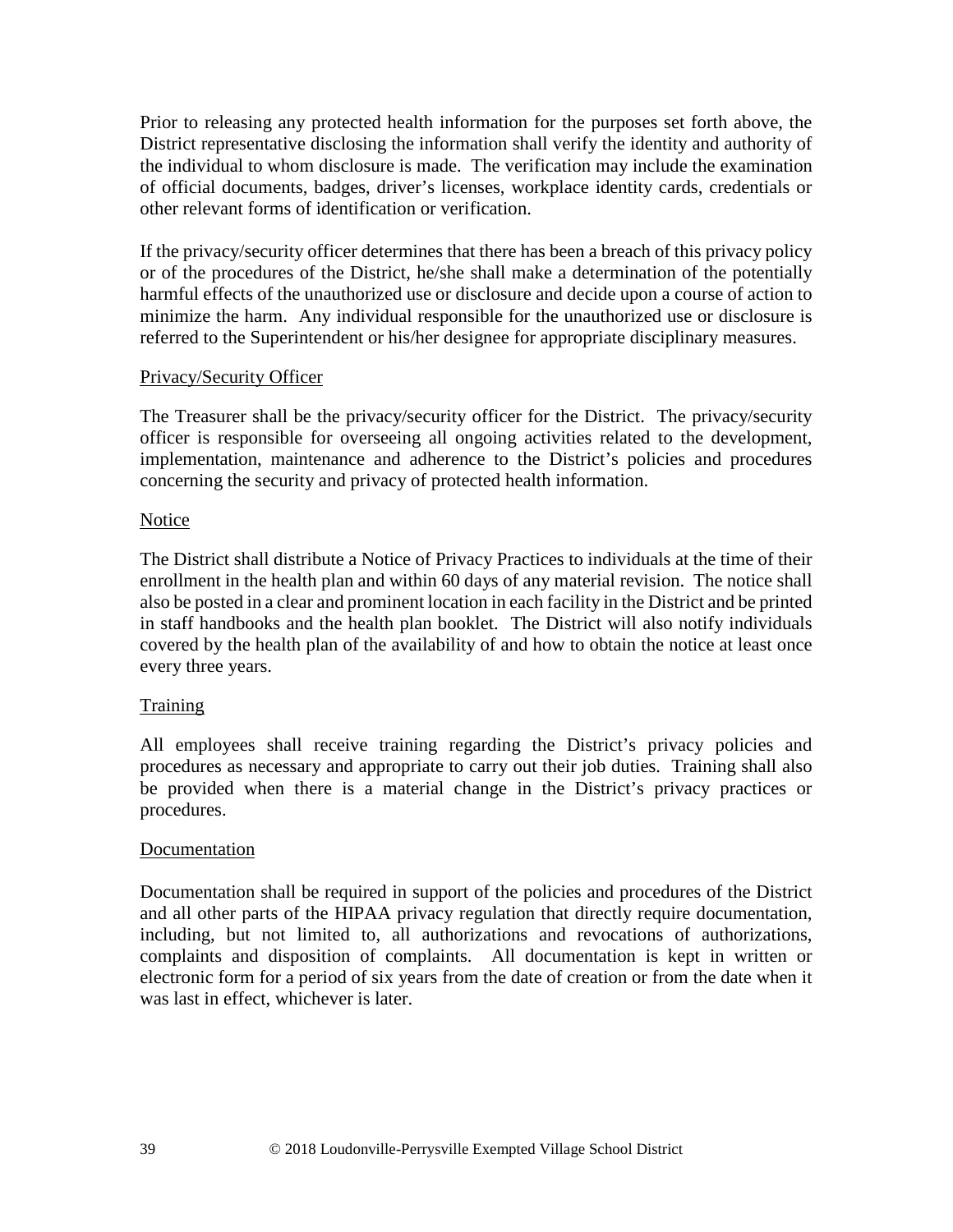### **Gifts**

The District authorizes the expenditure of public funds to purchase meals, refreshments and favors for employees in the completion of their responsibilities. The District believes that such expenditures are necessary, on occasion, to further a public purpose in the general operation of the District. Such public purpose includes, but may not be limited to, employee development activities, employee recognition activities and certain routine meetings that may be enhanced by such amenities.

Such expenditures shall be consistent with the District's purchasing policy and within the appropriation limits established by the District.

Presentation of gifts to, and the arrangement of social affairs for, employees leaving the system are governed by the following:

- 1. Each building principal appoints, or employees may volunteer for, a small social committee to plan social affairs such as teas and luncheons.
- 2. Any gifts to be presented to departing employees by their respective groups are at the discretion of the group involved.

### **Travel Vendor Compensation**

Any compensation paid by a private travel vendor to a District official or employee, after the official or employee has participated in selecting the vendor to provide a field trip, is considered "public money" and must be returned to the District.

All travel arrangements must be in compliance with District field trip regulations and approved by the Superintendent or his/her designee.

#### **Solicitations**

The Superintendent annually approves all solicitations which are to be permitted in the schools. No organization may solicit funds of employees in the schools, nor may anyone distribute flyers or other materials related to fund drives through the schools, without the prior approval of the Superintendent.

Employees may not engage in the sale of products to the schools, even if the proceeds of such sales are intended for charitable or civic purposes; no employee is to collect any money or distribute any fund-raising literature without the expressed approval of the Superintendent.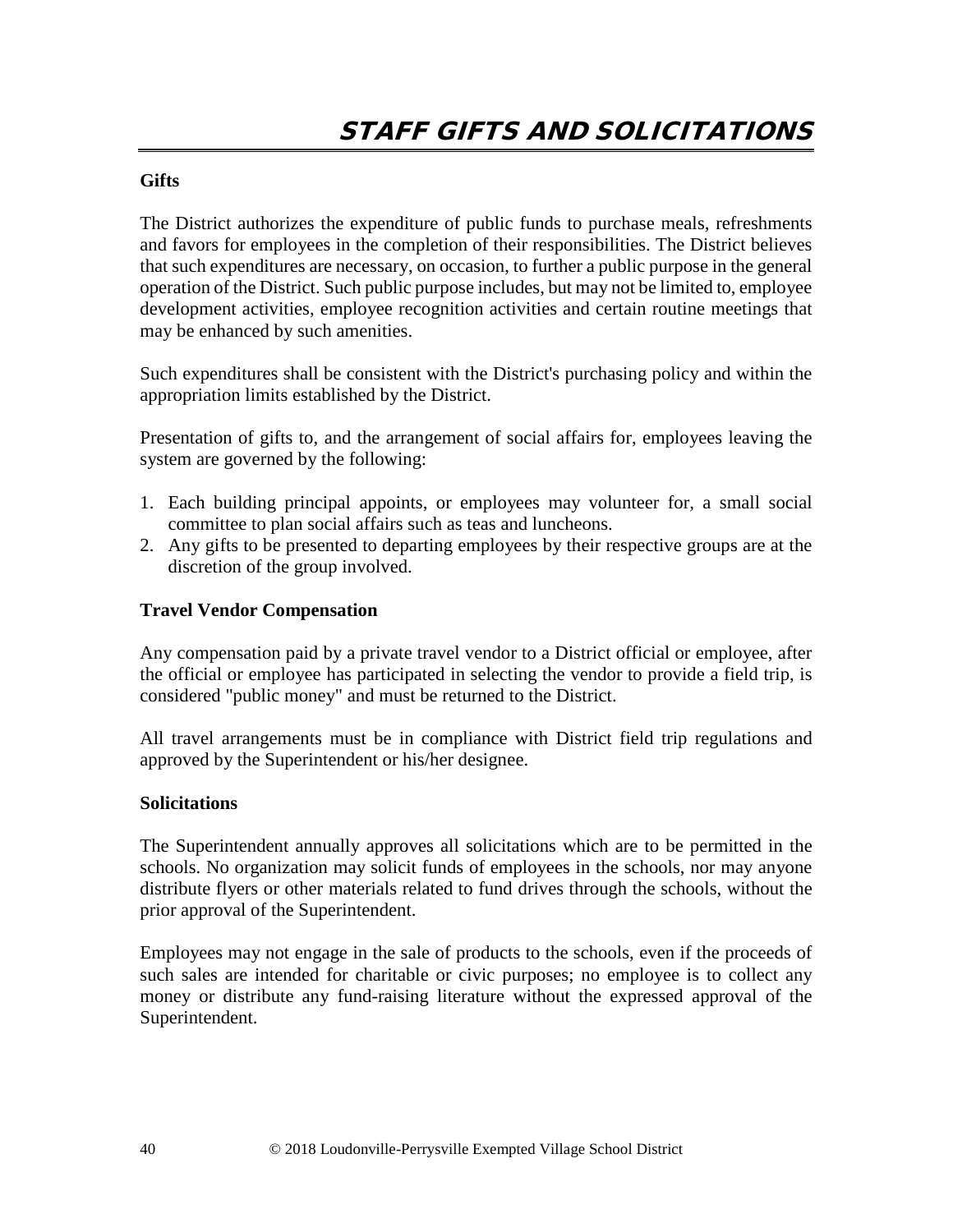# TELEPHONE & CELLULAR TELEPHONE USAGE

Cellular phones can be a valuable resource for school employees in the performance of their job duties by providing immediate accessibility. LPEVSD strives to provide employees with the right technology to do their jobs. The district recognizes that mobile ("cell") phones support both personal and work lives. The district seeks to support employees' business technology needs while allowing users flexibility to choose devices and service plans that meet their personal and family requirements.

Eligible employees may qualify for an allowance to cover the business use of a personal cell phone. Recipients of the allowance will be required to obtain their own mobile communication device and service contract. Classification 1, 2, and 3 are eligible for the cell phone allowance.

The monthly allowance will be up to \$100 of cell phone expenses as follows: services, taxes, data plan, and equipment. Each eligible employee will annually, each January, provide the Treasurer's office with a current copy of the respective bill. The reimbursement will be calculated based on the employees' portion of the total bill. For example, if there are three phone lines on the bill, the reimbursement will include only the amounts pertaining to the employee specific line.

Mobile phone applications (apps) and app costs are the responsibility of the employee.

The employee is responsible for any loss, theft, or damage.

Phones of reimbursement recipients must meet the district Acceptable Use Policy (AUP). The AUP can be found at the district website under forms: [http://www.lpschools.k12.oh.us/district/content-page/forms-information.](http://www.lpschools.k12.oh.us/district/content-page/forms-information)

Employees who receive the reimbursement are required to provide the treasures with current contract information within three (3) days of any changes to the employee's contract or service.

Cell phone reimbursement may be issued to the following staff members at the discretion of the Superintendent:

- Superintendent
- Treasurer
- Principals
- Assistant Principals
- Technology Coordinator
- Buildings & Grounds Supervisor
- Assistant Buildings & Grounds Supervisor
- Transportation Supervisor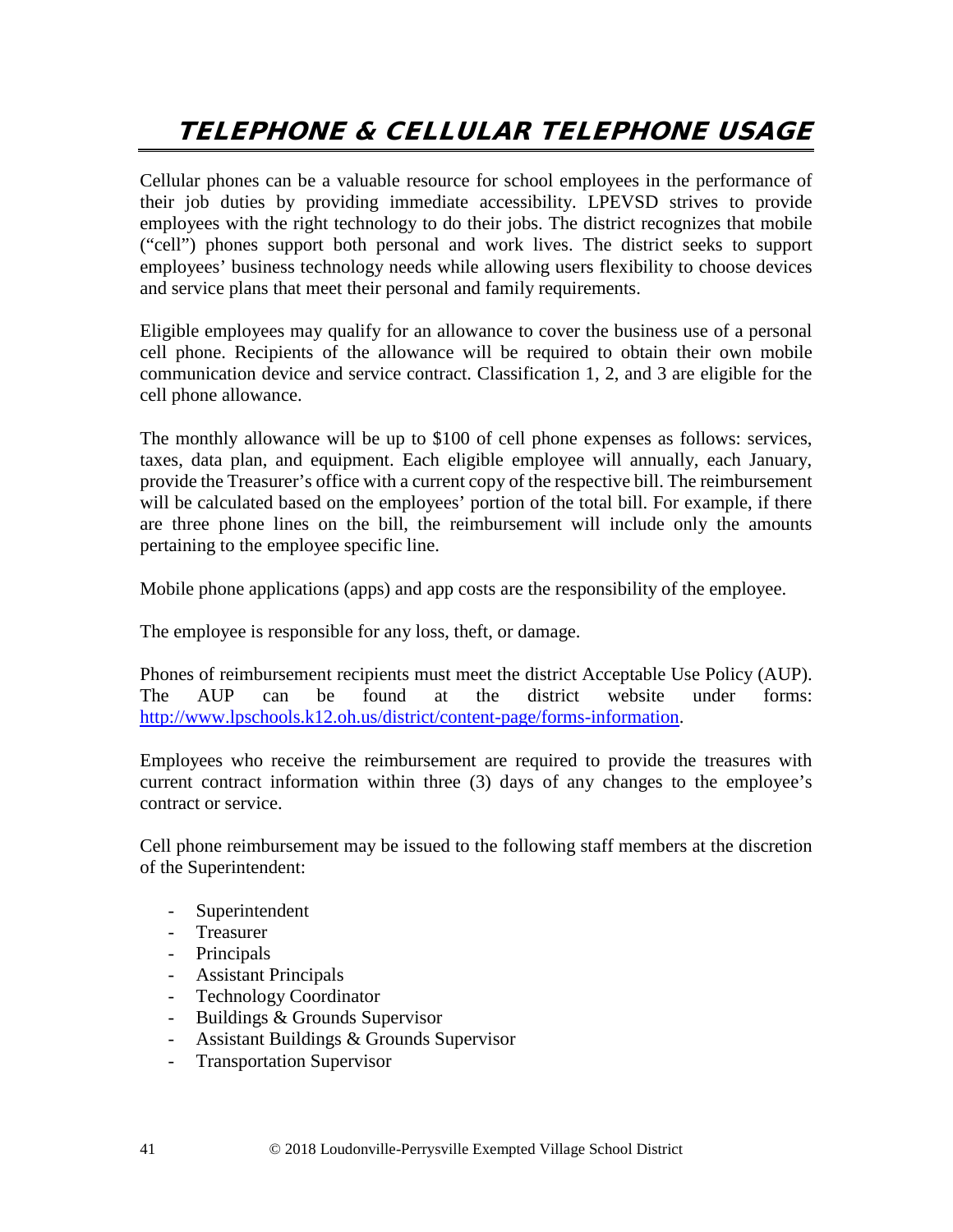The District prohibits the use of cellular phones while driving. Use on School Buses:

- Pursuant to Ohio Administrative Code 3301-83-20 (M) if a cellular phone is installed in the school bus, it shall not be used while the school bus is in motion or while the driver is supervising the loading or unloading of students, except in the case of extreme emergency.
- For the sake of consistency with the section of Ohio Administrative Code listed above, drivers shall not use the district issued portable cellular phone while the school bus is in motion or while the driver is supervising the loading or unloading of students, except in the case of extreme emergency.
- Drivers will not use personal cell phones while the school bus is in motion or while supervising the loading or unloading of students.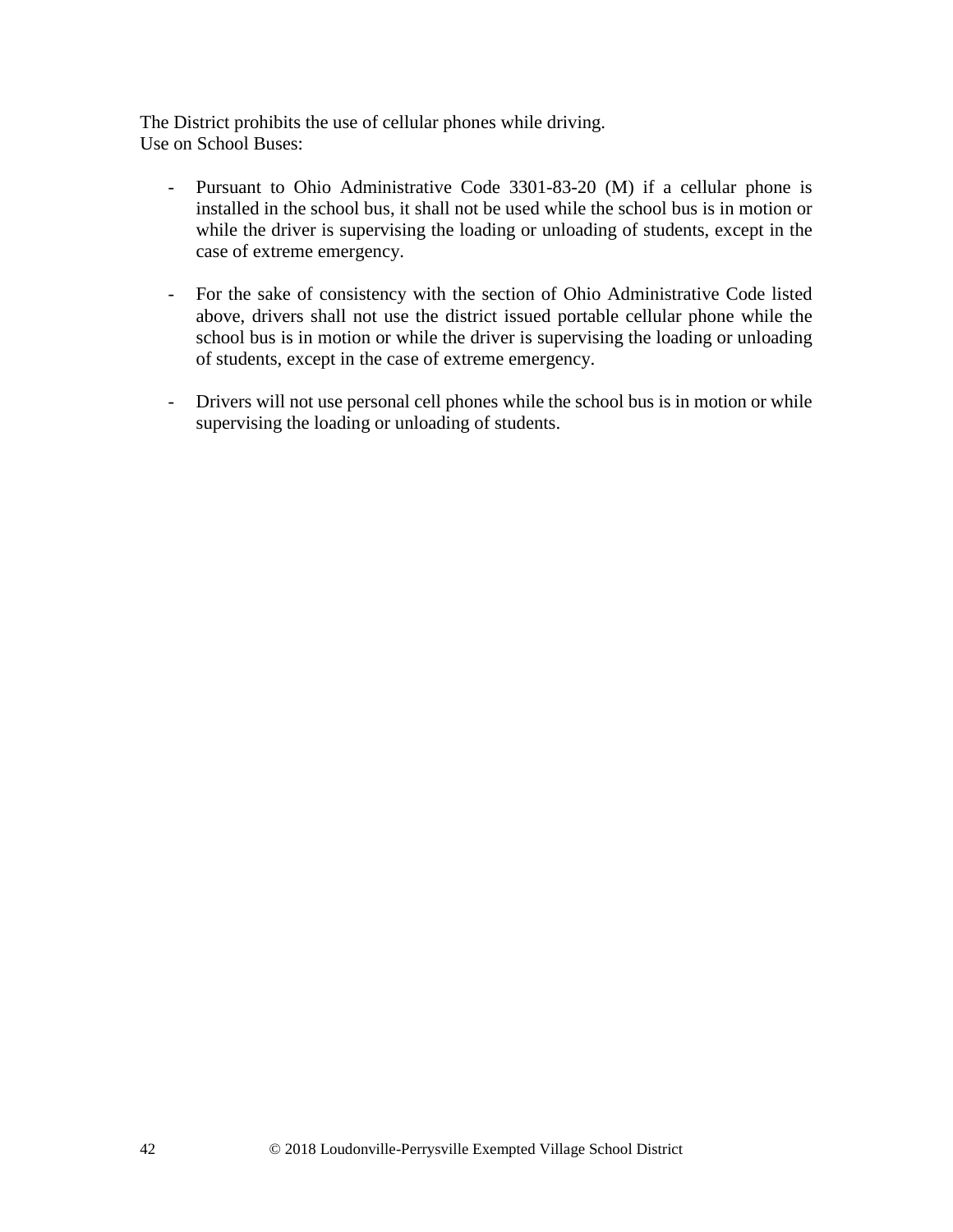The L-P School District is pleased to make available to students and staff access to interconnected computer systems within the District and to the Internet, the worldwide network that provides various means of accessing significant educational materials and opportunities.

In order for the District to be able to continue to make its computer network and Internet access available, all users must take responsibility for appropriate and lawful use of the system. Users must understand that any misuse of the network and Internet access may jeopardize the ability of all users to enjoy such access. The School's Staff must make reasonable efforts to supervise student use of network and Internet access.

Upon reviewing, signing, and returning the Acceptable Use and Internet Safety Policy, each user agrees to follow the policy and, therefore, will be given the opportunity to enjoy Internet access at School.

### **Personal Responsibility**

This policy not only outlines the rules for using the network and Internet Access, but also obligates employees to report any misuse of the network to the Technology Department. Misuse means any violations of this policy or any other use that is not included in the policy, but has the effect of harming another or his or her property.

### **Term of the Permitted Use**

Users will be asked to sign a new policy each year during which they are employed by the L-P School District before they are given an access account.

### **Acceptable Uses**

- A. Educational Purposes Only. The L-P School District is providing access to its computer networks and the Internet for only educational purposes. If you have any doubt about whether a contemplated activity is educational you should consult with the Technology Department.
- B. Unacceptable Uses of Network. Among the uses that are considered unacceptable and which constitute a violation of this policy are the following:
	- 1. *Uses that violate the law or encourage others to violate the law*. Don't transmit offensive or harassing messages; offer for sale or use any substance the possession or use of which is prohibited by the School District's Student Discipline Policy; view, transmit or download pornographic materials or materials that encourage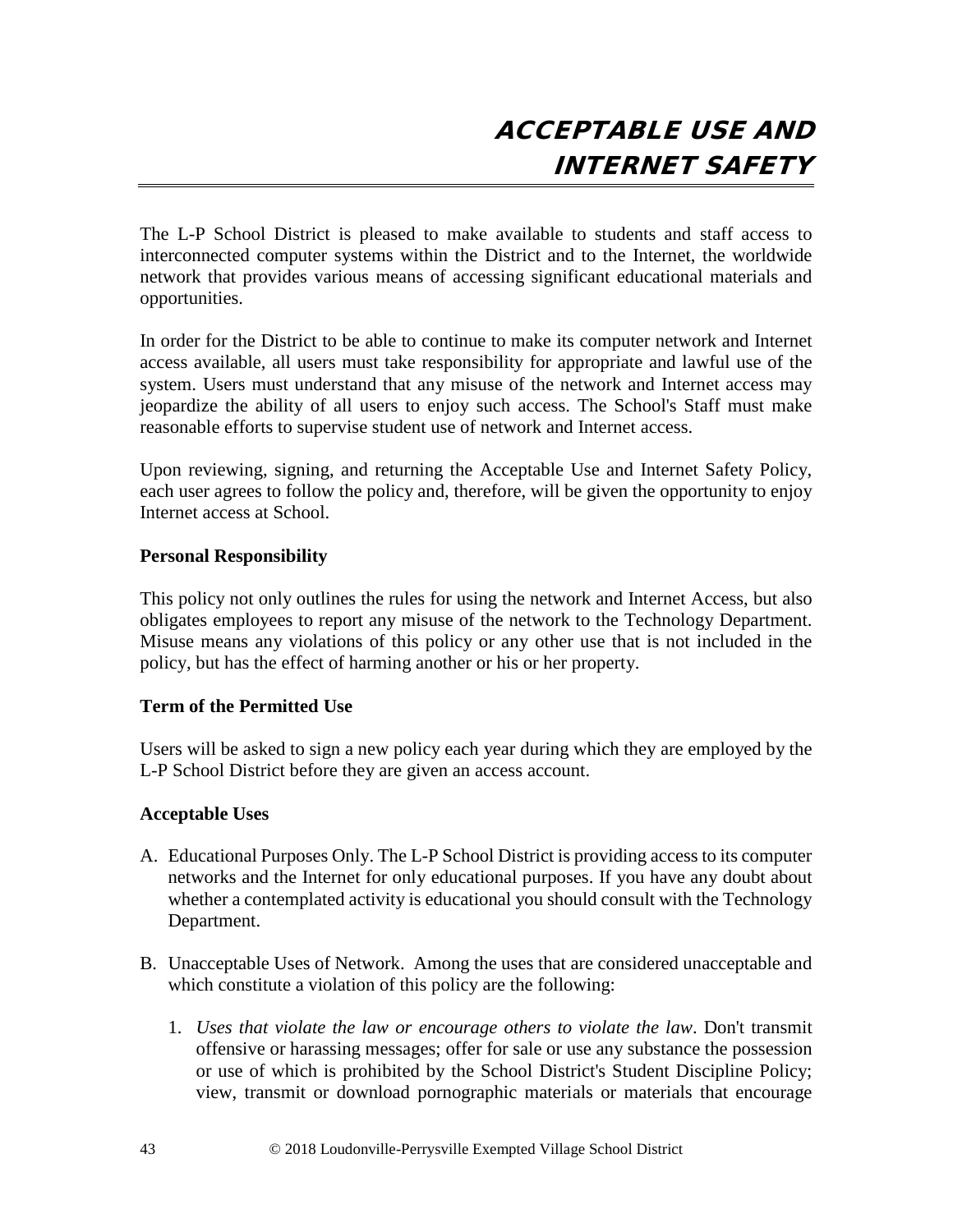others to violate the law; intrude into the networks or computers of others; and download or transmit confidential, trade secret information, or copyrighted materials. Even if materials on the networks are not marked with the copyright symbol you should assume that all materials are protected unless there is explicit permission on the materials to use them.

- 2. *Uses that cause harm to others or damage to their property*. For example, don't engage in defamation (harming another's reputation by lies); employ another's password or some other user identifier that misleads message recipients into believing, that someone other than you is communicating or otherwise using his/her access to the network or the Internet; upload a worm, virus, "Trojan horse," "time bomb" or other harmful form of programming or vandalism; participate in "hacking" activities or any form of unauthorized access to other computers, network or information systems.
- 3. *Uses that jeopardize the security of student access and of the computer network or other networks on the Internet*. For example, don't disclose or share your password with others; don't impersonate another user.
- 4. *Uses that are commercial transactions*. Users may not sell or buy anything over the Internet. You should not give others private information about you or others, including credit card numbers and social security numbers.
- C. Netiquette.All users must abide by rules of network etiquette, which include the following:
	- 1. *Be polite*. Use appropriate language. No swearing vulgarities, suggestive, obscene, belligerent, or threatening language.
	- 2. *Avoid language and uses which may be offensive to other users*. Don't use access to make, distribute, or redistribute jokes, stories, or other material which is based upon slurs or stereotypes relating to race, gender, ethnicity, nationality, religion, or sexual orientation.
	- 3. *Don't assume that a sender of e-mail is giving his or her permission for you to forward or redistribute the message to third parties or to give his/her e-mail address to third parties*. This should only be done with permission or when you know that the individual would have no objection.
	- 4. *Be considerate when sending attachments with e-mail (where this is permitted)*. Be sure that the file is not too large to be accommodated by the recipient's system and is in a format which the recipient can open.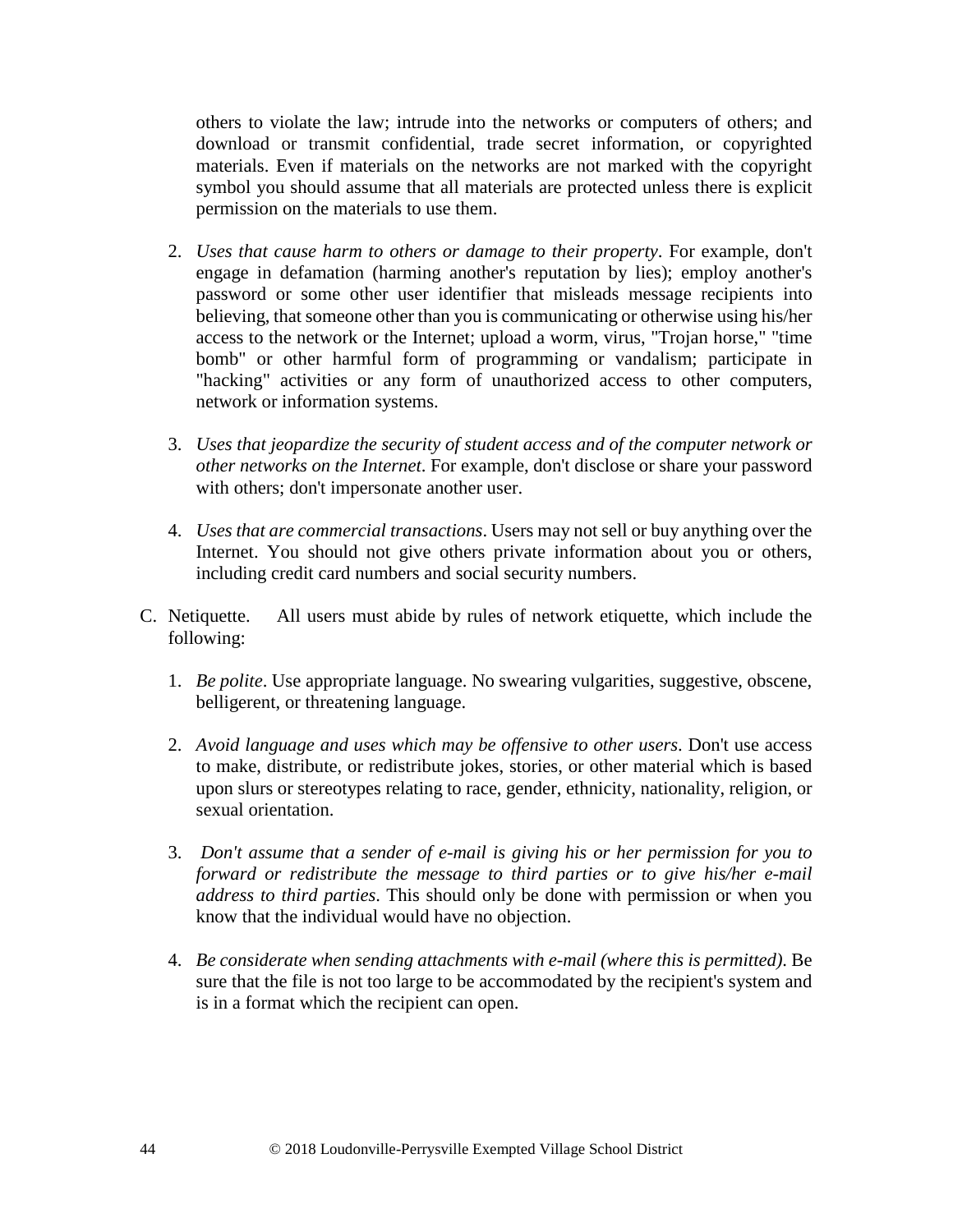### **Internet Safety**

### *General Warning; Individual Responsibility of Users*

Every user must take responsibility for his or her use of the computer network and Internet and stay away from offensive or harmful sites.

### *Personal Safety*

Be safe. In using the computer network and Internet, do not reveal personal information such as your home address or telephone number. Do not use your real last name or any other information which might allow a person to locate you. Do not arrange a face-to-face meeting with someone you "'meet"' on the computer network or Internet. Regardless of your age, you should never agree to meet a person you have only communicated with on the Internet in a secluded place or in a private setting.

### *"Hacking' and Other Illegal Activities*

It is a violation of this policy to use the L-P School District's computer network or the Internet to gain unauthorized access to other computers or computer systems, or to attempt to gain such unauthorized access. Any use which violates state or federal law relating to copyright, trade secrets the distribution of obscene or pornographic materials, or which violates any other applicable law or municipal ordinance, is strictly prohibited.

### *Confidentiality of Information*

Personally identifiable information concerning students or other employees may not be disclosed or used in any way on the Internet without the consent of a parent or guardian (or, if the student is 18 or over, the permission of the student himself/herself.) Users should never give out private or confidential information about themselves or others on the Internet, particularly credit card numbers and Social Security numbers.

#### *Active Restrictive Measures*

The L-P School District, either by itself or in combination with the Data Acquisition Site providing Internet access, will utilize filtering software or other technologies to prevent users from accessing visual depictions that are (1) obscene, (2) pornographic, or (3) harmful to minors. The School will also monitor the online activities of users, through direct observation and/or technological means, to ensure that users are not accessing such depictions or any other material, which is inappropriate for minors. The term 'harmful to minors' means any picture, image, graphic image file, or other visual depiction that;

- taken as a whole and with respect to minors, appeals to a prurient interest in nudity, sex, or
- depicts, describes, or represents, in a patently offensive way with respect to what is suitable for minors
- an actual or simulated sexual act or sexual contact, actual or simulated normal or perverted sexual acts, or a lewd exhibition of the genitals;
- taken as a whole, lacks serious literary, artistic, political or scientific value as to minors.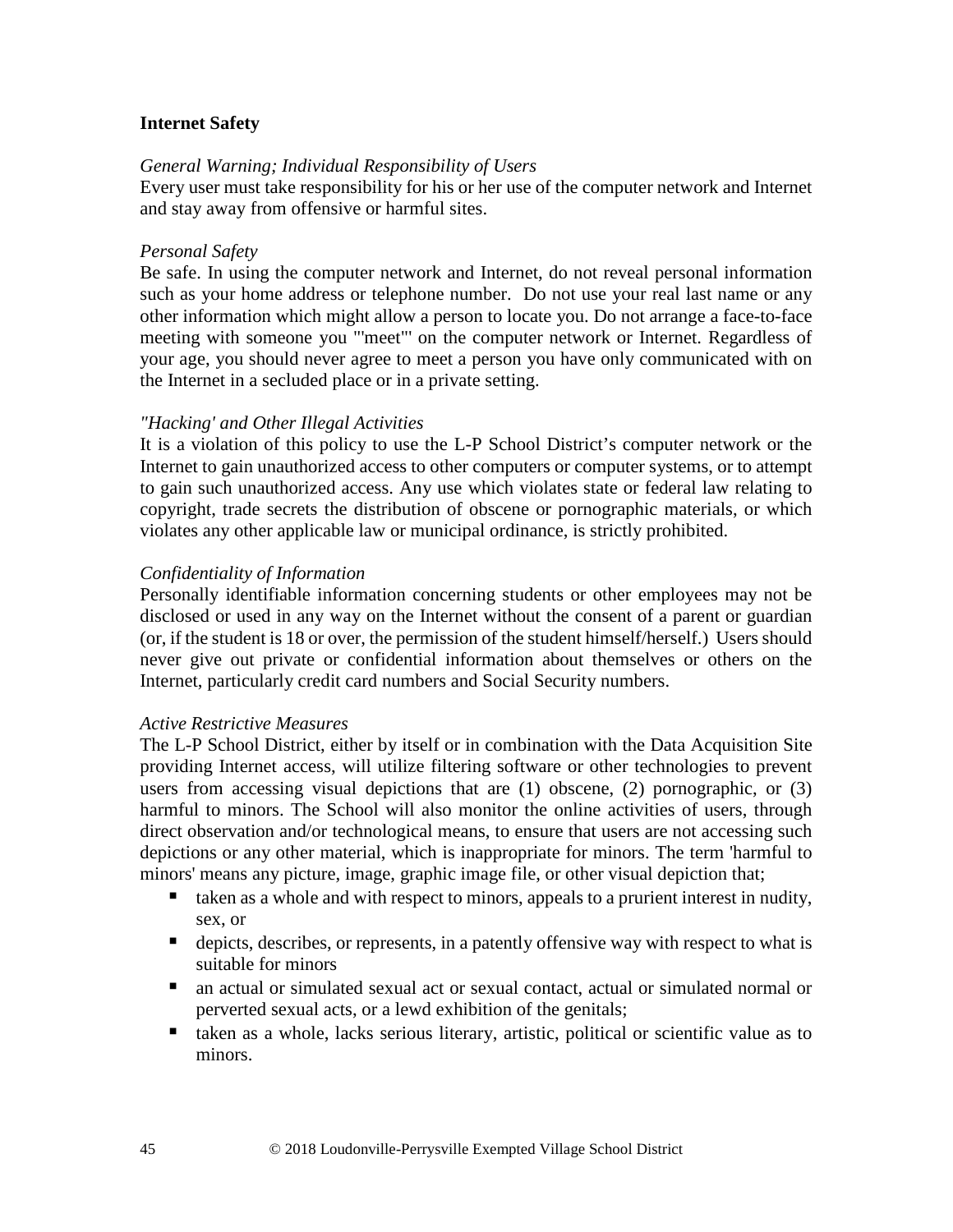### **Privacy**

Network and Internet access is provided as a tool for your use. The L-P School District reserves the right to monitor, inspect, copy, review and store at any time and without prior notice any and all usage of the computer network and Internet access and any and all information transmitted or received in connection with such usage. All such information files shall be in the property of the L-P School District and no user shall have any expectation of privacy regarding such materials.

### **Failure to Follow Policy**

The user's use of the computer network and Internet is a privilege, not a right. A user who violates this policy shall, at a minimum, have his or her access to the computer network and Internet disabled for a period of time determined by the Superintendent or his designee. A user violates this policy by his or her own action or by failing to report any violations by other users that come to the attention of the user. Further, a user violates this policy if he or she permits another to use his or her account or password to access the computer network and Internet, including any user whose access has been denied or terminated.

### **Warranties/Indemnification**

The L-P School District makes no warranties of any kind, either express or implied, in connection with its provision of access to and use of its computer networks and the Internet provided under this policy. It shall not be responsible for any claims, losses, damages or costs (including attorney's fees) of any kind suffered, directly or indirectly, by any user arising out of the user's use of its computer networks or the Internet under this policy. By signing this policy, users are taking responsibility for his or her use, and the user is agreeing to indemnify and hold the School District, the Data Acquisition Site that provides the computer and Internet access opportunity to the School District and all of their administrators, teachers, and staff harmless from any and all loss, costs, claims or damages resulting from the user's access to its computer network and the Internet, including but not limited to any fees or charges incurred through purchases of goods or services by the user. The user agrees to cooperate with the School in the event of the School's initiating an investigation of a user's use of his or her access to its computer network and the Internet, whether that use is on a School computer or on another computer outside the School District's network.

### **Updates**

Users may be asked from time to time to provide new or additional registration and account information or to sign a new policy that may reflect developments in the law or technology. The user must comply with such requests if the user wishes to continue to receive service. It is the user's responsibility to update the School District with any changes to their account information.

# WORKPLACE VIOLENCE & NO CONCEAL/CARRY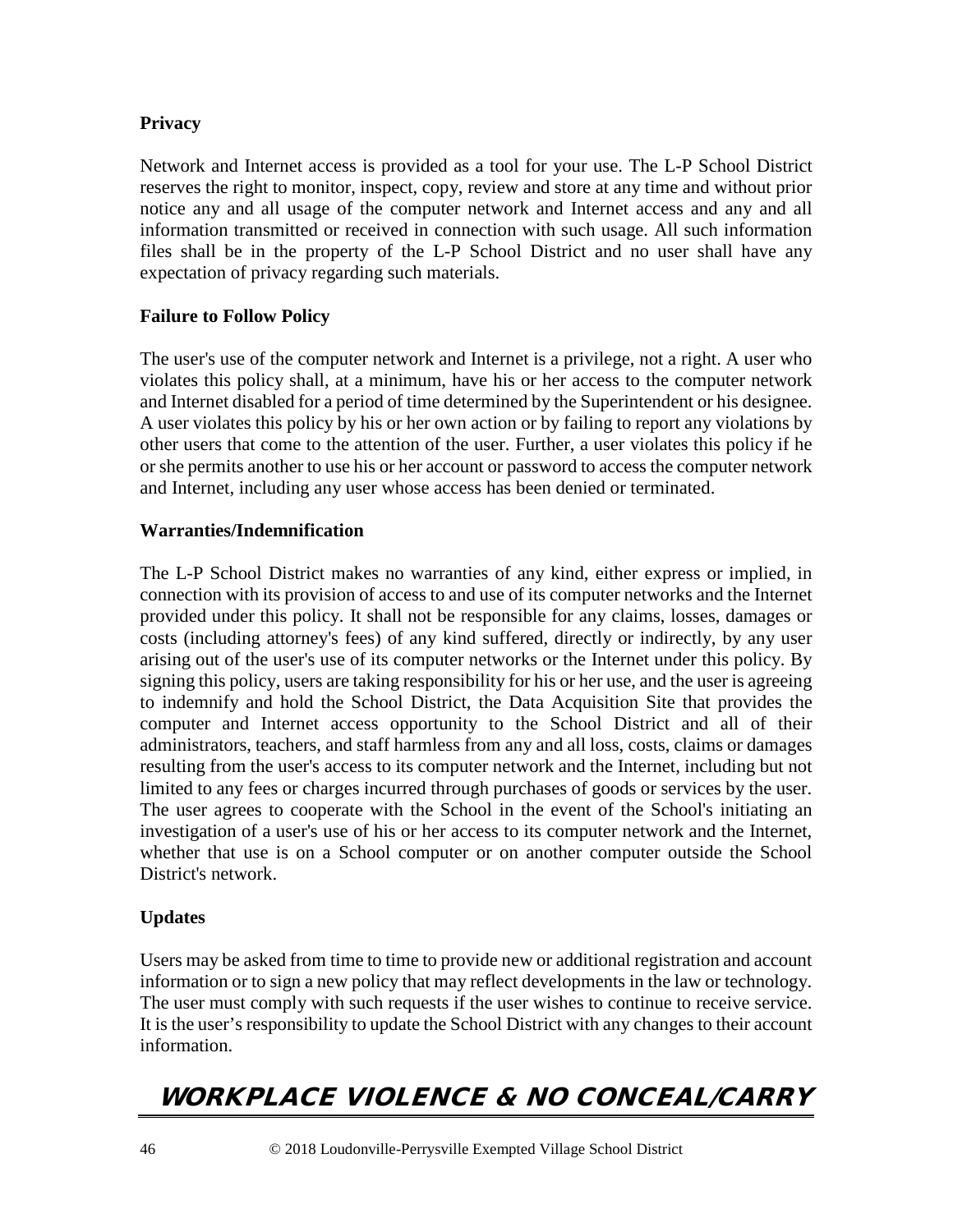We are concerned about the increased violence in society. It is our policy to expressly prohibit any act or threat of violence by any District employee or former employee against any other employee or student in or about the District's facilities or elsewhere at any time. We will not tolerate any act or threat of violence against employees, students, or visitors at any time on or off our premises.

In keeping with the spirit and intent of this policy and to ensure our objectives are attained, we are committed to the following:

- 1. To provide a safe and healthful work environment.
- 2. To take prompt disciplinary action up to and including immediate termination, against any employee who engages in any threatening behavior or acts of violence or who uses any obscene, abusive, or threatening language or gestures.
- 3. To take appropriate action when dealing with students, former employees, or visitors to our facilities who engage in this type of behavior. Such action may include notifying the police or other law enforcement personnel and prosecuting violators of this policy to the maximum extent of the law.
- 4. To prohibit employees, former employees, students, and visitors from bringing unauthorized firearms or other weapons onto our premises.
- 5. To establish security measures to ensure that our facilities are safe and secure to the maximum extent possible and to properly handle access to our facilities by the public, off-duty employees, and former employees.

You have a "duty to warn" administration of any workplace activities or situations involving other employees, former employees, students, or visitors that appear suspicious. Report such activities or situations to administration (i.e., Principal, Treasurer or Superintendent) immediately.

Examples of this type of behavior include:

- 1. Threats or acts of violence
- 2. Inappropriate aggressive behavior (i.e., fighting)
- 3. Offensive acts (i.e., vandalizing District property)
- 4. Threatening or offensive comments or remarks

### **Employees who report violations of this policy should know that their report will be held in strict confidence to the extent permitted under the law. We will not tolerate any form of retaliation against employees for making reports under this policy.**

No employee shall knowingly possess, have under the employee's control, convey, or attempt to convey a deadly weapon or dangerous ordnance on school property.

A valid license/permit does not authorize the licensee to carry a weapon on school property.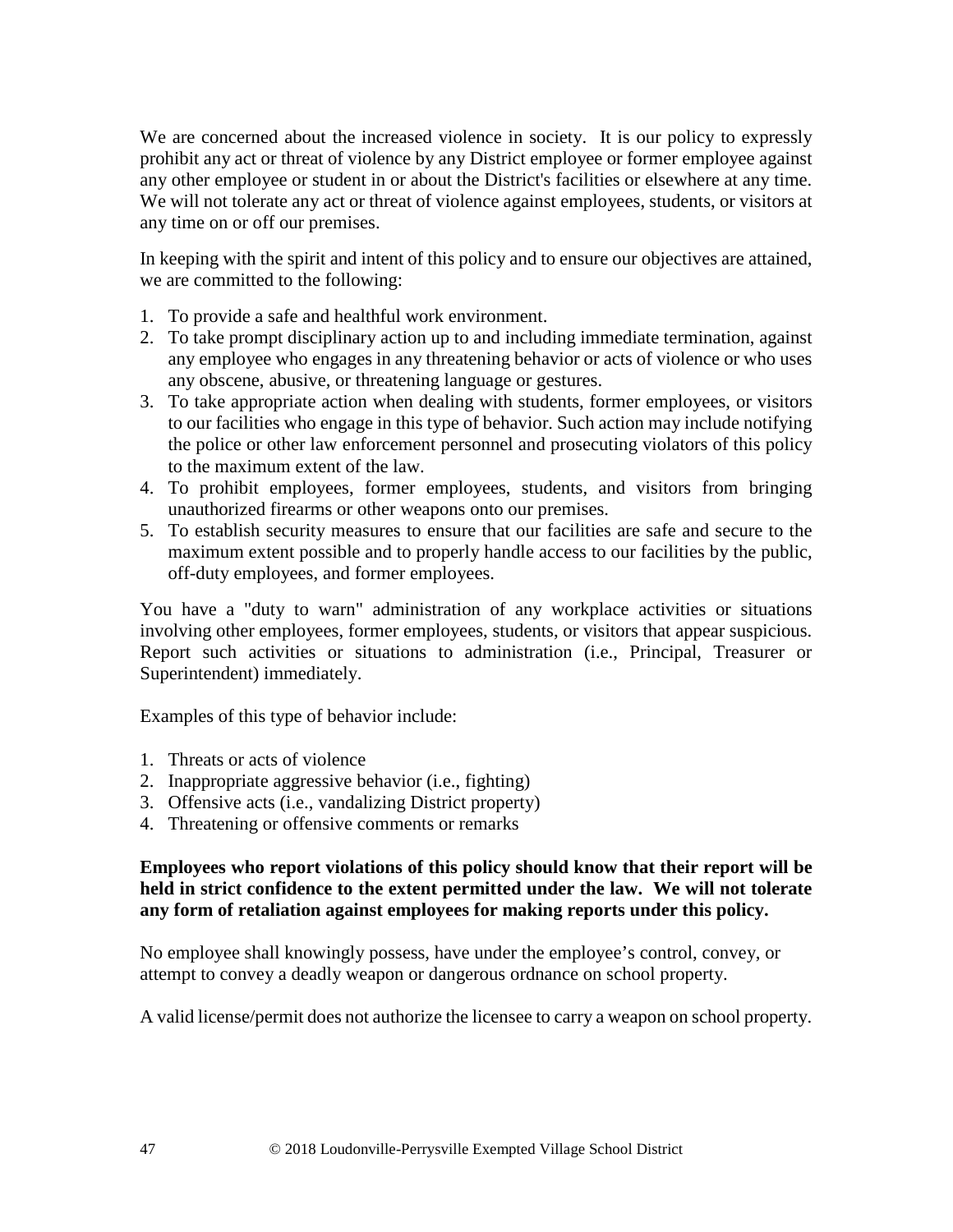We believe that every employee should be treated with common decency and courtesy. Every employee of our organization is entitled to a working environment free of harassment or hostility because of race, color, religion, sex, national origin, age, disability, veteran status or any other basis protected by federal, state or local laws. Harassing speech and conduct are wholly inappropriate to the harmonious employment relationships necessary to the operation of the District and intolerable in a workplace to which the students of this District are exposed.

We define harassment as any unwelcome conduct that has the purpose or effect of unreasonably interfering with an individual's work performance, creating an intimidating, hostile or offensive work environment, or otherwise adversely affecting an individual's employment.

Examples of harassment would include name calling, slurs, negative stereotyping, intimidating or hostile acts (including "jokes" or "pranks"), different or demeaning treatment and written or graphic material that degrades or shows hostility or repugnance toward an individual or group.

The Superintendent will make appropriate efforts to ensure that employees and agents of this District understand this policy and recognize and correct speech and behavior patterns that may be offensive, with or without the intent to offend. The policy shall be posted in appropriate places throughout the District.

This policy applies to all employees of the District. Any employee found to have harassed another under Board policy shall be subject to discipline, up to and including termination. Non-employees (vendors, agencies, contractors, visitors, etc.) on our premises are also subject to the intent of this policy.

### **Complaint Procedure**

Any employee who wants to report an incident of harassment should promptly report the matter to his or her immediate supervisor. If the immediate supervisor is unavailable or the employee believes it would be inappropriate to contact that person, the employee should immediately contact the Superintendent, Treasurer, or any other member of management. Employees can raise concerns and make reports without fear of retaliation.

### *The Workplace Violence and Harassment policies apply to all employees of L-P School District as well as our visitors and vendors.*

### **Failure to report**

The School District will investigate all complaints of harassment. It is important that any complaint of harassment is made as soon as possible after the conduct occurs so that the Board may address the conduct immediately. Failure to report any type of harassment will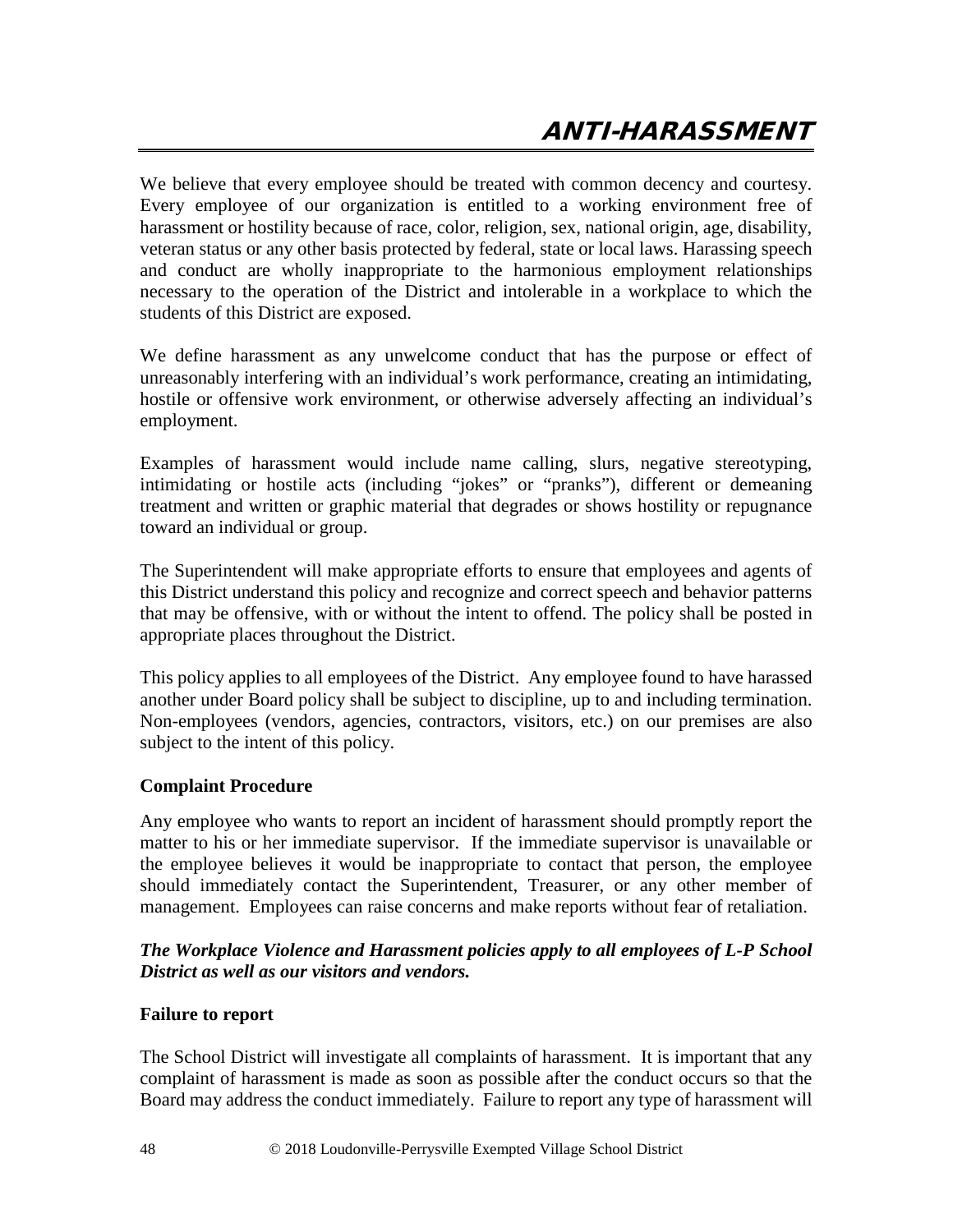be considered by management to indicate a welcome relationship or that the incidents do not create unreasonable working conditions. However, you can be assured that we will not retaliate for reporting an incident.

### **Sexual Harassment Definitions**

#### *Sexual Harassment*

Unwelcome sexual advances, requests for sexual favors and other verbal or physical conduct of a sexual nature when such conduct:

- ♦ Is made explicitly or implicitly a term or condition of employment
- ♦ Is used as a basis for employment decisions
- ♦ Is used to create a quid pro quo environment
- ♦ Has the purpose or effect of interfering with work performance or creating an intimidating, hostile, or otherwise offensive working environment.

### *Unwelcome Sexual Relation*

Under this policy, unwelcome sexual relationship or unwelcome harassment will be defined as when the employee says **NO**.

#### *Hostile Environment*

 Defined as containing sexual advances, innuendoes, vulgar statements, pranks and so on that the employee objects to or considers hostile.

#### *Quid Pro Quo*

Defined as being forced to choose between acquiescence to a superior's demand or forfeiting an employment benefit, (i.e., promotion, wage increase, leave of absence or continued employment.)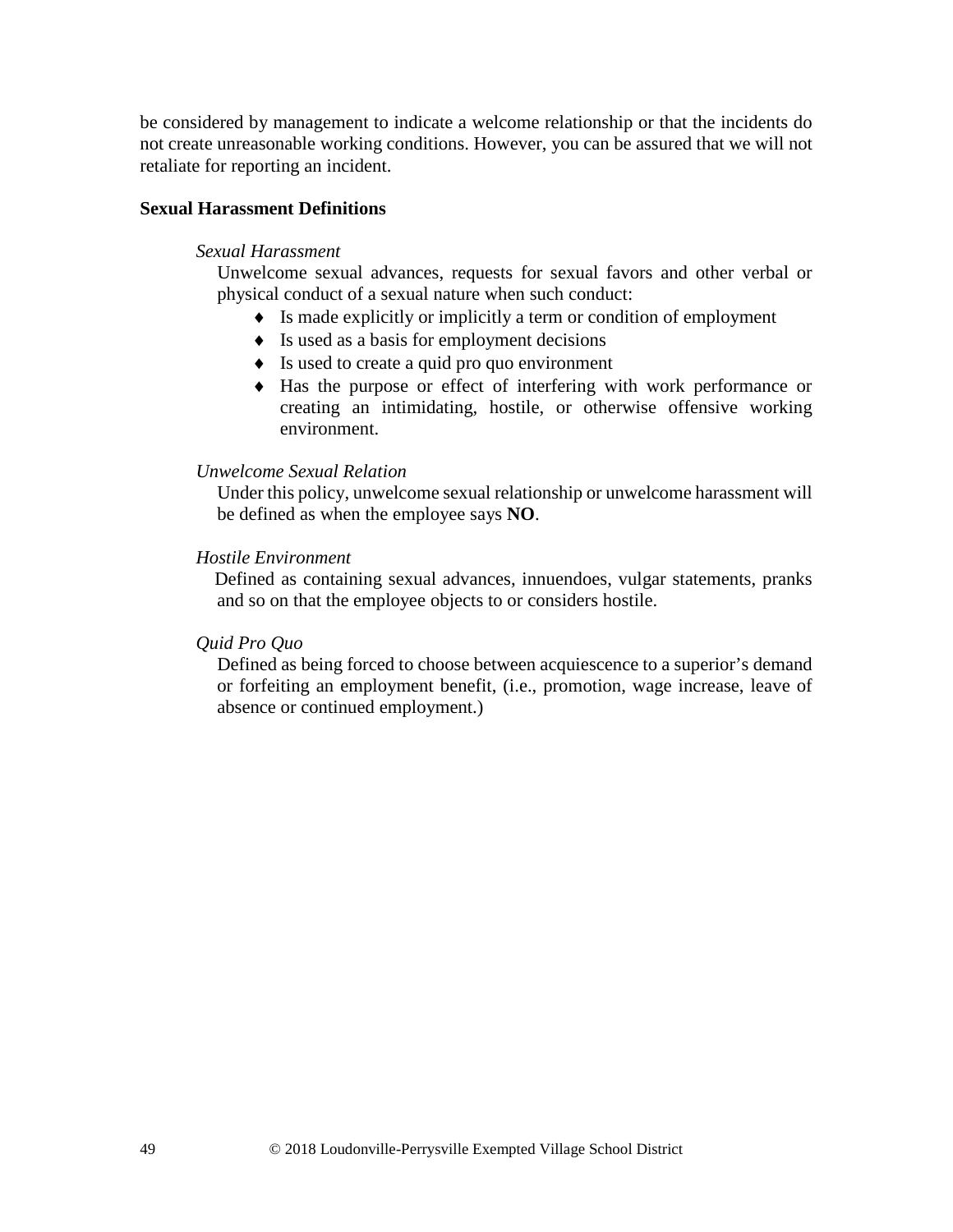Discipline of any employee shall be carried out in an impartial manner by his/her immediate supervisor and/or the Superintendent. If an employee is to be disciplined, the following procedure shall be followed:

- a. Verbal Reprimand
- b. Written Reprimand
- c. 1-day suspension without pay
- d. 3-day suspension without pay
- e. 5-day suspension without pay
- f. Termination pursuant to the applicable statutes contained in the Ohio Revised Code.

Steps of the above procedure may be skipped based upon the severity of the employee's infraction.